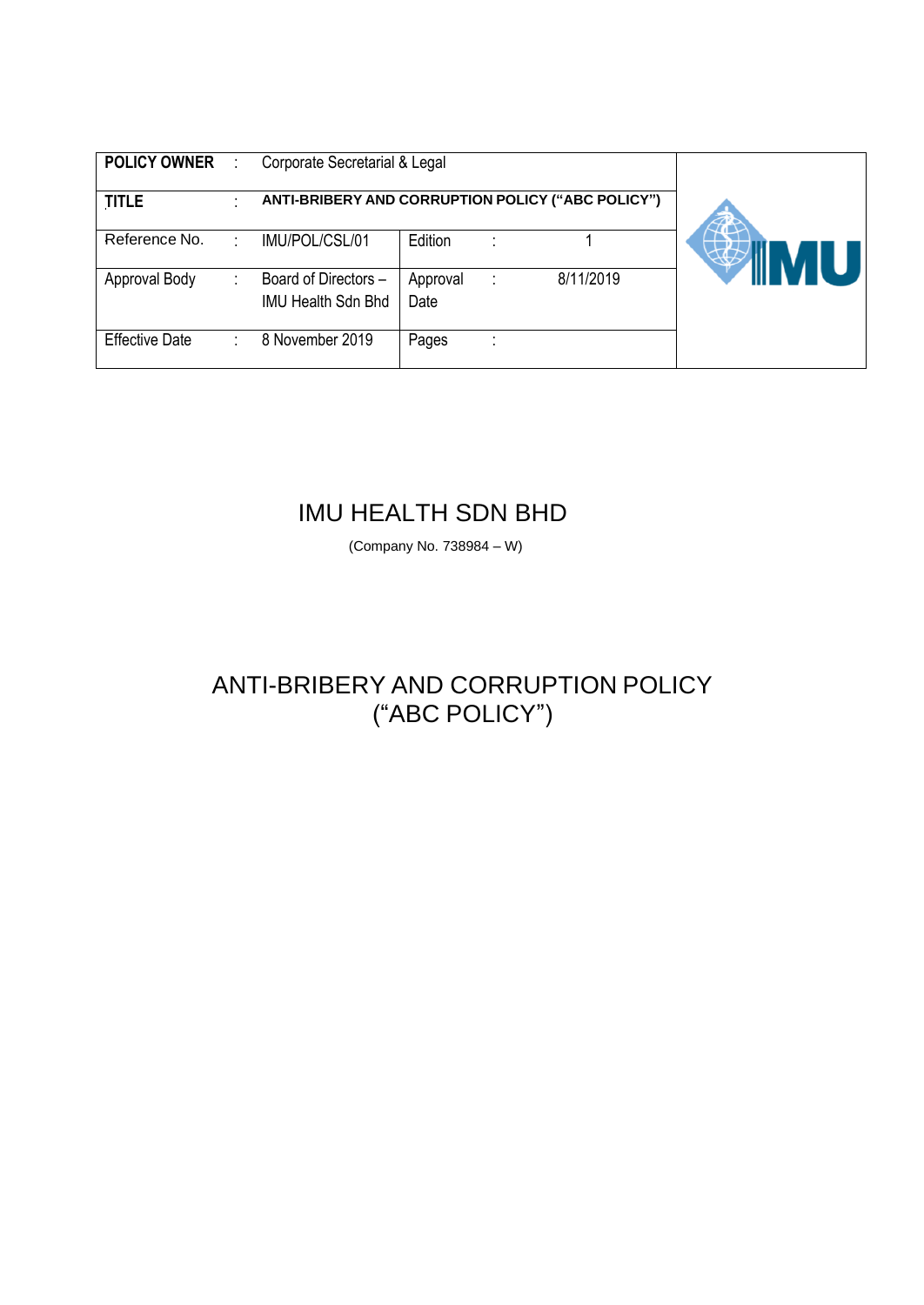

| <b>DOCUMENT TITLE</b> | ANTI-BRIBERY AND CORRUPTION POLICY ("ABC POLICY") |                  |            |  |
|-----------------------|---------------------------------------------------|------------------|------------|--|
|                       | <b>Effective Date</b>                             | 18 November 2019 |            |  |
|                       | Reference No.                                     | IMU/POL/CSL/01   | Edition No |  |
|                       |                                                   |                  |            |  |

## **Anti-Bribery and Corruption Policy**

- **1. Objective**
- **1.1. IMUH Group including its subsidiaries, related corporations or any of its affiliates (collectively, referred to as "IMUH Group" or "Group") is committed to conduct our business with integrity and has a zero-tolerance policy against all forms of bribery and corruption.**
- **1.2.**The IMUH Code of Conduct in the Staff Handbook sets out the standards of integrity and behaviour that is required of our employees. The IMUH Whistle Blowing Policy provides an avenue for employees to raise concerns and offers protection from reprisals or victimization in line with the local and/or foreign whistle blowing related laws and regulations.
- **1.3.** This IMUH Anti-Bribery and Corruption Policy (hereinafter referred to as the "ABC Policy") elaborates upon those core principles and promotes compliance by all employees with the anti-corruption laws that apply to IMUH Group operations, including the anti-corruption laws of all countries in which IMUH Group conducts business.
- **1.4.** All employees shall comply with the anti-corruption laws in their respective jurisdictions and those of other jurisdictions that apply to them. Refer to Appendix 1 for the Legal Register.
- **1.5.** All persons who perform services for or on behalf of IMUH Group (hereinafter referred to as "Third Party Representative") shall comply with the relevant parts of the ABC Policy when performing such work or services.
- **1.6.** The ABC Policy is not intended to provide definitive answers to all questions regarding bribery and corruption. Rather, it is intended to provide guidance to employees and persons who perform services for or on behalf of IMUH Group (collectively "persons associated with a commercial organisation") concerning how to deal with improper solicitation, bribery and other corrupt activities and issues that may arise in the course of business.

# **1.7. When in doubt, Ask**

**1.8.** If any person subject to this ABC Policy have any doubt about the scope of applicable laws or the application of the Group's policies concerning the fight against bribery and corruption, please contact the Chief HR Officer of IMU Education Sdn Bhd (IMUE) **[\(franciswen@imu.edu.my\)](mailto:franciswen@imu.edu.my)**.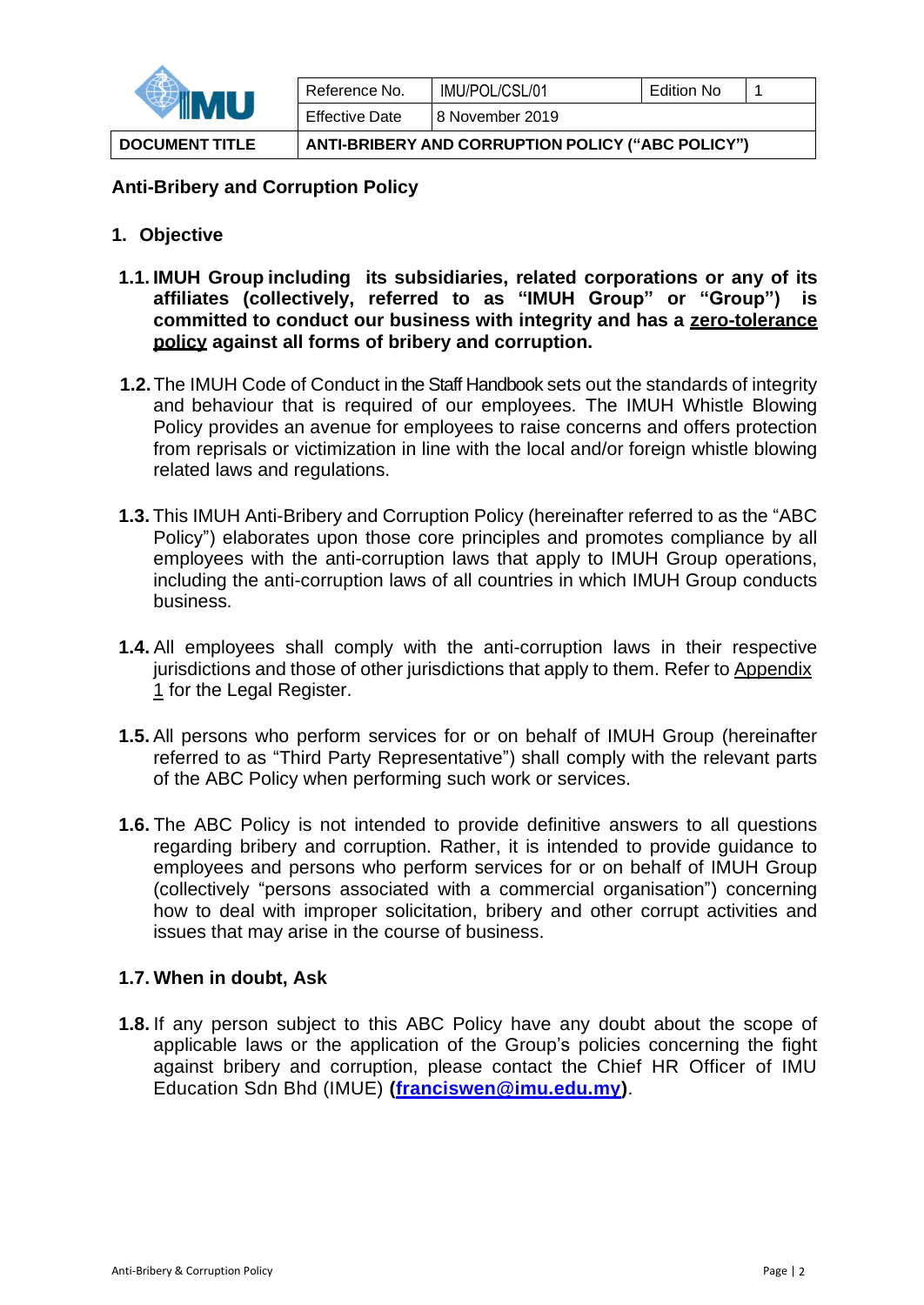

| <b>DOCUMENT TITLE</b> |                       | ANTI-BRIBERY AND CORRUPTION POLICY ("ABC POLICY") |            |  |
|-----------------------|-----------------------|---------------------------------------------------|------------|--|
|                       | <b>Effective Date</b> | 8 November 2019                                   |            |  |
|                       | Reference No.         | IMU/POL/CSL/01                                    | Edition No |  |

# **2. Scope**

- **2.1.All employees and Third Party Representative of IMUH Group including its subsidiaries, related corporations or any of its affiliates are covered by this Policy and any other policies, standards, guidelines, procedures and mechanisms which relate to the prevention of bribery and corruption violations.**
- **2.2.** It is also intended to apply to every director (executive and non-executive) for IMUH Group companies, except as otherwise stated in this ABC Policy.
- **2.3.** Joint venture companies in which IMUH Group is a non-controlling co-venturer and associated companies shall adopt similar principles and standards.
- **2.4.** This ABC Policy is accessible from IMUH Group corporate website at <https://www.imu.edu.my/imu/corporate-governance/>
- **2.5.** Please note that this ABC Policy does not supersede any anti-corruption laws of all countries in which IMUH Group operates.
- **2.6.** If a law conflicts with a provision set out in this ABC Policy, do comply with the law and consult with the relevant Legal personnel and Chief HR Officer rather than disregard the ABC Policy entirely. However, if a local custom or policy conflicts with this ABC Policy, compliance to this ABC Policy takes precedence.

# **3. Policy**

# **3.1. Corporate Integrity Pledge**

- 3.1.1. The Corporate Integrity Pledge sets out key principles for corporations to adopt and demonstrate commitment towards creating a business environment that is fair, transparent and free from corruption.
- 3.1.2. IMUH Group is committed to uphold the five Anti-Corruption Principles during the course of business operation across all geographies:
	- a) Committing to promote values of integrity, transparency, accountability and good corporate governance.
	- b) Strengthening internal systems that support corruption prevention.
	- c) Complying with laws, policies and procedures relating to fighting corruption.
	- d) Fighting any form of corrupt practice.
	- e) Supporting corruption prevention initiatives by governments in countries where IMUH Group operates.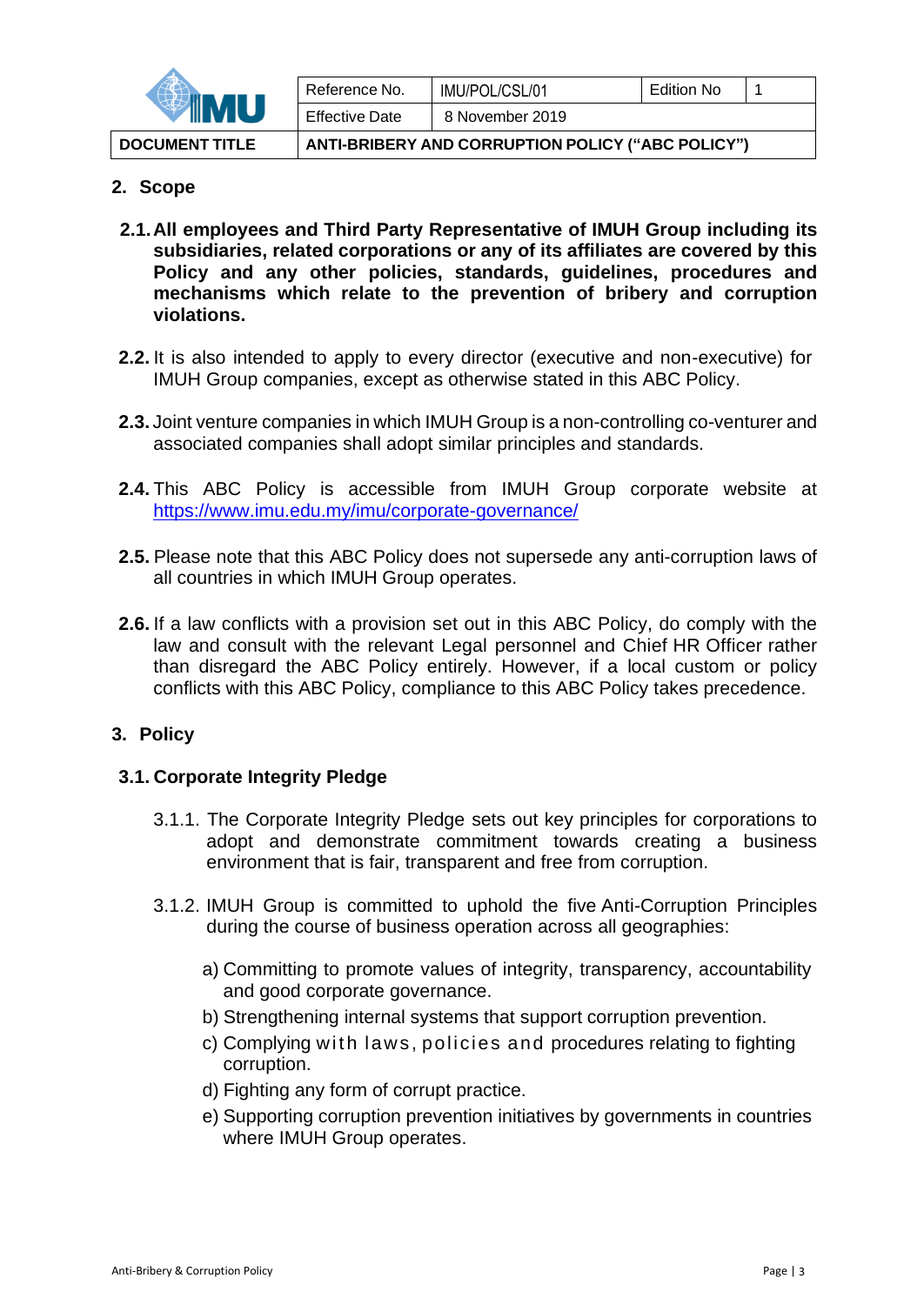

| <b>DOCUMENT TITLE</b> |                       | ANTI-BRIBERY AND CORRUPTION POLICY ("ABC POLICY") |            |  |
|-----------------------|-----------------------|---------------------------------------------------|------------|--|
|                       | <b>Effective Date</b> | 8 November 2019                                   |            |  |
|                       | Reference No.         | IMU/POL/CSL/01                                    | Edition No |  |

## **3.2. ABC Governance Structure**

- 3.2.1. The IMUH Board is collectively responsible for setting the right conduct and behaviours for the Board, Senior Management and employees at the group, subsidiary and operating levels.
- 3.2.2. The Chief HR Officer is responsible for the overall development, implementation, coordination and reporting in relation to Anti Bribery and Corruption for IMUH Group in collaboration with the subsidiaries' CEOs.

## **3.3. Duties of Employees**

- 3.3.1. **Every employee shall comply with the ABC Policy and any other policies or procedures as prescribed from time to time in the course of their daily work and business conduct.**
- 3.3.2. **Engaging in bribery or corrupt practices can have severe consequences for employees and for the Group. Employees shall face dismissal, civil and legal suit, fines, imprisonment and the Group may face damage to reputation, financial loss and disbarment from business and other negative consequences.**
- 3.3.3. Every employee is required to report any instances of suspected or confirmed bribery or corruption to their immediate supervisors and Human Resource.

## **3.4. Expectation of Third Party Representative**

- 3.4.1. IMUH Group dealings with Third Party Representative must be carried out in compliance with all relevant laws and consistent with the values and principles of the IMUH Code of Conduct.
- 3.4.2. The IMUH Group expects all Third Party Representative to implement and share the Group's values and ethical standards as their actions can implicate IMUH Group legally and tarnish the IMUH Group's reputation.
- 3.4.3. Where necessary, Third Party Representative shall be subjected to a riskbased due diligence process to assess their integrity and ability to comply with the ABC Policy and related obligations which Third Party Representative agreed in contractual agreements with IMUH Group.
- 3.4.4. IMUH Group reserves the right to seek information and documentation from Third Party Representative to assess compliance with this ABC Policy.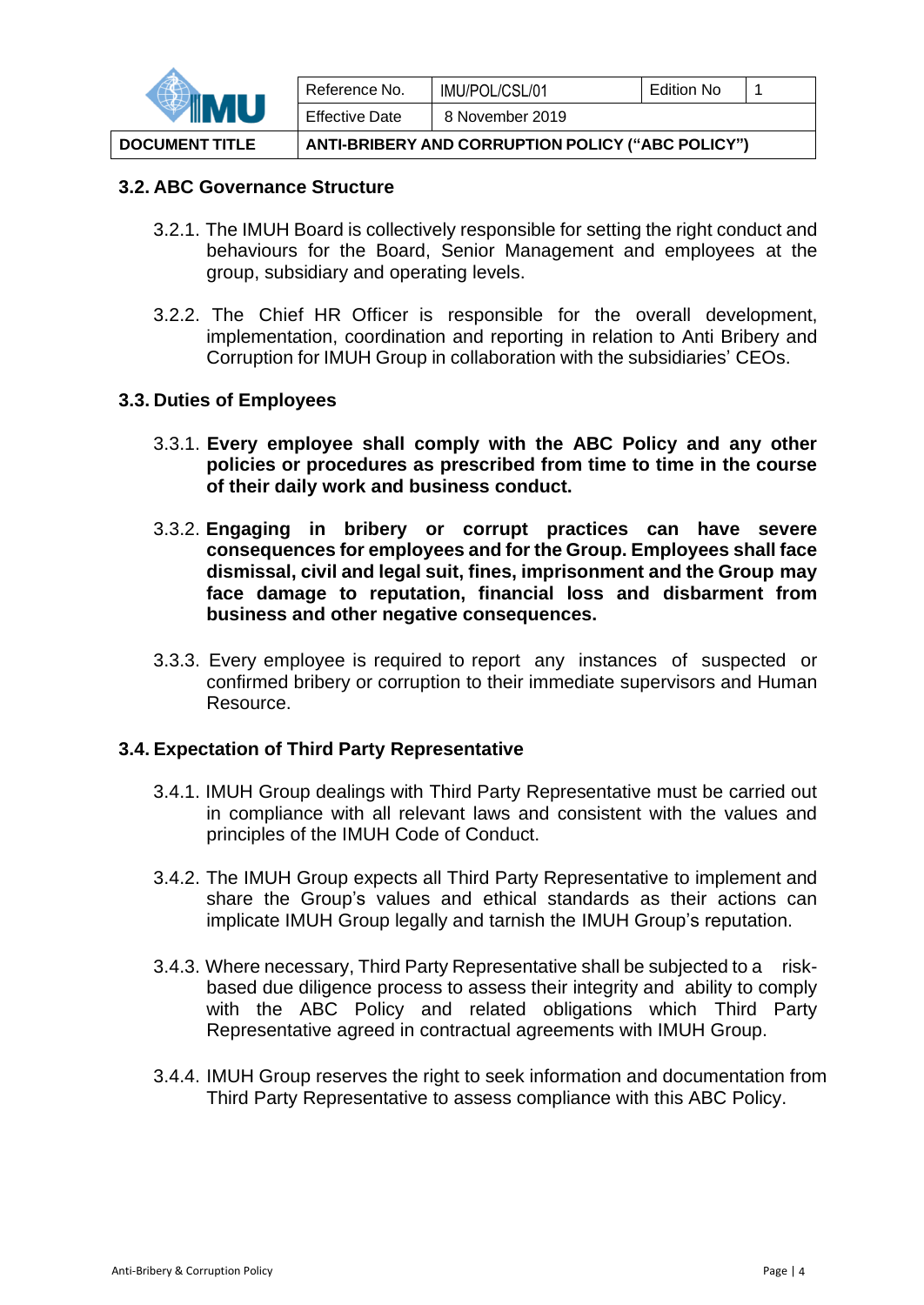

| <b>DOCUMENT TITLE</b> | ANTI-BRIBERY AND CORRUPTION POLICY ("ABC POLICY") |                 |            |  |  |
|-----------------------|---------------------------------------------------|-----------------|------------|--|--|
|                       | <b>Effective Date</b>                             | 8 November 2019 |            |  |  |
|                       | Reference No.                                     | IMU/POL/CSL/01  | Edition No |  |  |

- 3.4.5. Ongoing relationships are subject to periodic re-assessments to ensure standards have been maintained, including responding to any changes in the conduct, reputation or risks related to the particular third party.
- 3.4.6.**IMUH Group will terminate any pending negotiations, tender, purchase order or contract with any Third-Party Representative that is suspected and/or does not comply with the standards set forth in this ABC policy. IMUH Group will not be accountable or liable for any crime, actions or omission arising or due to the terminated transaction**.
- 3.4.7. In line with IMUH Group Whistle Blowing Policy, should there be any instances of suspected or confirmed bribery or corruption, Third Party Representative shall write immediately to the **Chief HR Officer of IMUE [\(franciswen@imu.edu.my\)](mailto:franciswen@imu.edu.my) or President of IMUH/ Vice Chancellor & CEO of IMUE [\(AbdulAzizBaba@imu.edu.my\)](mailto:AbdulAzizBaba@imu.edu.my) at International Medical University, No. 126 Jalan Jalil Perkasa 19, Bukit Jalil, 57000 Kuala Lumpur** Their names, contact number and details of the matter should be included for follow-up actions.

#### **3.5. General Requirements to Prevent Bribery, Corruption and Improper Payments of Any Kind**

- 3.5.1. Employees and Third Party Representative shall not directly or indirectly make, promise, approve, authorise or offer to give to anyone – or accept or solicit from anyone – anything of value (including but not limited to cash payments) if the purpose or effect is to improperly induce the recipient to take (or to refrain from taking) action that would bestow a commercial benefit or business advantage on the Group or any other party. Financial or other advantage covers anything of value, including cash, gifts, services, job offers, loans, travel expenses, entertainment, and hospitality. Usage of personal funds for bribery, corruption or improper payments does not negate this policy.
- 3.5.2. Giving things of value to family members, close associates or favoured organisations of those with whom we do business, those with whom we would like to do business, or public (government) officials is also subjected to this ABC Policy, as such actions may be interpreted as attempts to evade these rules or otherwise influence the conduct of third parties.
- 3.5.3. For further elaboration on types of corruptions, refer to Appendix 2.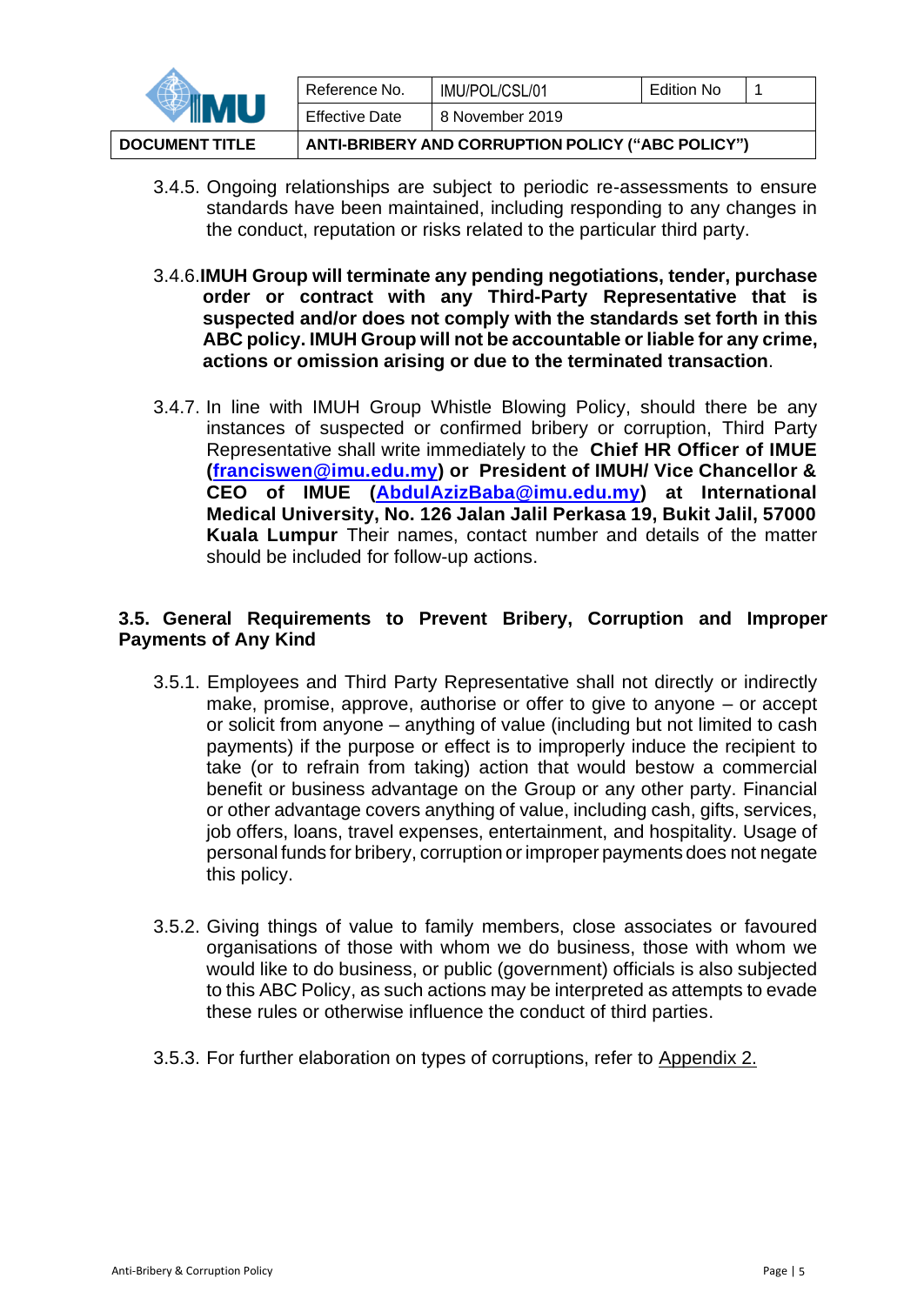

| <b>DOCUMENT TITLE</b> |                       | ANTI-BRIBERY AND CORRUPTION POLICY ("ABC POLICY") |            |  |
|-----------------------|-----------------------|---------------------------------------------------|------------|--|
|                       | <b>Effective Date</b> | 8 November 2019                                   |            |  |
|                       | Reference No.         | IMU/POL/CSL/01                                    | Edition No |  |

# **3.6. Unfavourable transactions**

- 3.6.1. IMUH Group prohibit all facilitation payments as they are bribes. Facilitation payments are unofficial, improper and small transfers of value offered or made to secure or expedite a routine or necessary action to which IMUH Group is legally entitled or payments which are recognised to fast track processes.
- 3.6.2. Any charitable contribution including sponsorship as part of corporate social responsibility activities should be made in line with the group policies and procedures and in compliance with local and/or foreign country ABC related laws and regulations.
- 3.6.3 IMU Group does not allow any contribution, both financial and non-financial, to or from any political party.

## **3.7. Control measures**

- 3.7.1. All contracts with Third Party Representative should include the Anti Bribery and Corruption clauses as set out in Appendix 3. Subject to Legal's approval, the ABC clauses can be customised to suit local requirements, rules and regulations.
- 3.7.2. This ABC Policy shall be reviewed on an annual basis or as and when required.
- 3.7.3. Each subsidiary shall undertake its corruption risk assessment on an annual basis in collaboration with the Chief HR Officer.

#### **3.8. Training and Awareness Requirements**

- 3.8.1. Employees shall receive anti-bribery and corruption compliance training to educate them about the requirements and obligations of anti-corruption laws and this ABC Policy, commensurate with their respective positions and duties within the IMUH Group, and as directed by the Chief HR Officer.
- 3.8.2. Training records on attendance/completion records shall be maintained by Human Resource to verify that all relevant employees receive the necessary training to perform their responsibilities accurately and consistently.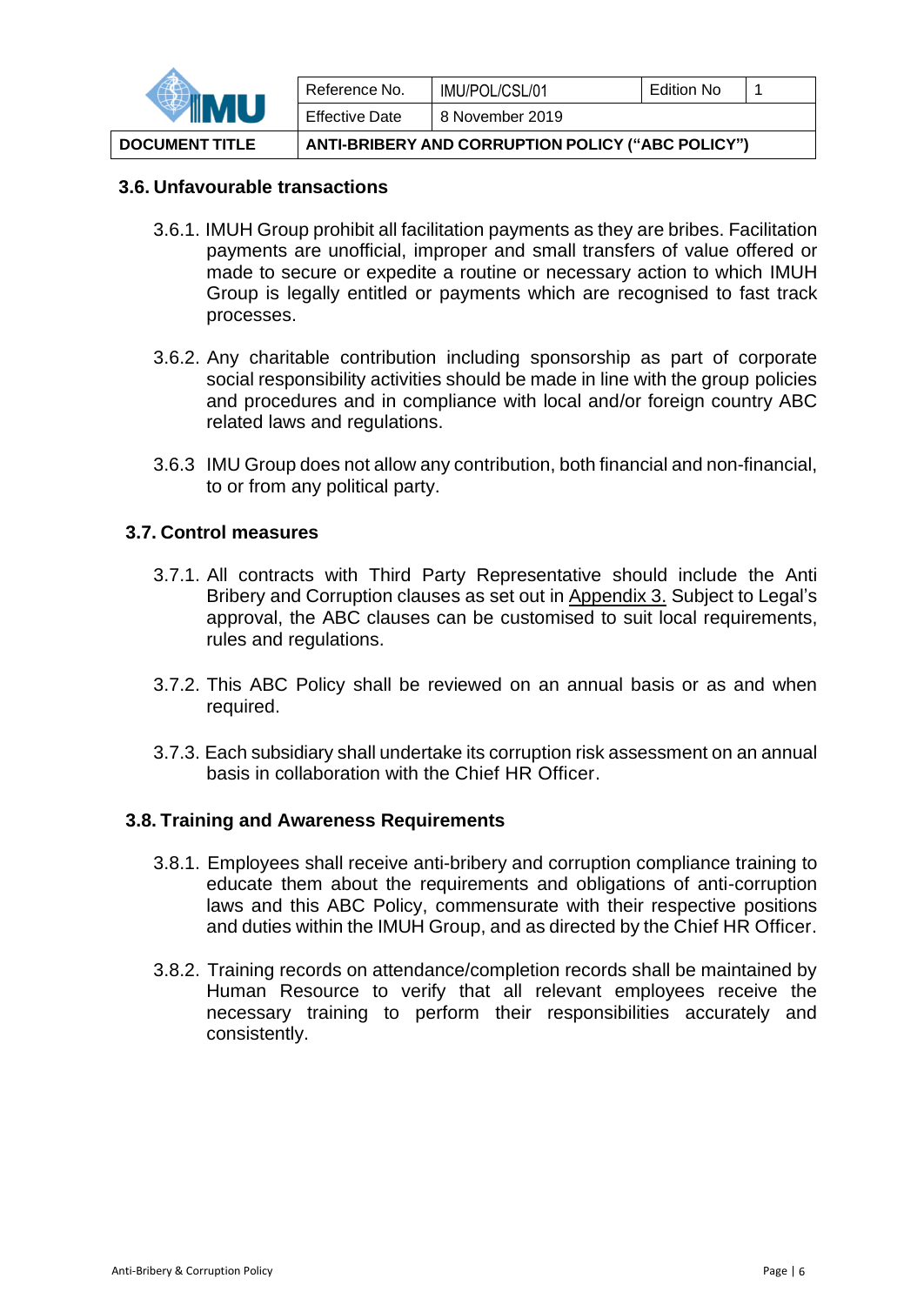

| Effective Date | 8 November 2019 |            |  |
|----------------|-----------------|------------|--|
|                |                 |            |  |
| Reference No.  | IMU/POL/CSL/01  | Edition No |  |

- 3.8.3. The ABC Policy shall be made available to all employees and Third-Party Representative. All employees and Third-Party Representative should provide a certification in the template provided in Appendix 4. Alternatively, Third Party Representative shall acknowledge acceptance and compliance to ABC policy as part of their tender/quotation submission.
- 3.8.4. Employees are required to provide such certifications upon joining IMUH Group, following updates to the Policy, and as part of the Annual Employee Declaration.
- 3.8.5. Third Party Representative are required to provide such certifications before performing services for or on behalf of IMUH Group, and upon request by IMUH Group and such certifications should be maintained by respective Requesting Department. The database to be shared with the Group Procurement and / or Head of Procurement.

## **3.9. Record Keeping**

3.9.1. It is essential that IMUH Group keep full and accurate records of all of IMUH Group's financial dealings including the giving and the receiving of payments and gifts at all times in line with relevant gift and entertainment related policy and/or procedures. Transparency is vital and any false or misleading records could be very damaging to the IMUH Group.

## **3.10 Systematic Review**

- 3.10.1 Systematic review shall be performed by the Chief HR Officer in collaboration with the CEOs/Head of Business Units and/or subsidiaries' CEOs as part of providing assurance that there is effective and sound anti-bribery and corruption risk management implemented within the IMUH Group on an annual basis.
- 3.10.2 Every 3 years, a qualified and independent review may be considered to ensure that the IMUH Group's business operation is complying with the local/foreign countries' authority/regulatory requirements on anti bribery and corruption.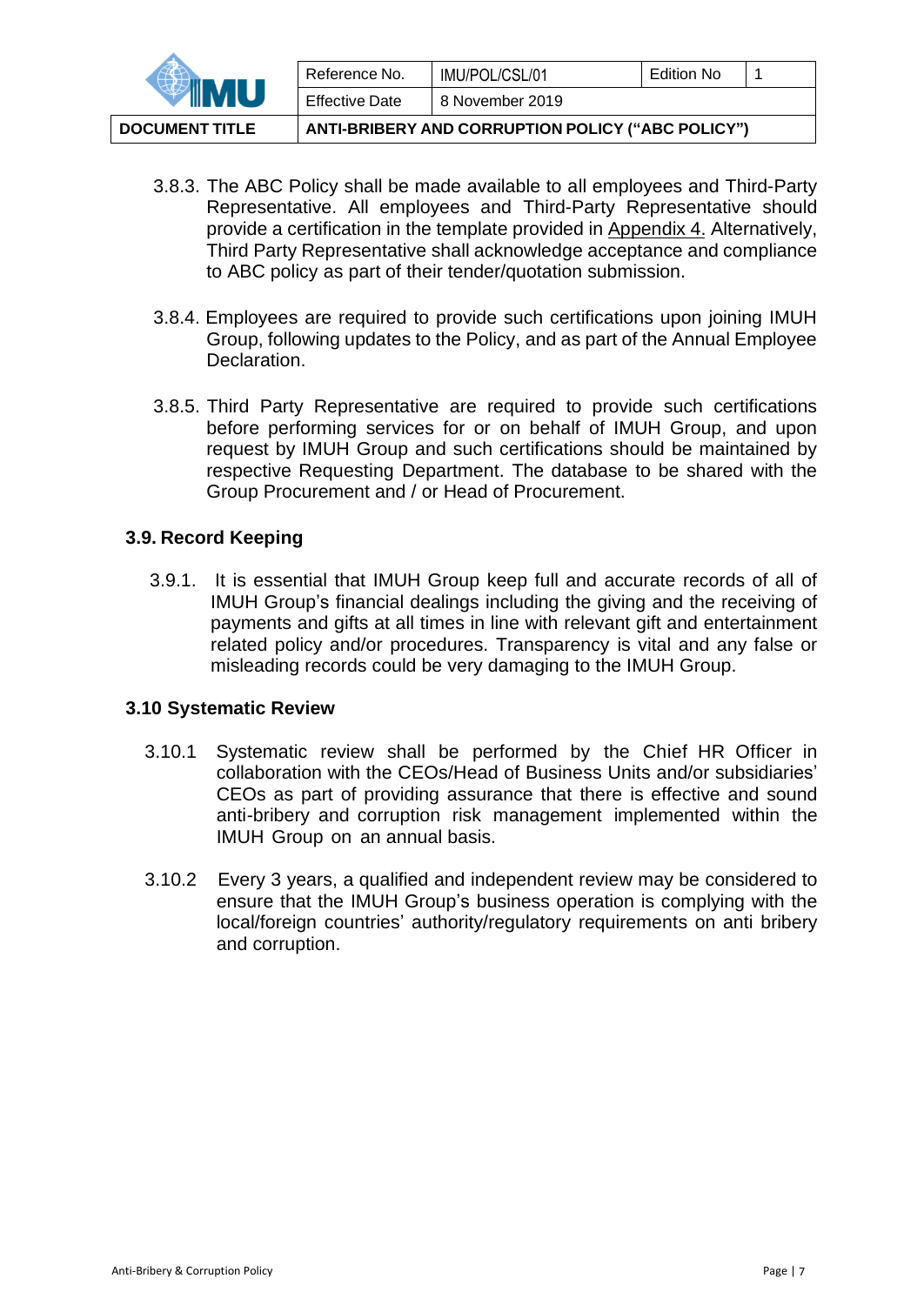

## **4. Guidelines**

#### **4.1. Third Party Risk Management**

- 4.1.1. IMUH Group should generally avoid dealing with any third party known or reasonably suspected of corrupt practices or known or reasonably suspected of paying bribes.
- 4.1.2. The CEOs/Heads of Business Units and Heads of Function responsible for engaging a third party for IMUH Group shall be accountable for managing bribery and corruption risk.
- 4.1.3. To help ensure that the Group only does business with third parties that share IMUH Group's standards of integrity, employees should do the following:
	- a) Conduct risk-based due diligence to assess the integrity of IMUH Group's prospective business counterparties. The level of due diligence should commensurate with the level of bribery and corruption risk posed by a third party.
	- b) If at any point during the due diligence exercise or in dealings with a third party, there are conflicts of interest or "red flags" raised, these will warrant further investigation and must be adequately addressed before the engagement of the third party can progress.
	- c) Due diligence should made against the Corruption Perception Index.
	- d) Ensure and document the business reason to engage the third party, selection process, reference checks and resolution of any conflicts of interest or "red flags". Any conflict of interest matters shall be dealt with in accordance with the IMUH Code of Conduct Policy.
	- e) Communicate awareness to all third parties of the IMUH Code of Conduct, ABC Policy and IMUH Group's expectation of them.
	- f) Incorporate into all commercial contracts and invitations to quote/tender the provisions relating to business conduct, conflict of interest, prevention of corruption and unethical practices, and where necessary, right to audit third party compliance with ABC Policy.
	- g) Use g o o d judgement and common sense in assessing and monitoring the integrity and ethical business practices of third parties.
	- h) When in doubt, seek advice from Legal and Chief HR Officer.
- 4.1.4. Examples of common "red flags" involving third parties:
	- a) Transaction or the party is in a country known for widespread corruption, high crime jurisdiction and/ or classified as sanctioned country.
	- b) Family, business or other "special" ties with any IMUH Group employee, government or public official.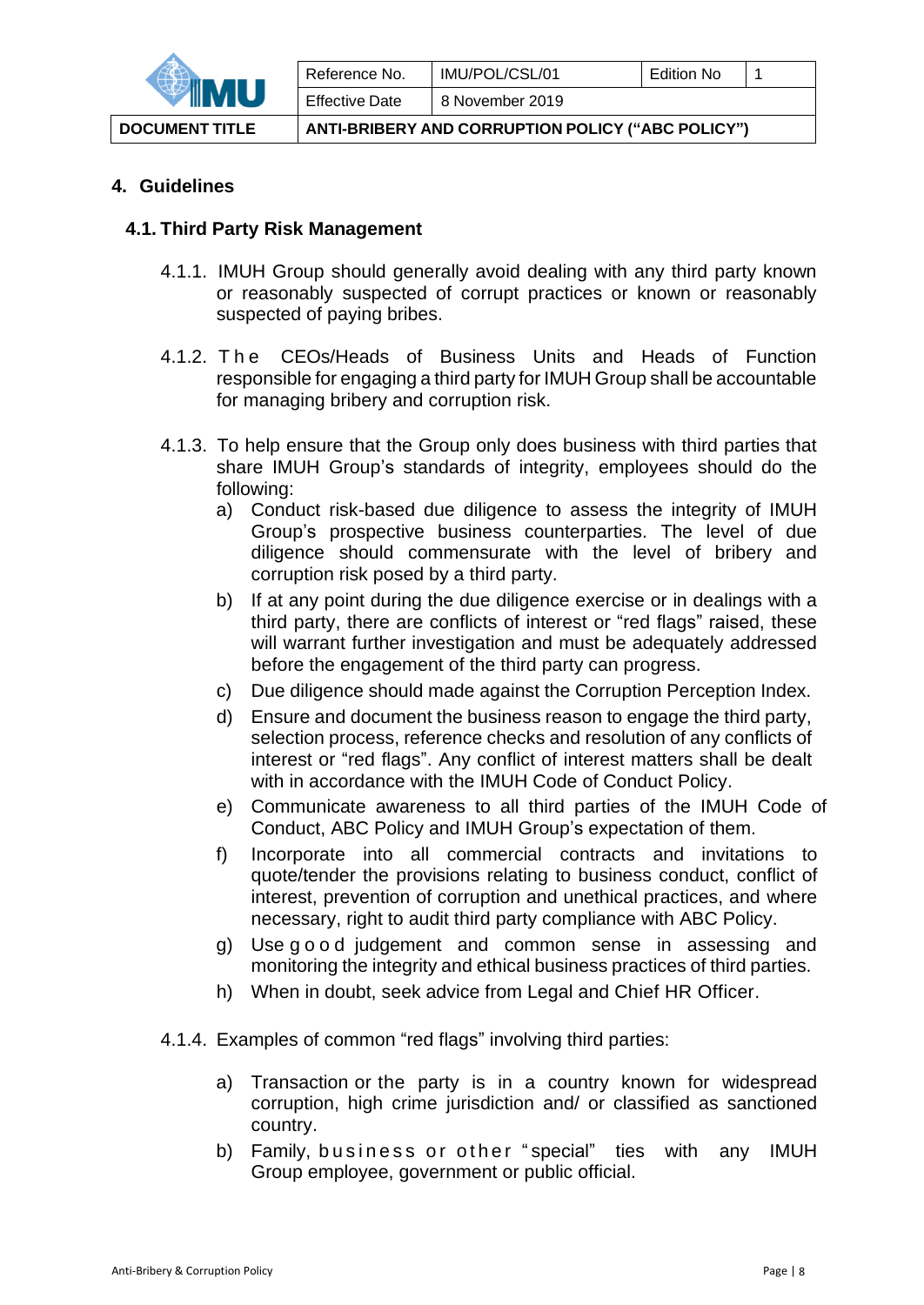| <b>DOCUMENT TITLE</b> |                       | ANTI-BRIBERY AND CORRUPTION POLICY ("ABC POLICY") |            |  |
|-----------------------|-----------------------|---------------------------------------------------|------------|--|
|                       | <b>Effective Date</b> | 8 November 2019                                   |            |  |
|                       | Reference No.         | IMU/POL/CSL/01                                    | Edition No |  |
|                       |                       |                                                   |            |  |

- c) Requests for anonymity or insistence that identity remains confidential or that the relationship remains secret.
- d) Party does not have in place adequate compliance programme or code of conduct or refuses to adopt one.
- e) Failure to cooperate with the due diligence assessment or refusal to answer questions or make representations and warranties.
- f) Objection to anti-bribery and corruption representations and warranties in commercial agreements or negative response to ABC Policy requirements.
- g) Convoluted payment arrangements such as payment in cash, payment to other third party or to accounts in other countries or requests for upfront payment for expenses or other fees.
- h) Reference check reveals a poor business reputation for unethical conduct, including reports of suspicious, unethical, or unlawful conduct about the party, its sub-agents or its employees.
- Note: The above examples are not exhaustive and may not in themselves constitute or indicate a violation of the applicable anti-corruption laws. When in doubt, please consult Legal and Chief HR Officer.

## **4.2. Payments under Duress or Extortion**

- 4.2.1. Employee security and safety, as well as those of our third parties, are a priority.
- 4.2.2. In rare circumstances where during a bribe demand or extortion event there is a threat to employee safety or for the safety of others, employees are allowed to make or offer to make the payment.
- 4.2.3. These are called payments under duress and may be legally defensible. Such payments require documentation and follow up action to prevent a recurrence. Any instance of such payments being repeated, systemic or accepted as part of the way of doing business are not payments made under duress and are not allowed.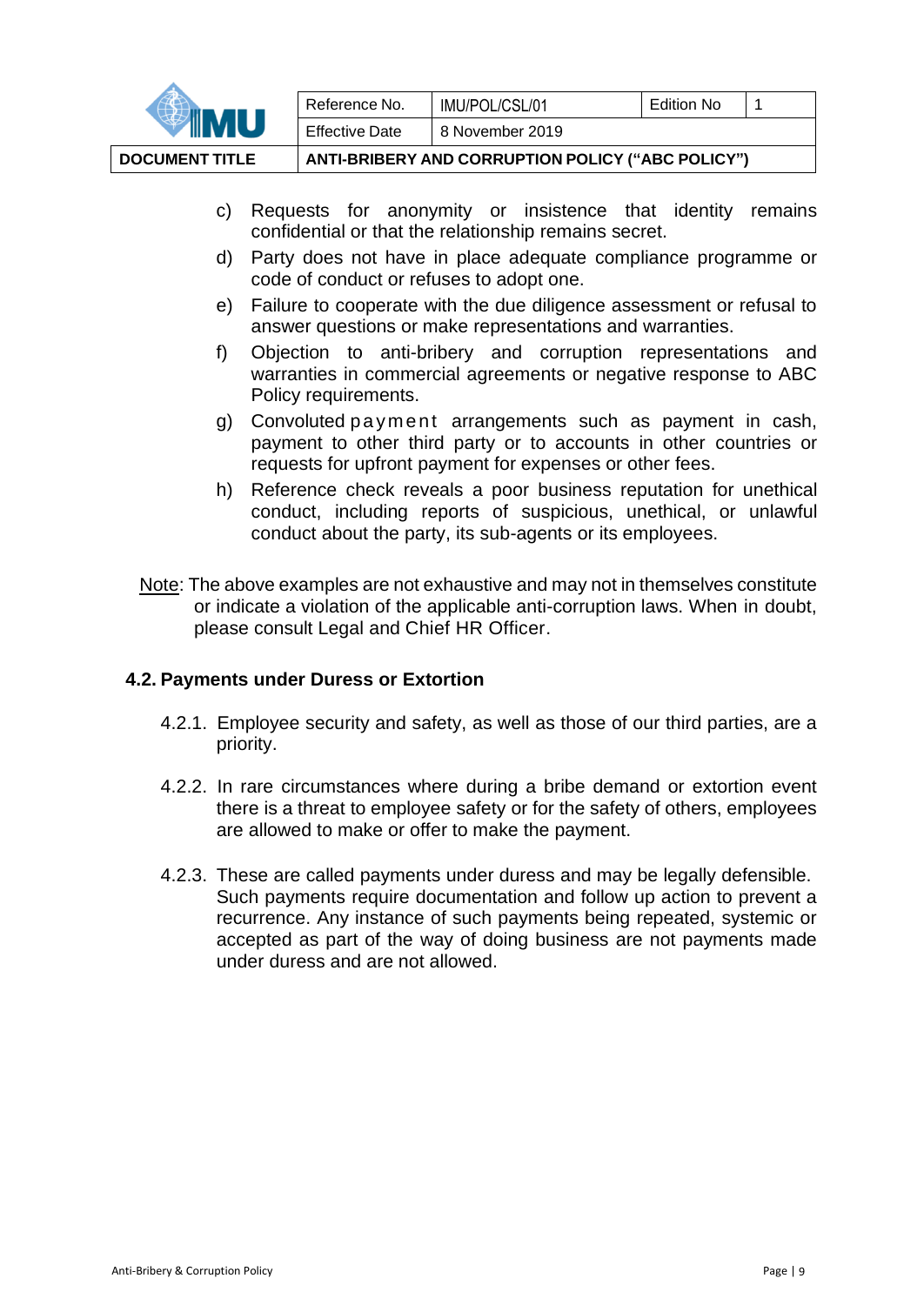

| Reference No.         | IMU/POL/CSL/01  | Edition No |  |
|-----------------------|-----------------|------------|--|
| <b>Effective Date</b> | 8 November 2019 |            |  |

**DOCUMENT TITLE ANTI-BRIBERY AND CORRUPTION POLICY ("ABC POLICY")**

## **5. References**

*Guidelines on Adequate Procedures Pursuant to Subsection (5) Of Section 17a Under The Malaysian Anti-Corruption Commission Act 2009*

Issued by National Centre For Governance, Integrity and Anti-Corruption (GIACC) The United Nations Handbook on Practical Anti-Corruption measures for Prosecutors and Investigators.

## **5.1 Legislation and Regulations**

- Malaysian Anti-Corruption Commission Act 2009
- Anti-Money Laundering and Anti-Terrorism Financing Act 2001 (Malaysia)
- Whistleblower Protection Act 2010 (Malaysia)
- Witness Protection Act 2009 (Malaysia)
- Malaysian Code on Corporate Governance 2017
- Malaysian Code of Business Ethics
- Bribery Act 2010 (UK)
- Foreign Corrupt Practices Act 1977 (US)
- Prevention of Corruption Act (Chapter 241) (Singapore)
- Prevention of Corruption Act 1988 (India)
- Criminal Law of the People's Republic of China (China)
	- o Note: Bribery of public officials and foreign public officials
- Anti-Unfair Competition Law of the People's Republic of China (China)
	- o Note: Private bribery
- Prevention of Bribery Ordinance (Cap 201) (Hong Kong)
- Turkish Criminal Code No. 5237 (Turkey)
- Law on Declaration of Property and Combating Bribery and Corruption No. 3628 (Turkey)

## **5.2 IMUH Documents**

- IMUH Code of Conduct as contained in the Staff Handbook
- IMUH Whistle Blowing Policy
- IMUH Gifts & Hospitality Policy

## **5.3 Definitions**

- IMUH IMU Health Sdn Bhd and its related corporations or any of its affiliates
- ABC Anti-Bribery and Corruption
- MACCA Malaysian Anti-Corruption Commission Act 2009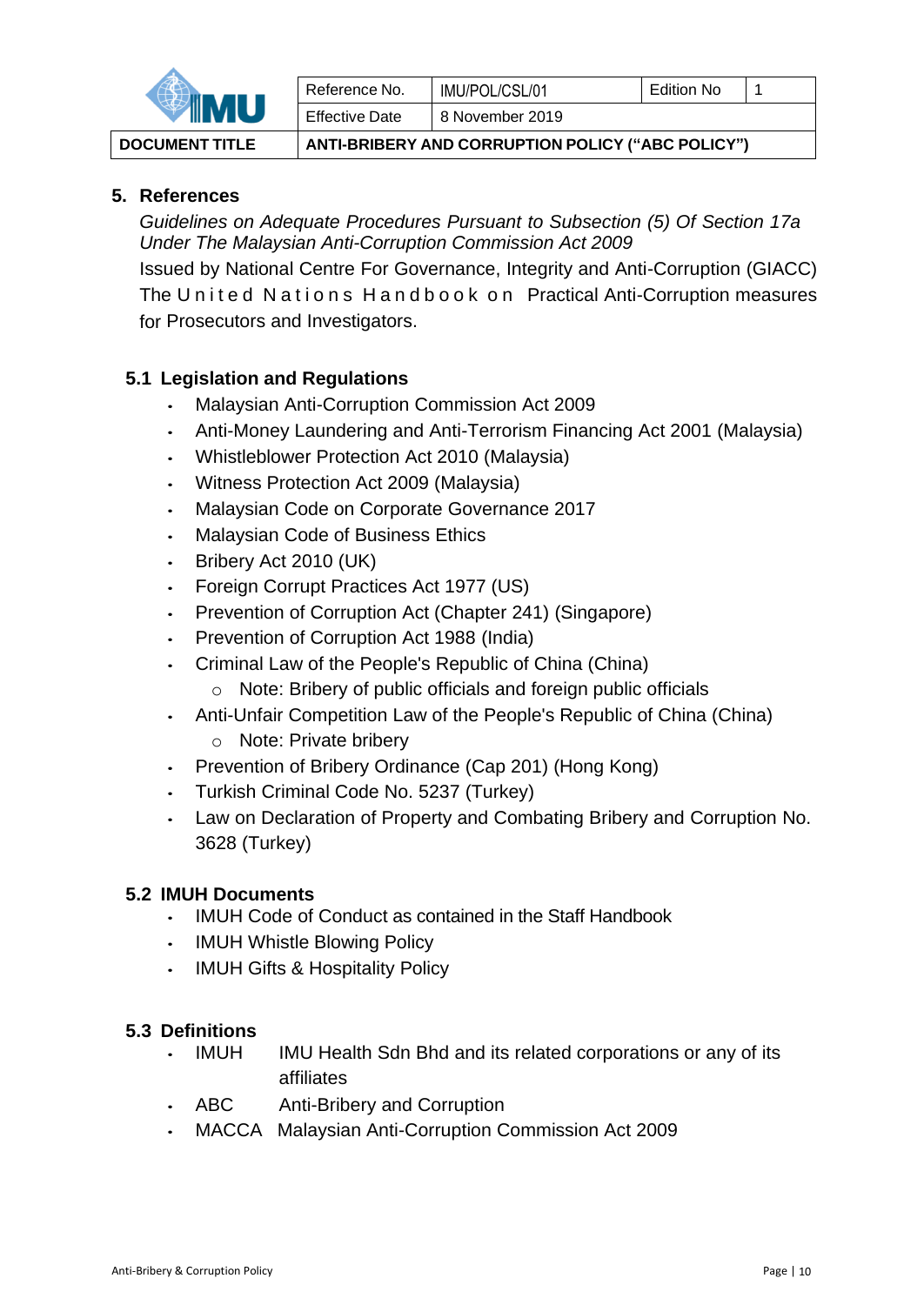

| Reference No.         | IMU/POL/CSL/01  | <b>Edition No</b> |  |
|-----------------------|-----------------|-------------------|--|
| <b>Effective Date</b> | 8 November 2019 |                   |  |

**DOCUMENT TITLE ANTI-BRIBERY AND CORRUPTION POLICY ("ABC POLICY")**

# **6. Appendices**

- Appendix 1: Legal Register
- Appendix 2: Types of Corruption
- Appendix 3: Template Anti-Bribery and Corruption Contractual Clauses
- Appendix 4: Template Employee / Third Party Representative Declaration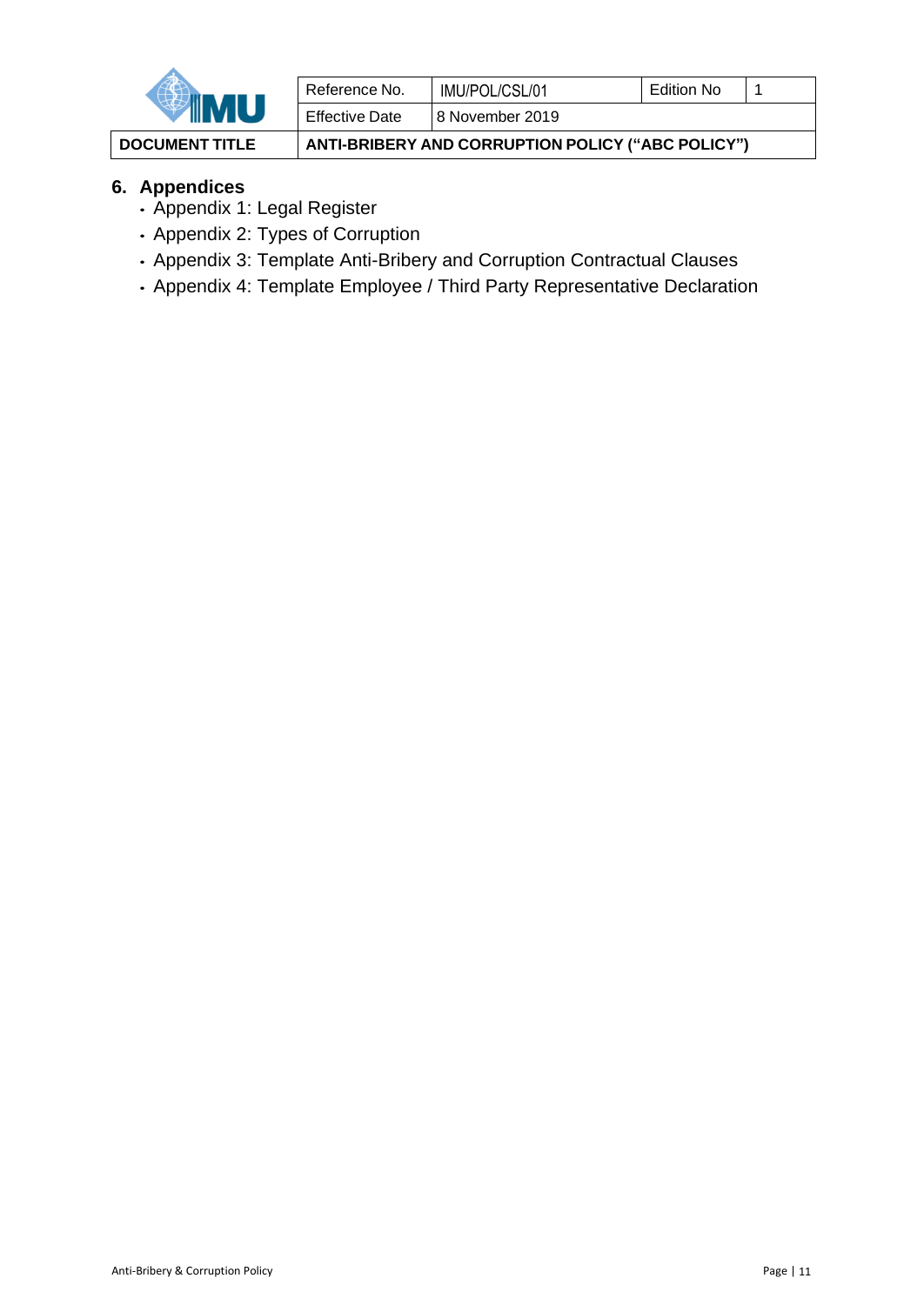

| Reference No.         | IMU/POL/CSL/01  | Edition No |  |
|-----------------------|-----------------|------------|--|
| <b>Effective Date</b> | 8 November 2019 |            |  |

**DOCUMENT TITLE ANTI-BRIBERY AND CORRUPTION POLICY ("ABC POLICY")**

# **Appendix 1: Legal Register**

# **Direct Applicability**

- Malaysian Anti-Corruption Commission Act (Malaysia)
- Prevention of Corruption Act (Chapter 241) (Singapore)
- Prevention of Corruption Act 1988 (India)
- Criminal Law of the People's Republic of China (China)
	- − Note: Bribery of public officials and foreign public officials
- Anti-Unfair Competition Law of the People's Republic of China (China)
	- − Note: Private bribery
- Prevention of Bribery Ordinance (Cap 201) (Hong Kong)
- Turkish Criminal Code No. 5237 (Turkey)
- Law on Declaration of Property and Combating Bribery and Corruption No. 3628 (Turkey)

# **Others**

- Bribery Act 2010 (UK)
- Foreign Corrupt Practices Act 1977 (US)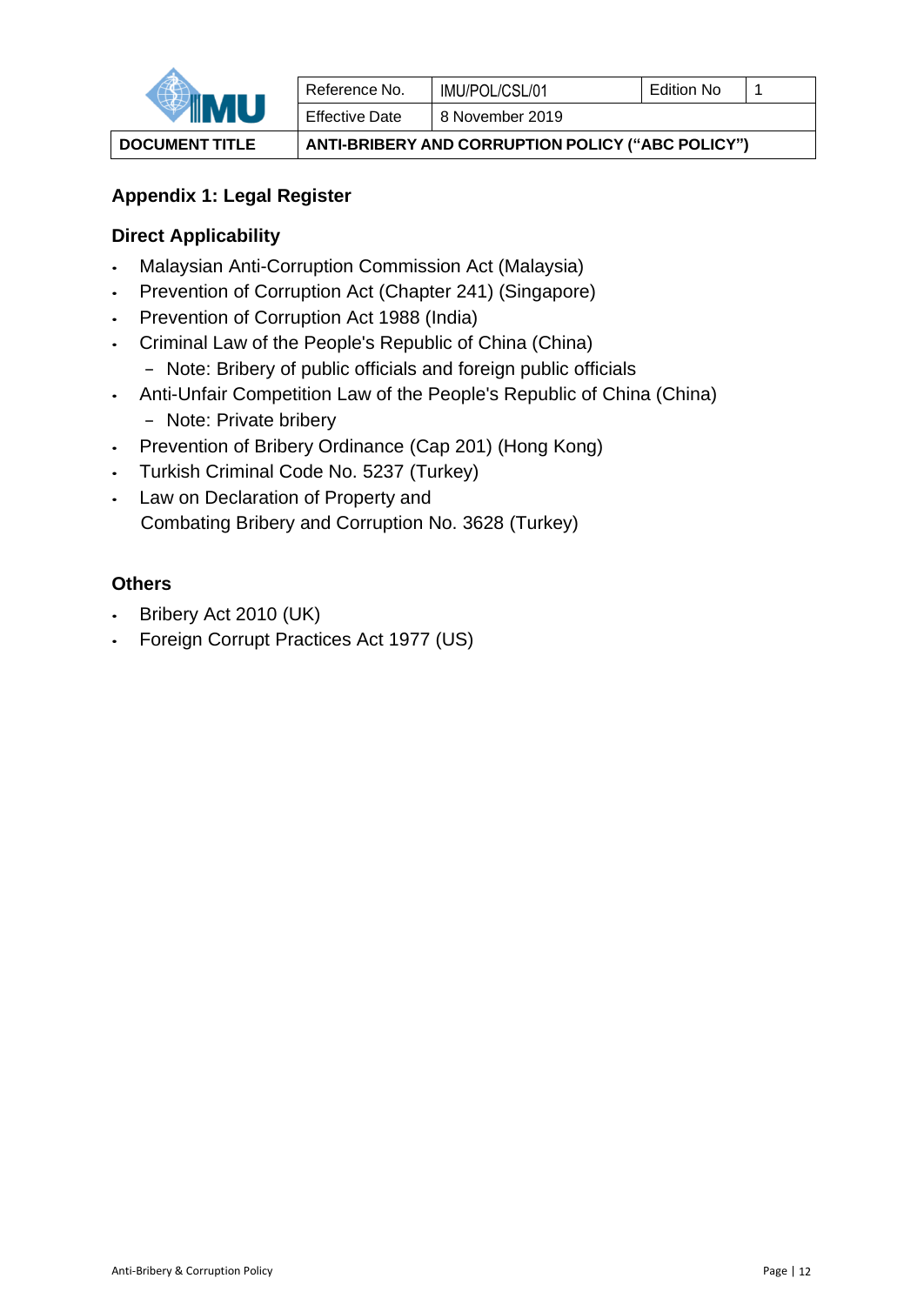

| <b>DOCUMENT TITLE</b> |                       | ANTI-BRIBERY AND CORRUPTION POLICY ("ABC POLICY") |            |  |
|-----------------------|-----------------------|---------------------------------------------------|------------|--|
|                       | <b>Effective Date</b> | 8 November 2019                                   |            |  |
|                       | Reference No.         | IMU/POL/CSL/01                                    | Edition No |  |

# **Appendix 2: Types of Corruption**

The United Nations Handbook on Practical Anti-Corruption Measures for Prosecutors and Investigators lists the more commonly encountered forms of corruption, which include:

#### • **Petty Corruption**

Also known as administrative corruption, it involves the exchange of very small amounts of money and the granting of small favours.

#### • **Grand Corruption**

Spreads through the highest levels of government, bringing about major abuses of power, disobedience of the rule of law, economic instability and the breakdown of good governance.

#### • **Active and Passive Corruption**

The former refers to the act of offering or paying a bribe (where the payment of a bribe has taken place) and the latter refers to the request or receiving of a bribe (a bribe was offered but not accepted).

#### • **Bribery**

Most common form of corruption, described as the act of conferring a benefit in order to influence an action or decision. It comes in the form of cash, company shares, inside information, sexual or other favours, entertainment, employment or future benefits such as a retirement job. The benefit can pass directly to the person bribed, or indirectly to a third party such as a friend, relative, associate, favourite charity, private business, political party or election campaign. Once bribery has occurred, it can lead to other forms of corruption.

#### • **Embezzlement, Theft and Fraud**

Involves stealing by an individual exploiting his or her position of employment. Fraud involves the use of false or misleading information to induce the owner of property to part with it voluntarily. Theft is universally regarded as falling within corruption definitions where it occurs, carrying with it as it does, a breach of a fiduciary duty.

#### • **Extortion**

Relies on coercion to induce cooperation, such as threats of violence or the exposure of sensitive information.

#### • **Abuse of Function**

Performance of or failure to perform an act by a public official, in violation of the law, to obtain an undue advantage for himself/herself or for another person or entity.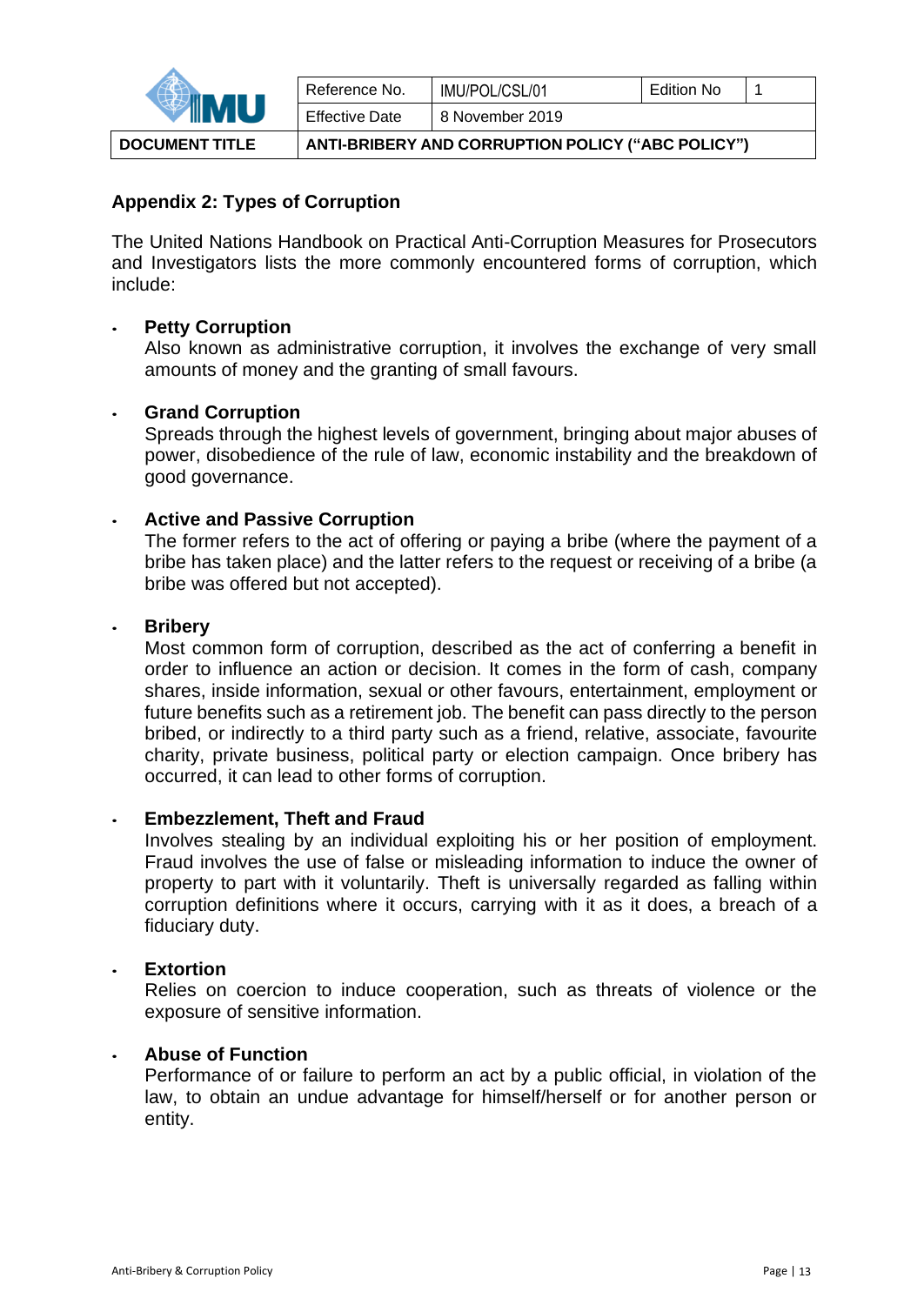

| <b>ANTI-BRIBERY AND CORRUPTION POLICY ("ABC POLICY")</b> |                 |            |  |  |  |  |
|----------------------------------------------------------|-----------------|------------|--|--|--|--|
| <b>Effective Date</b>                                    | 8 November 2019 |            |  |  |  |  |
| Reference No.                                            | IMU/POL/CSL/01  | Edition No |  |  |  |  |

## • **Favouritism and Nepotism**

Involve abuses of discretion, usually does not involve a direct personal benefit to an official but promote the interests of those linked to the official, be it through family, political party, tribe or religious group.

#### • **Creating and Exploiting Conflicting Interest**

Most forms of corruption involve the creation or exploitation of some conflict between the professional responsibilities of an individual and his or her private interest. The offering of a bribe creates such a conflict where none may have existed hitherto. In both the public and private sectors, employees and officials are routinely confronted with circumstances in which their personal interests conflict with their responsibility to act in the best interests of the state or their employer. Well-run organisations have systems to manage these situations, usually based on clear codes of conduct.

#### • **Improper Political Contribution**

Donations made with the intention or expectation that the party will, once in office, unduly favour the interests of the donor, is tantamount to the payment of a bribe.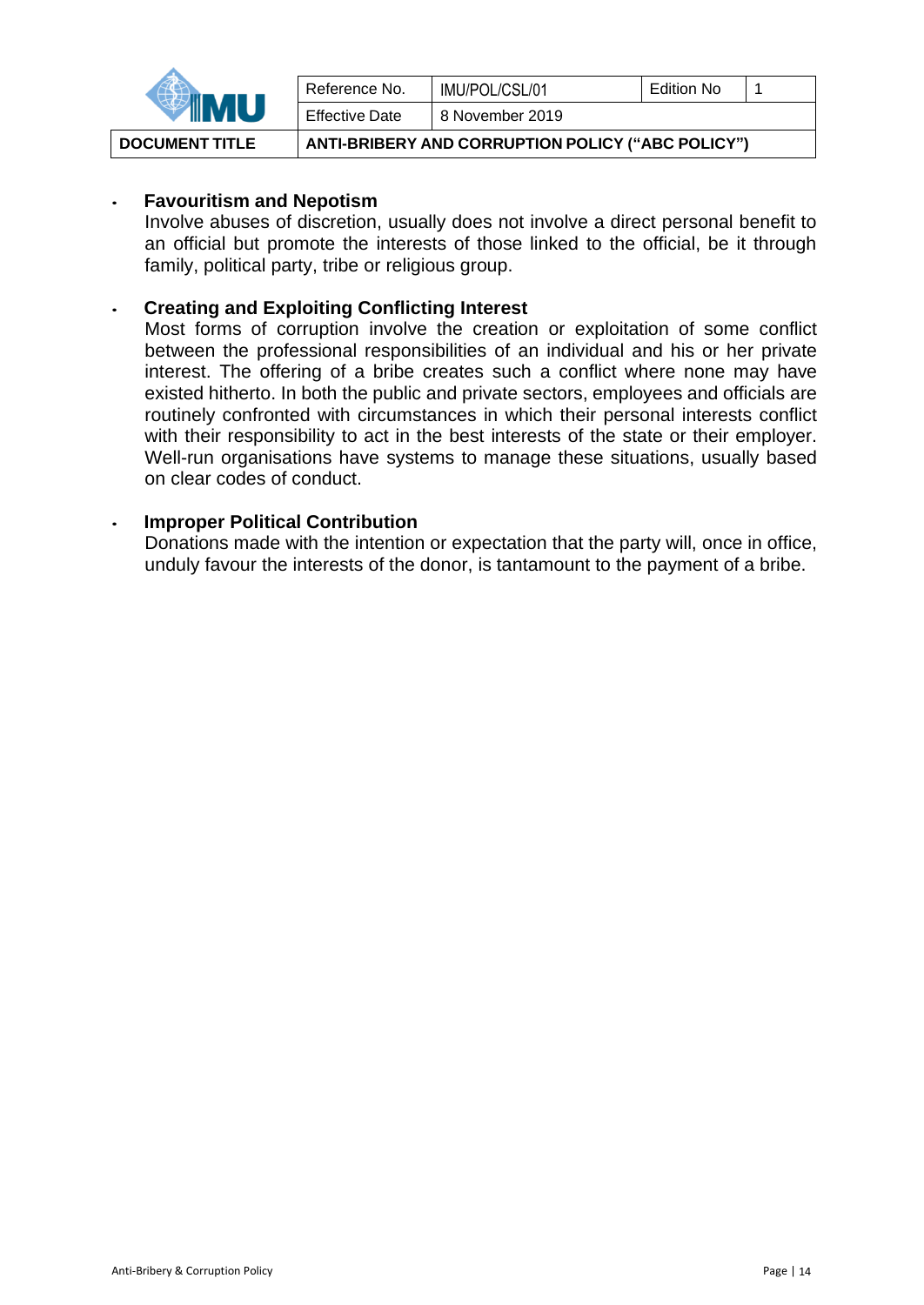| 8 November 2019<br><b>Effective Date</b> | <b>DOCUMENT TITLE</b> | ANTI-BRIBERY AND CORRUPTION POLICY ("ABC POLICY") |                |            |  |  |  |
|------------------------------------------|-----------------------|---------------------------------------------------|----------------|------------|--|--|--|
|                                          |                       |                                                   |                |            |  |  |  |
|                                          |                       | Reference No.                                     | IMU/POL/CSL/01 | Edition No |  |  |  |

#### **Appendix 3: Template Anti-Bribery and Corruption Contractual Clauses**

#### **ANTI-BRIBERY AND ANTI-CORRUPTION ADDENDUM**

This addendum ('**Addendum**') is made a part of, and attached to the [*insert defined form of relevant contract*], dated ('**Effective Date**') *[Note to draft. 'Effective Date' should correspond to the effective date of the relevant contract to which this is an addendum]*.

1. **Definitions**. For the purposes of interpretation of this Addendum the following defined terms shall apply:

"**Affiliate**" means any entity that controls, is controlled by, or is under common control, in each case either directly or indirectly with either [IMUH] or [Supplier/Service Provider], where "control" means the ownership of, or the power to vote, more than 50% of the voting stock, shares or interests of the entity. An entity that otherwise qualifies under this definition is included within the meaning of "Affiliate' even though it qualifies after the Effective Date.

"**Agreement**" means the provisions of this [*insert defined form of relevant contract* Agreement dated , together with the appendices and other exhibits attached thereto or incorporated by reference therein, as amended from time to time.

"**Applicable Law**" means country laws, state and federal laws, any European Directives, rules, regulations, executive orders, regulatory guidance, regulatory requirements and any form of secondary legislation, resolution, policy guideline, concession or case law from time to time that apply to [IMUH], [IMUH]'s Affiliates, [Supplier/Service Provider] or [Supplier/Service Provider]'s Affiliates (as a service provider to [IMUH] or [IMUH]'s Affiliates) or the [Services] *[Note to draft. Tailor the reference to 'Services' based on the nature of the contract and the term used within.]*, including (i) any bribery, fraud, kickback, or other similar anti-corruption law or regulation of any relevant country including the Malaysian Anti-Corruption Act 2009, Prevention of Corruption Act 1988, UK Bribery Act 2010 and the US Foreign Corrupt Practices Act 1977, in each case any amendments in relation to each issued from time to time, (iii) laws or regulations addressing unfair, deceptive or abusive acts or practices, (iv) laws or regulations addressing money laundering and (v) laws or regulations related to economic sanctions.

"**Associated Person**" means in relation to any entity, a person who (by reference to all the relevant circumstances) performs services for and on behalf of that entity in any capacity; for example, employees, agents, subsidiaries, representatives and subcontractors.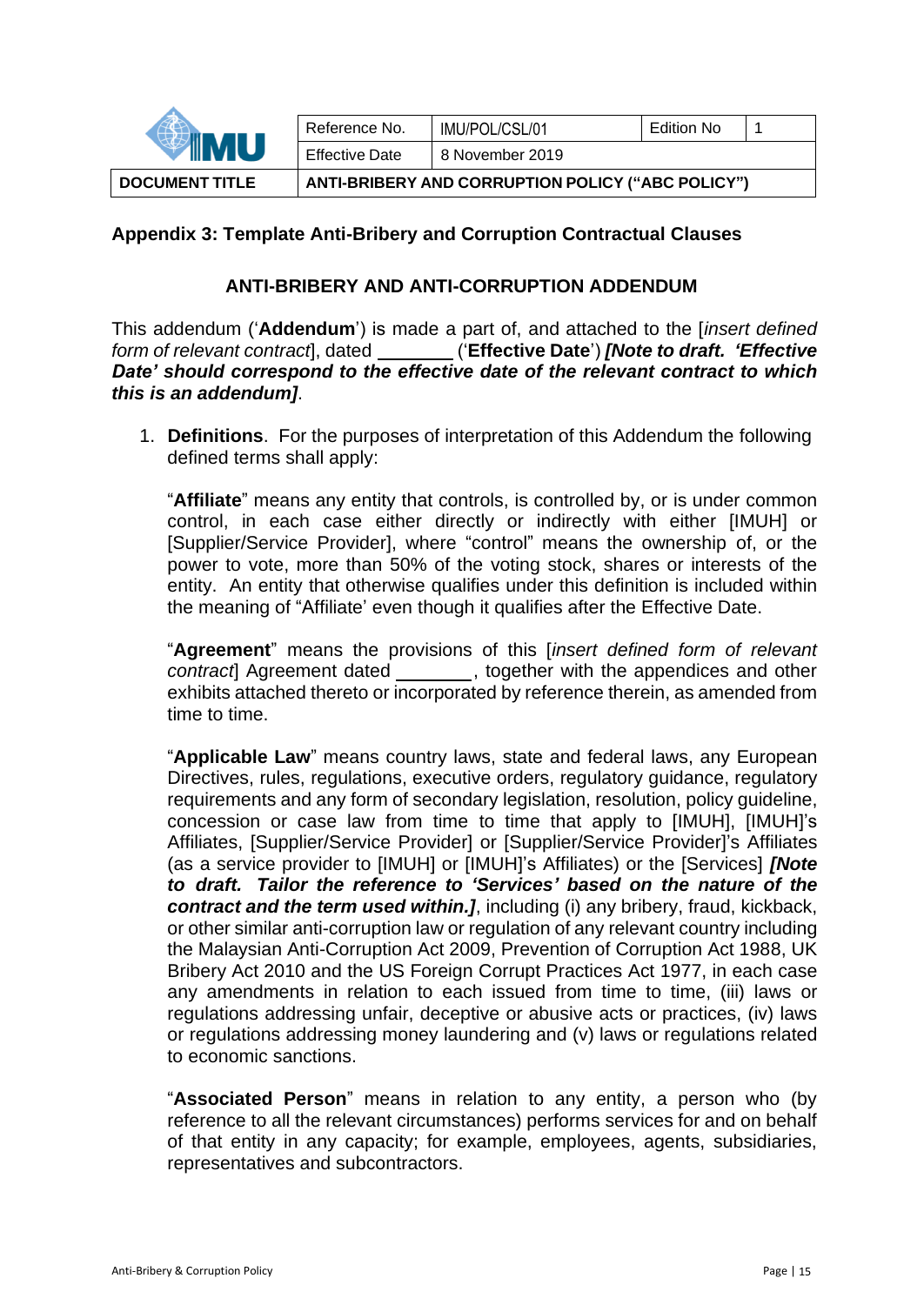| <b>DOCUMENT TITLE</b> | ANTI-BRIBERY AND CORRUPTION POLICY ("ABC POLICY") |                |            |  |  |
|-----------------------|---------------------------------------------------|----------------|------------|--|--|
|                       | 8 November 2019<br><b>Effective Date</b>          |                |            |  |  |
|                       | Reference No.                                     | IMU/POL/CSL/01 | Edition No |  |  |
|                       |                                                   |                |            |  |  |

"**Losses**" includes all losses, claims, demands, liabilities, obligations, fines, expenses, royalties, litigation, deficiencies, costs, and damages (whether economic, absolute, accrued, conditional or otherwise and whether or not resulting from third party claims), including interests and penalties with respect thereto and out-of-pocket expenses, including reasonable attorneys' and accountants' fees and disbursements.

"**Personnel**" means a party's or its Affiliate's directors, officers, partners (as applicable), employees, non-employee workers, agents, auditors and consultants. In addition, Personnel includes the directors, officers, employees, non-employee workers, agents, consultants or subcontractor used by [Supplier/Service Provider] or a [Supplier/Service Provider] Affiliate, directly or indirectly, [to provide any [Services] *[Note to draft. Tailor the reference to 'Services' based on the nature of the contract and the term used within.]*.

"**Public Official**" means any person who holds a legislative, administrative, judicial, executive or military position of any kind (appointed or elected) of a country, territory or subdivision thereof, or exercises a public function for such country or territory or subdivision thereof (or for a public agency or public enterprise), including: any government officer or employee (including officials, employees and agents of government-owned or government-controlled entities or public international organisations), any person acting in an official capacity for or on behalf of any government entity, or any political party, party official, or candidate for public office.

- 2. **Anti-bribery, Personal Dealings and Non-Subordination**. [Supplier/Service Provider] represents, warrants for and on behalf of itself, its Affiliates, Personnel and Associated Persons:
	- (a) neither [Supplier/Service Provider] nor any of its Affiliates, Personnel or Associated Persons, has made or offered to make (or will make or offer to make), directly or indirectly, any unlawful payments to or has conferred or offered to confer (or will confer or offer to confer), directly or indirectly, any benefit upon any person (including any Public Official) in violation of any anti-bribery-related Applicable Law;
	- (b) [Supplier/Service Provider] will not (and has not), and will procure that its Affiliates, Personnel or Associated Persons will not (in connection with this Agreement):
		- (i) make, give or offer any financial or other advantage to any person for the purposes of: (1) securing any improper advantage; inducing the recipient or another person to do or omit to do any act in violation of their duties or responsibilities (or for the purposes of rewarding such conduct); (2) influencing any act or decision of a Public Official; or (3) otherwise influencing the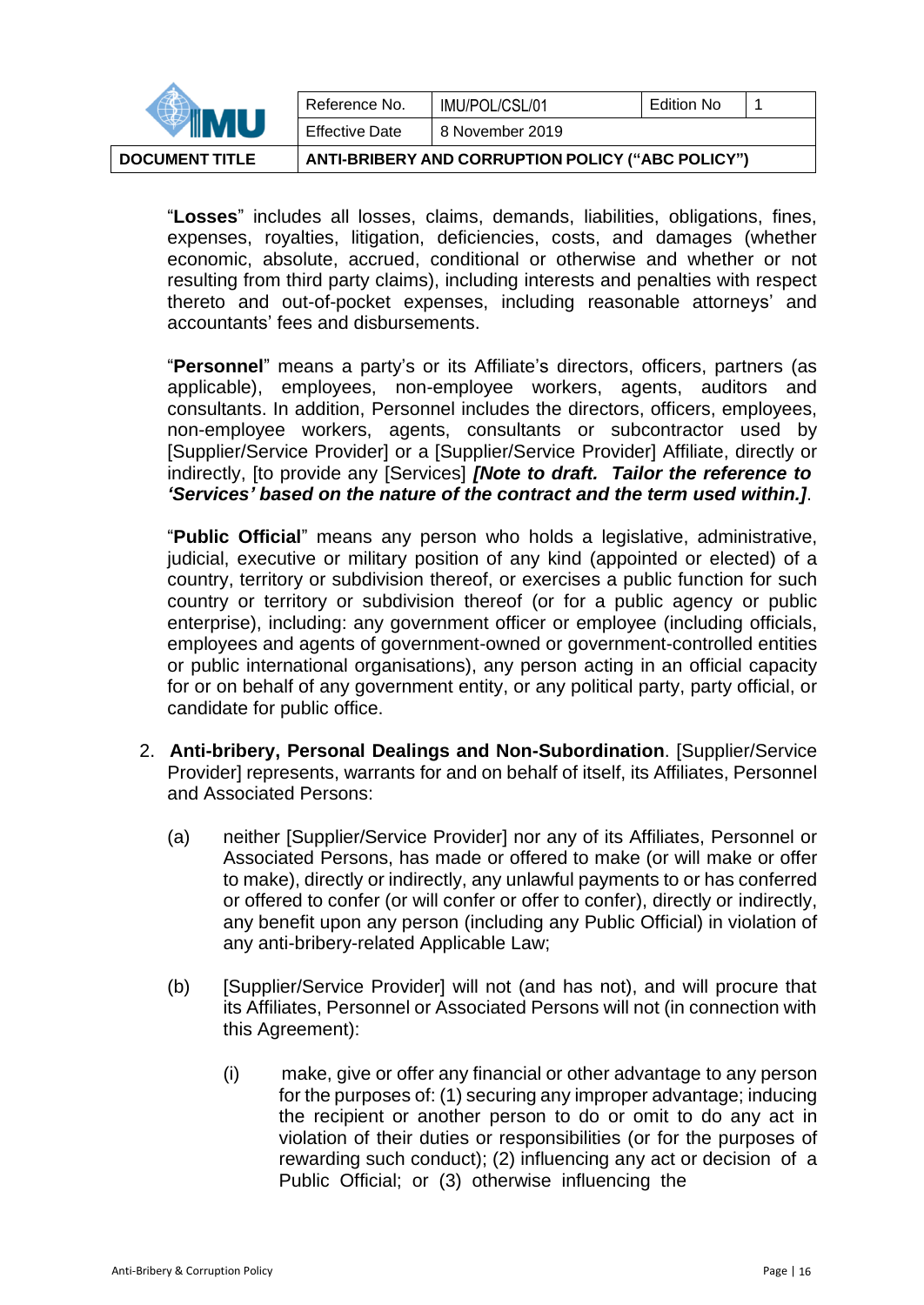| <b>DOCUMENT TITLE</b> | ANTI-BRIBERY AND CORRUPTION POLICY ("ABC POLICY") |                              |  |  |  |
|-----------------------|---------------------------------------------------|------------------------------|--|--|--|
|                       | Effective Date                                    | 8 November 2019              |  |  |  |
|                       | Reference No.                                     | Edition No<br>IMU/POL/CSL/01 |  |  |  |
|                       |                                                   |                              |  |  |  |

conduct of any person in any manner relating to the subject of this Agreement;

- (ii) make, give or offer any financial or other advantage to any person where acceptance of the advantage would itself constitute violation of a person's duties or responsibilities; or
- (iii) violate any anti-bribery related Applicable Law.
- (c) no IMUH Personnel or any of their immediate family members (as applicable) has received or will receive, directly or indirectly, anything of value of any kind from its Personnel in connection with this Agreement; and
- (d) [Supplier/Service Provider] will conduct its business on behalf of IMUH in compliance with this Addendum and with IMUH's Anti-Bribery and Corruption Program statement [*Note to draft. To provide a link to the IMUH Anti-Bribery and Corruption policy*], and any and all other [IMUH] anti-bribery and corruption statements, programs, policies and standards that [IMUH] has in effect or may put into effect and which have been provided to or otherwise made available to [Supplier/Service Provider] (including through any [IMUH] external website).
- 3. **Certifications**. [Supplier/Service Provider] shall (within a reasonable time) provide to [IMUH] such information and further written certifications as [IMUH] may request from time to time to assist [IMUH]'s efforts to ensure compliance with anti-bribery related Applicable Law.
- 4. **Training**. Upon request by [IMUH], [Supplier/Service Provider] shall institute an anti-bribery-compliance training and reporting program that meets [IMUH]'s prescribed requirements. Additionally, [IMUH] may designate which [Supplier/Service Provider] positions and personnel must receive such training.
- 5. **Termination for Breach**. [IMUH] may terminate the Agreement immediately on written notice to [Supplier/Service Provider] if [Supplier/Service Provider] breaches any provision of this Addendum. The [Supplier/Service Provider] shall not be entitled, nor shall it seek, any compensation for the termination of this Agreement on account of this paragraph 5.
- 6. **Indemnification**.
	- (a) [Supplier/Service Provider] agrees to indemnify and hold harmless [IMUH] and IMUH Affiliates and each of their respective directors, officers, shareholders, employees, contractors and agents ("**Indemnified Parties**") and agree to keep the Indemnified Parties fully indemnified, immediately upon demand, against, all Losses relating to or arising out of or in connection with any actual or threatened claim, legal action, proceeding, suit, litigation, prosecution, mediation, arbitration or enquiry by or against any Indemnified Party (a "**Claim**"), relating to the failure of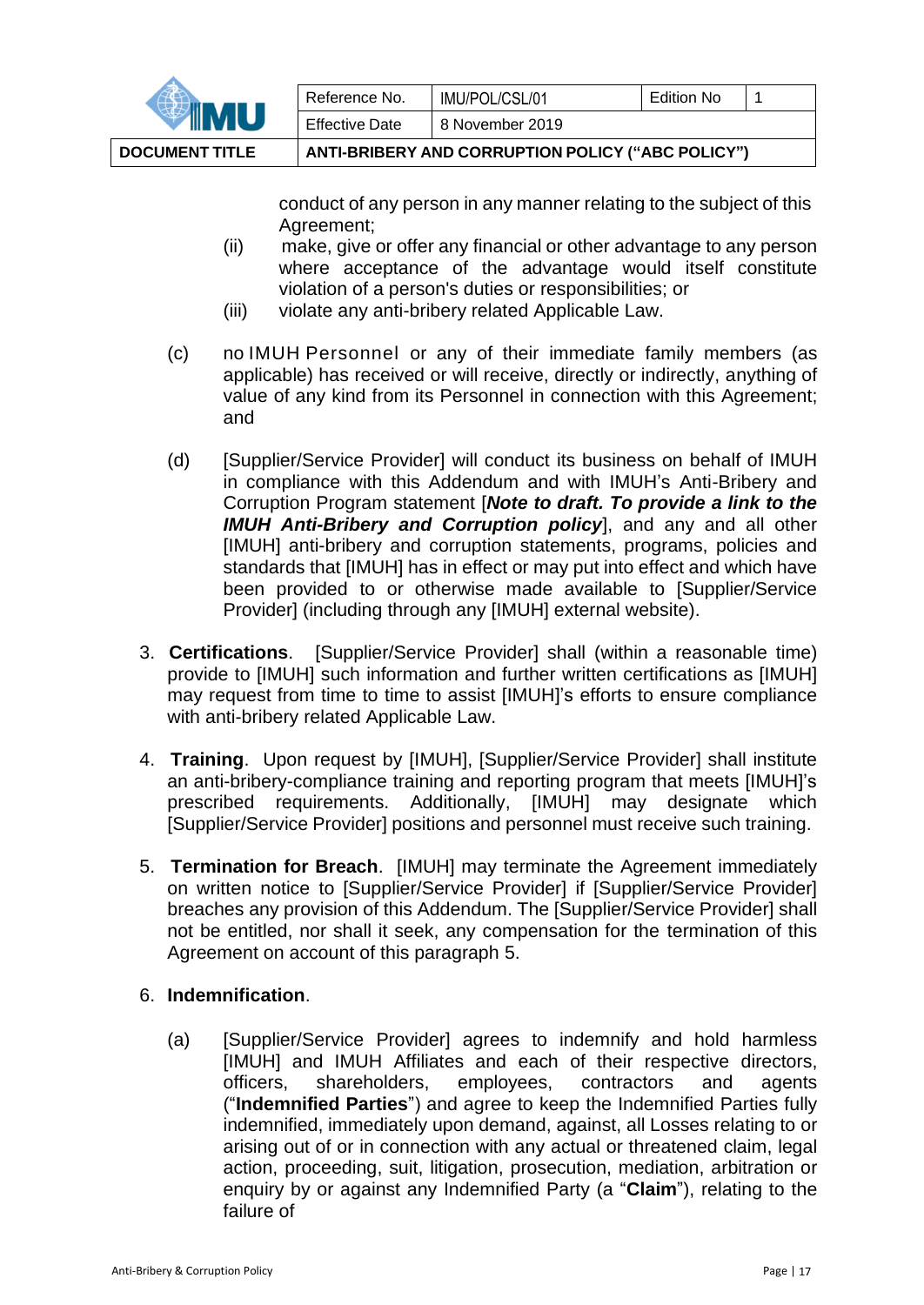| <b>DOCUMENT TITLE</b> | ANTI-BRIBERY AND CORRUPTION POLICY ("ABC POLICY") |                 |            |  |  |  |
|-----------------------|---------------------------------------------------|-----------------|------------|--|--|--|
|                       | <b>Effective Date</b>                             | 8 November 2019 |            |  |  |  |
|                       | Reference No.                                     | IMU/POL/CSL/01  | Edition No |  |  |  |
|                       |                                                   |                 |            |  |  |  |

[Supplier/Service Provider], [Supplier/Service Provider]'s Affiliates, [Supplier/Service Provider]'s Personnel or Associated Persons of the [Supplier/Service Provider]'s, or anyone acting for or at the direction of [Supplier/Service Provider], to comply with this Addendum.

- (b) The Indemnified Parties shall be entitled, in their absolute discretion, to take such action as they may deem necessary to avoid, dispute, deny, resist, appeal, compromise or contest or settle any Claim (including without limitation, making claims or counterclaims against third parties). [Supplier/Service Provider] shall furnish the Indemnified Parties with such records, information and testimony, and attend such conferences, proceedings, hearings, trials and appeals as may be reasonably requested by the Indemnified Parties in connection therewith. [Supplier/Service Provider] hereby unconditionally and irrevocably agree and acknowledge that nothing in this Agreement shall require the Indemnified Parties to take any action to their detriment or which may damage the reputation of IMUH (including its Affiliates and Associated Persons) while defending or prosecuting a Claim, including without limitation pleading guilty to criminal charges or admitting wrongdoing under any Applicable Law, agreement or instrument binding upon them.
- (c) The indemnification rights of the Indemnified Parties under this Addendum are independent of, and in addition to, such other rights and remedies that the Indemnified Parties may have at law, under this Addendum, in equity or otherwise, including the right to seek specific performance, rescission, restitution or other injunctive relief, none of which rights or remedies shall be affected or diminished thereby.
- 7. **Audits and Records**. During the term of the Agreement and for a period of [six years] after its termination or expiration, [Supplier/Service Provider] shall allow [IMUH] and [IMUH]'s designated representatives to audit, review and copy ("**Audit**") Addendum Records during regular business hours. [Supplier/Service Provider] shall provide [IMUH] with access to Addendum Records to conduct an Audit within 24 hours after [Supplier/Service Provider]'s receipt of a request from [IMUH]. [Supplier/Service Provider] shall cooperate fully and provide such assistance as is reasonably requested by [IMUH] in connection with an Audit. For purposes of this Addendum, "Addendum Records" means all information, including [Supplier/Service Provider] systems, relating to the subject matter of this Addendum.
- 8. **Post termination assistance**. During the term of the Agreement and for a period of [six years] after its termination or expiration, [Supplier/Service Provider] shall give reasonable assistance and cooperation to [IMUH] and [IMUH]'s Affiliates and designated representatives in relation to any police, judicial or regulatory investigation or enquiry in relation to any suspected bribery or corruption.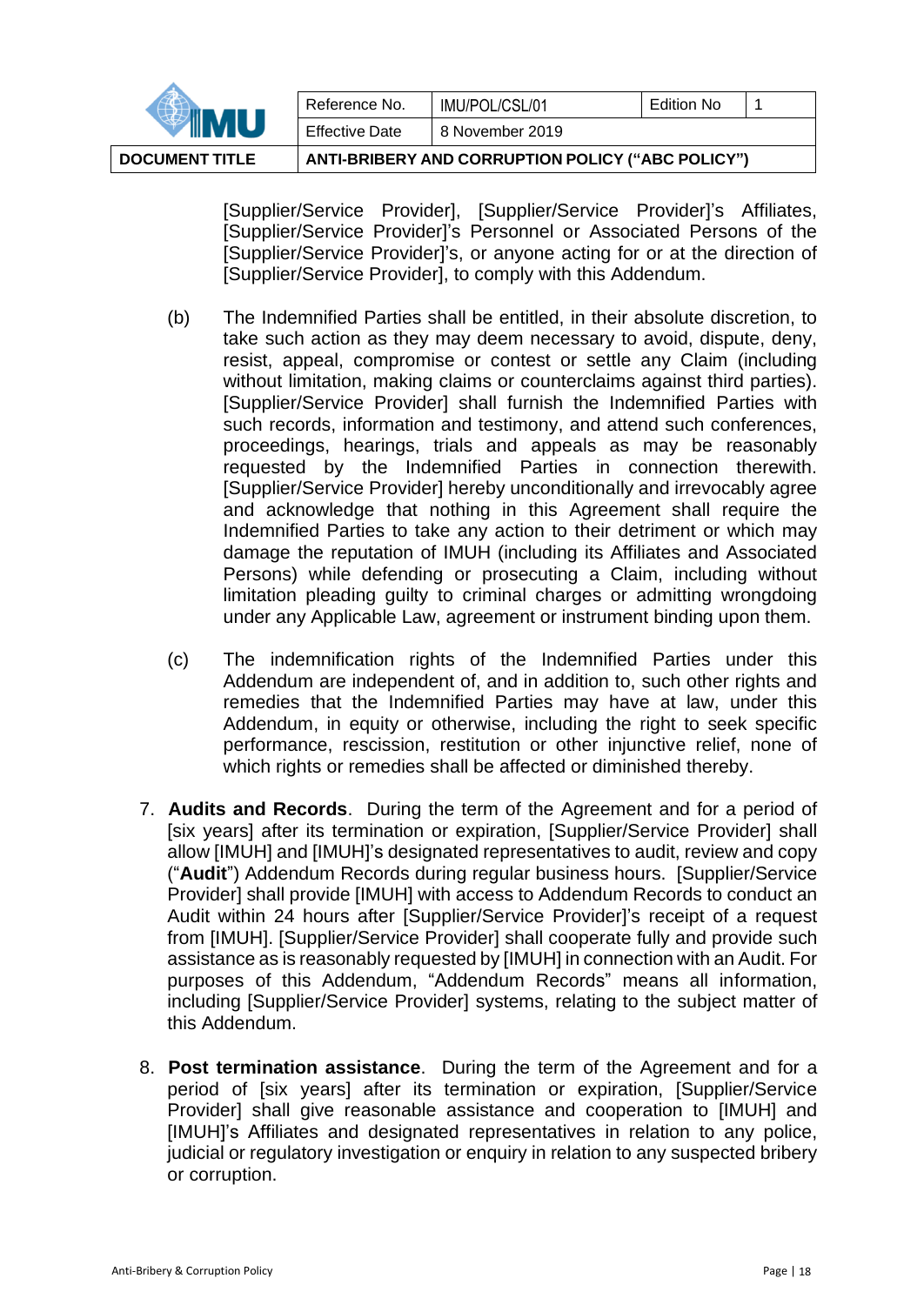

9. **Conflict with Agreement**. To the extent a provision of this Addendum conflicts with a provision of the Agreement, the Addendum provision shall prevail.

## *[Note to draft. Please have the following paragraph inserted in the main body of the relevant contract.]*

**Compliance with anti-bribery related Applicable Law**. [Supplier/Service Provider] shall comply with any and all applicable anti-bribery laws and [IMUH]'s prescribed antibribery requirements are set forth in the Anti-Bribery and Anti-Corruption Addendum, a copy of which is attached as Annexure [\_\_\_], and incorporated herein by reference.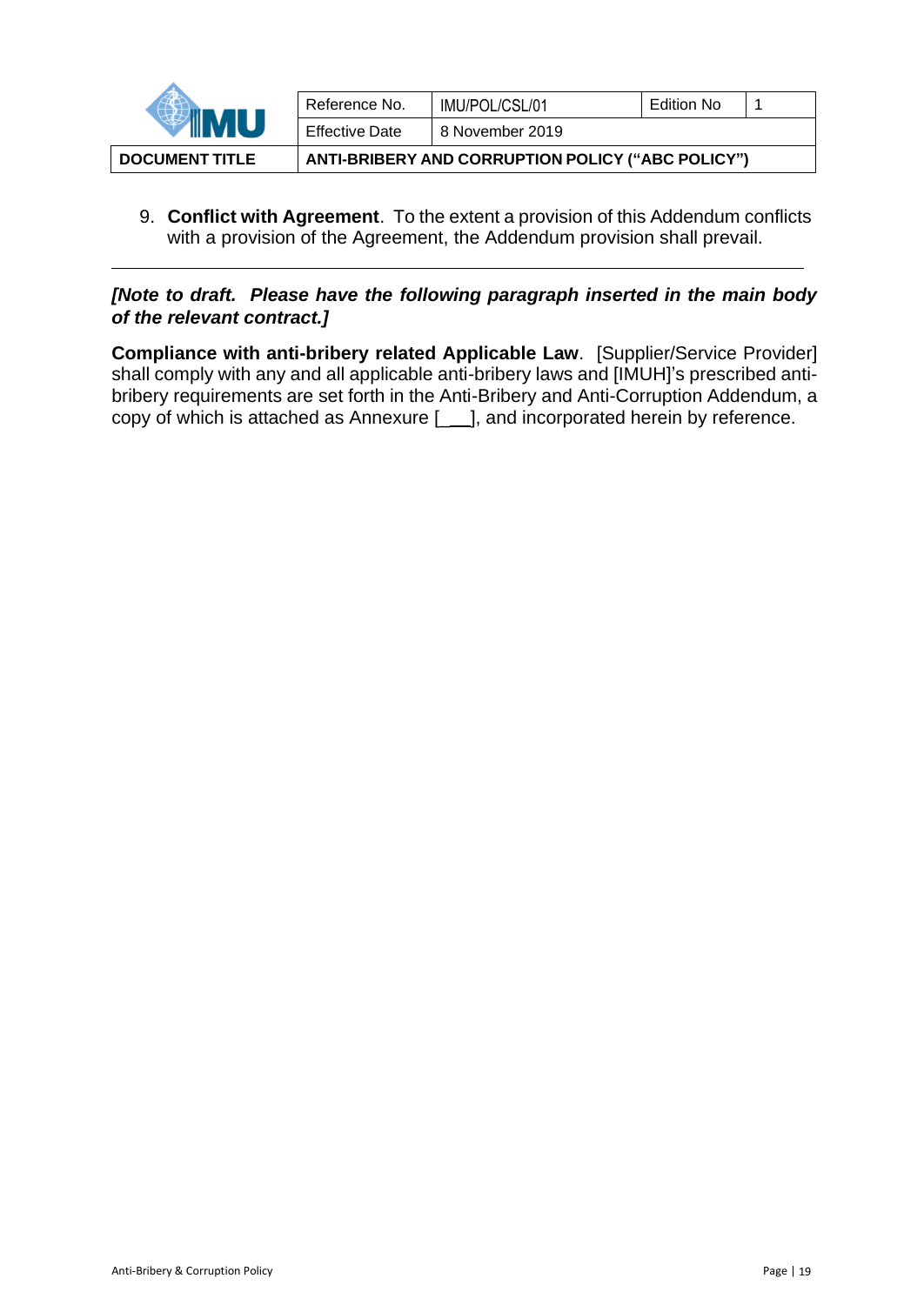

| ANTI-RRIRERY AND CORRUPTION POLICY ("ARC POLICY") |                              |  |  |  |  |  |
|---------------------------------------------------|------------------------------|--|--|--|--|--|
| <b>Effective Date</b>                             | 8 November 2019              |  |  |  |  |  |
| Reference No.                                     | Edition No<br>IMU/POL/CSL/01 |  |  |  |  |  |

## **Appendix 4: Template Employee / Third Party Representative Declaration**

All employees and Third-Party Representative\* are required to read and understand our IMUH Anti-Bribery and Corruption ("ABC") Policy. You are required to acknowledge that you have done so and shall comply with the anti-bribery and corruption requirements.

\* *Third Party Representative are persons who perform services for or on behalf of IMUH Group*

Should you be uncertain about what constitutes a non-compliance to the IMUH ABC Policy or any applicable anti-bribery and anti-corruption laws, please refer to our HR Business Partner / Requestor Department\*\*, or Legal and Chief HR Officer.

\*\* *Department responsible for engaging a third party for IMUH Group*

#### **CERTIFICATION**

Please check the appropriate boxes below:

- ❑ I acknowledge that I have read and understood the IMUH Anti-Bribery and Corruption ("ABC") Policy.
- ❑ I confirm that I shall comply with IMUH ABC Policy throughout my employment and/or relationship with IMUH Group.
- ❑ I confirm that I shall report any known or suspected violations of IMUH ABC Policy or anti-corruption laws to IMUH Group.

❑ I confirm that I understand that a violation of the IMUH ABC Policy would constitute a disciplinary offence that could result in disciplinary measures up to and including termination. (Applicable to Employee only)

By signing below, you are acknowledging your acceptance and adherence to the above and the anti-bribery and corruption requirements stipulated within the IMUH ABC policy.

| Name      |                               |
|-----------|-------------------------------|
|           | (applicable to Employee only) |
| Signature |                               |
| Date      |                               |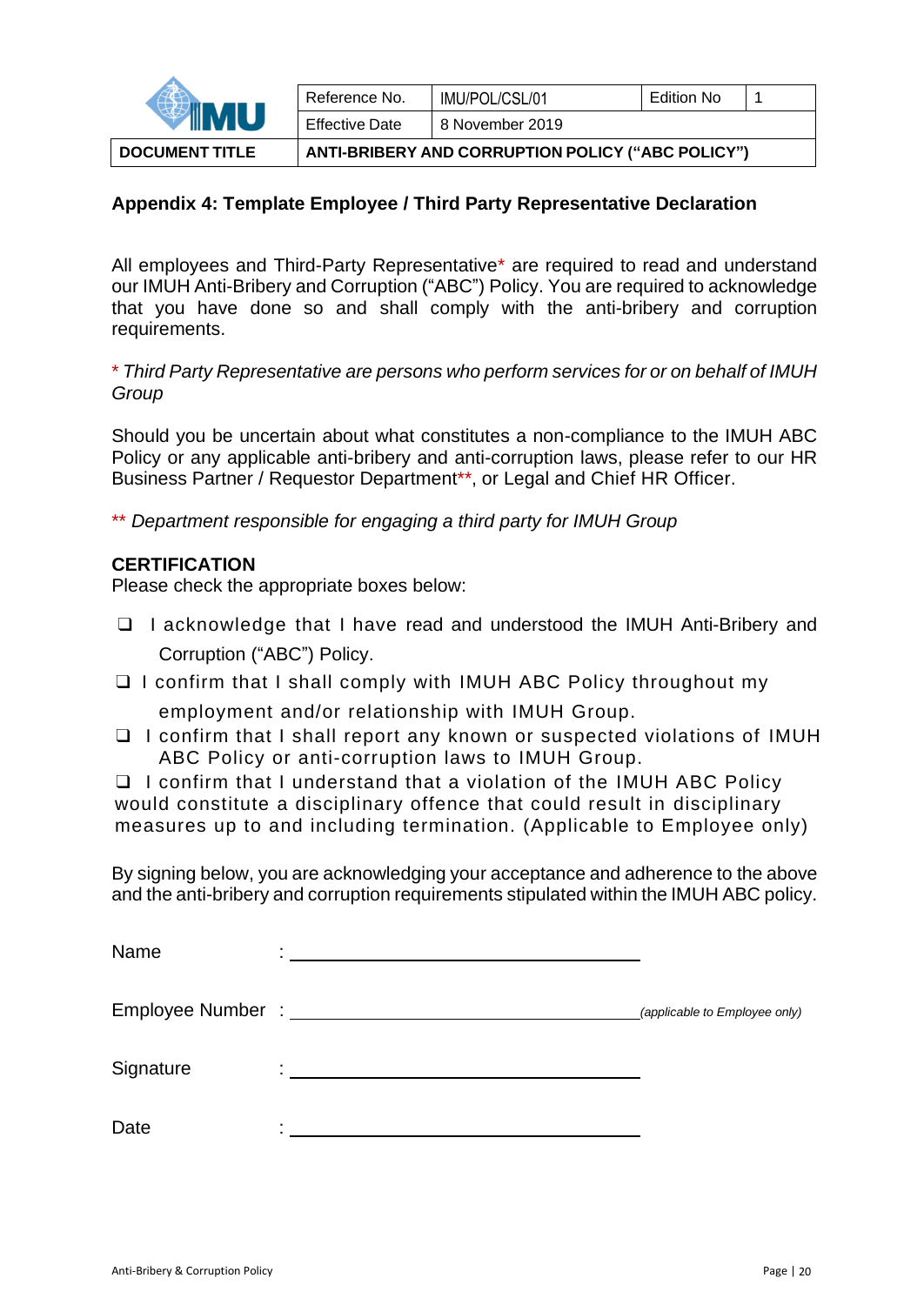| <b>PEMILIK</b><br>٠<br>÷.<br><b>POLISI</b> | Corporate Secretarial & Legal                 |                     |          |           |  |
|--------------------------------------------|-----------------------------------------------|---------------------|----------|-----------|--|
| <b>TAJUK</b><br>٠                          | POLISI ANTI-RASUAH DAN KORUPSI ("POLISI ABC") |                     |          |           |  |
| No. Rujukan<br>÷                           | IMU/POL/CSL/01                                | Edisi               |          |           |  |
| Badan<br>÷<br>Kelulusan                    | Lembaga<br>Pengarah - IMU<br>Health Sdn Bhd   | Tarikh<br>Kelulusan | ۰.       | 8/11/2019 |  |
| <b>Tarikh</b><br>t<br>Kuatkuasa            | 8 November<br>2019                            | Halaman             | ۰.<br>٠. |           |  |

# IMU HEALTH SDN BHD

(Company No. 200601019231 / 738984 – W)

# POLISI ANTI-RASUAH DAN KORUPSI ("POLISI ABC")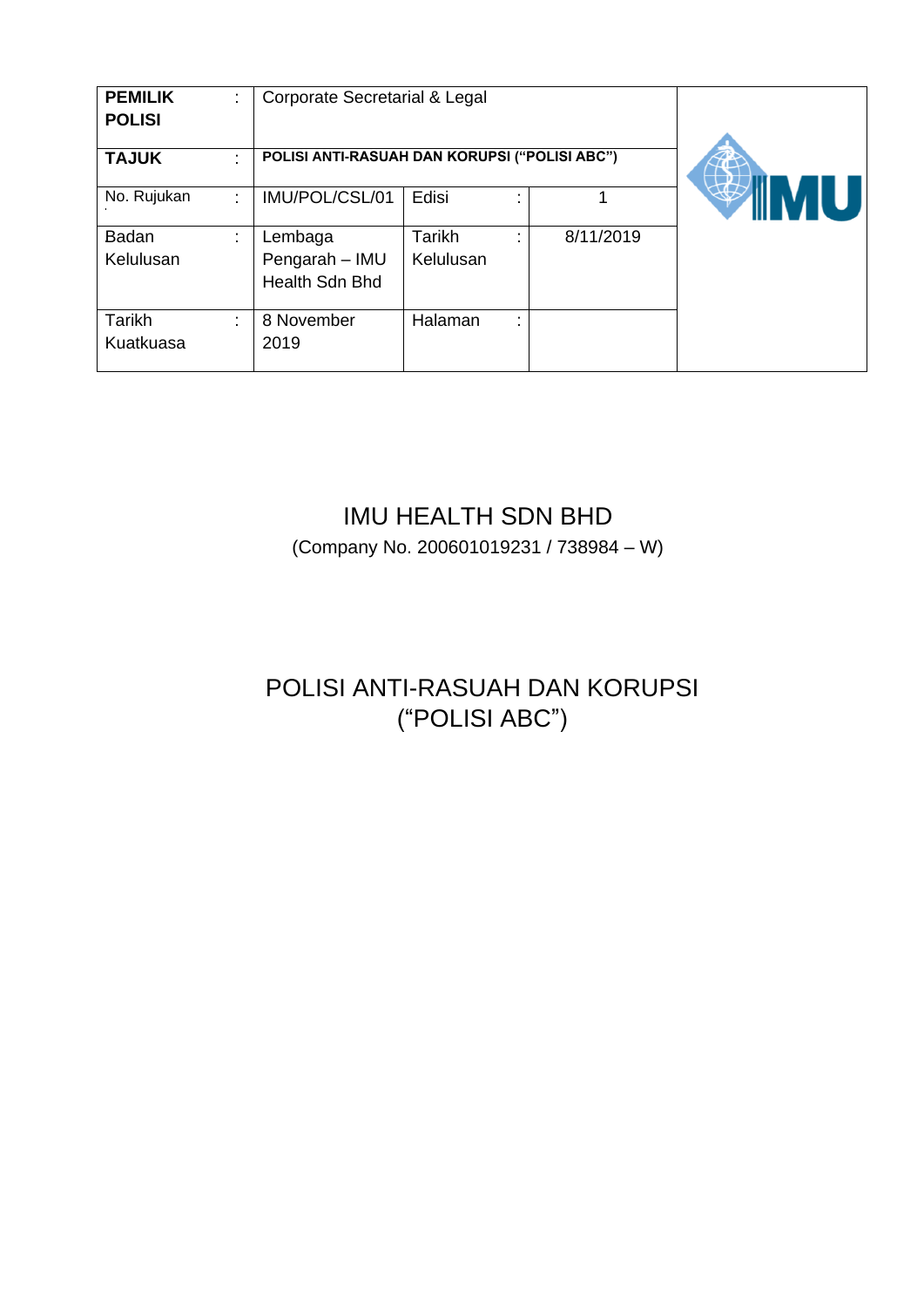

#### **Polisi Anti-Rasuah dan Korupsi**

- **1. Objektif**
	- **1.1.Kumpulan IMUH termasuk anak-anak syarikatnya, syarikat-syarikat berkaitan atau mana-mana sekutunya (secara kolektif, dirujuk sebagai "Kumpulan IMUH" atau "Kumpulan") komited untuk menjalankan perniagaan kami dengan integriti dan mempunyai dasar toleransi sifar terhadap semua bentuk rasuah dan korupsi.**
	- **1.2.**Polisi Tatakelakuan IMUH di dalam Buku Panduan Kakitangan (IMUH Code of Conduct in the Staff Handbook) menetapkan standard integriti dan tingkah laku yang diperlukan daripada kakitangan kami. Polisi Pemberian Maklumat IMUH (IMUH Whistle Blowing Policy) menyediakan saluran untuk kakitangan mengetengahkan kebimbangan dan menawarkan perlindungan daripada pembalasan atau pemangsaan selaras dengan undang-undang dan peraturan tempatan dan/atau negara asing berkaitan pemberian maklumat.
	- **1.3.**Polisi Anti-Rasuah dan Korupsi IMUH (selepas ini dirujuk sebagai "Polisi ABC") menghuraikan prinsip-prinsip teras tersebut, dan menggalakkan semua kakitangan mematuhi undang-undang anti-korupsi yang didapati dalam operasi Kumpulan IMUH, termasuk undang-undang anti-korupsi semua negara di mana Kumpulan IMUH menjalankan perniagaan.
	- **1.4.**Semua kakitangan hendaklah mematuhi undang-undang anti-korupsi dalam bidang kuasa masing-masing dan bidang kuasa lain yang ditujukan dan diguna pakai oleh mereka. Rujuk kepada Lampiran 1 untuk Daftar Perundangan.
	- **1.5.**Semua individu yang melaksanakan perkhidmatan untuk atau bagi pihak Kumpulan IMUH (selepas ini dirujuk sebagai "Wakil Pihak Ketiga") hendaklah mematuhi bahagian Polisi ABC yang berkaitan apabila melaksanakan kerja atau perkhidmatan tersebut.
	- **1.6.**Polisi ABC tidak bertujuan memberikan jawapan yang muktamad kepada semua soalan mengenai rasuah dan korupsi. Sebaliknya, ia bertujuan untuk menyediakan panduan kepada kakitangan dan individu yang melaksanakan perkhidmatan untuk atau bagi pihak Kumpulan IMUH (secara kolektif "individu yang berkaitan dengan organisasi komersial") mengenai bagaimana hendak menangani pengumpanan tidak wajar, rasuah dan lain-lain aktiviti korup dan isu yang mungkin timbul dalam menjalankan perniagaan.

## **1.7.Sekiranya mempunyai sebarang keraguan, Sila tanya**

**1.8.**Sekiranya mana-mana individu yang tertakluk kepada Polisi ABC mempunyai sebarang keraguan terhadap skop undang-undang yang dilaksanakan atau penerapan polisi Kumpulan mengenai memerangi rasuah dan korupsi, sila hubungi Ketua Pegawai Sumber Manusia IMU Education Sdn Bhd (IMUE) [\(franciswen@imu.edu.my\)](mailto:franciswen@imu.edu.my).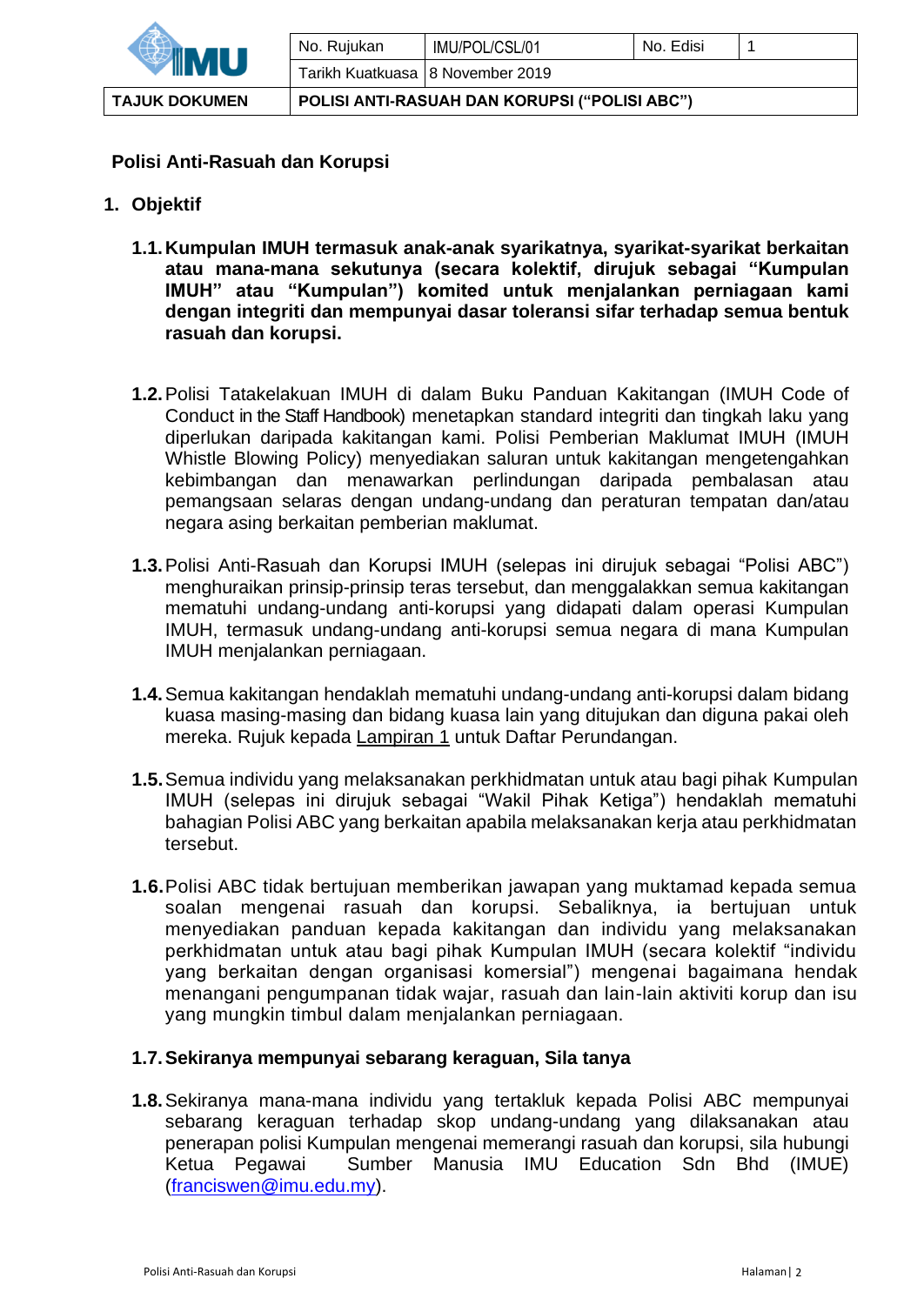| <b>TAJUK DOKUMEN</b> | POLISI ANTI-RASUAH DAN KORUPSI ("POLISI ABC") |                                    |  |  |  |
|----------------------|-----------------------------------------------|------------------------------------|--|--|--|
|                      |                                               | Tarikh Kuatkuasa   8 November 2019 |  |  |  |
|                      | No. Ruiukan                                   | IMU/POL/CSL/01<br>No. Edisi        |  |  |  |
|                      |                                               |                                    |  |  |  |

## **2. Skop**

- **2.1.Semua kakitangan dan Wakil Pihak Ketiga Kumpulan IMUH termasuk anakanak syarikatnya, syarikat-syarikat berkaitan atau mana-mana sekutunya adalah tertakluk kepada Polisi ini dan mana-mana polisi, standard, garis panduan, prosedur dan mekanisme lain yang berkaitan dengan pencegahan rasuah dan pelanggaran korupsi.**
- **2.2.**Ia juga bertujuan untuk dilaksanakan ke atas setiap pengarah (eksekutif dan bukan eksekutif) untuk syarikat Kumpulan IMUH, kecuali dinyatakan sebaliknya di dalam Polisi ABC ini.
- **2.3.**Syarikat usaha sama dalam mana Kumpulan IMUH ialah pengusaha niaga bersama tanpa kawalan (non-controlling co-venturer) dan syarikat-syarikat bersekutu hendaklah melaksanakan prinsip dan standard yang sama.
- **2.4.**Polisi ABC ini boleh diakses dari laman web korporat Kumpulan IMUH di <https://www.imu.edu.my/imu/corporate-governance/>
- **2.5.**Sila ambil perhatian bahawa Polisi ABC tidak menggantikan mana-mana undangundang anti-korupsi di semua negara di mana Kumpulan IMUH beroperasi.
- **2.6.**Sekiranya undang-undang bercanggah dengan peruntukan yang ditetapkan di dalam Polisi ABC ini, sila patuhi undang-undang dan merujuk kepada kakitangan Perundangan yang berkaitan dan Ketua Pegawai Sumber Manusia daripada mengabaikan Polisi ABC sepenuhnya. Bagaimanapun, jika praktis tempatan atau polisi tempatan bercanggah dengan Polisi ABC ini, pematuhan kepada Polisi ABC diberi keutamaan.

## **3. Polisi**

## **3.1 Ikrar Integriti Korporat**

- 3.1.1 Ikrar Integriti Korporat menyatakan prinsip-prinsip utama untuk syarikatsyarikat amalkan dan menunjukkan komitmen mencipta persekitaran perniagaan yang adil, telus dan bebas daripada rasuah.
- 3.1.2 Kumpulan IMUH komited dalam menegakkan lima Prinsip Anti Korupsi semasa menjalankan operasi perniagaan di semua kawasan:
	- a) Komitmen untuk menggalakkan nilai-nilai integriti, ketelusan, akauntabiliti dan tadbir urus korporat yang baik.
	- b) Mengukuhkan sistem dalaman yang menyokong pencegahan rasuah.
	- c) Mematuhi undang-undang, polisi dan prosedur yang berkaitan dengan memerangi rasuah.
	- d) Memerangi sebarang bentuk amalan korup.
	- e) Menyokong inisiatif pencegahan rasuah oleh kerajaan di negara-negara di mana Kumpulan IMUH beroperasi.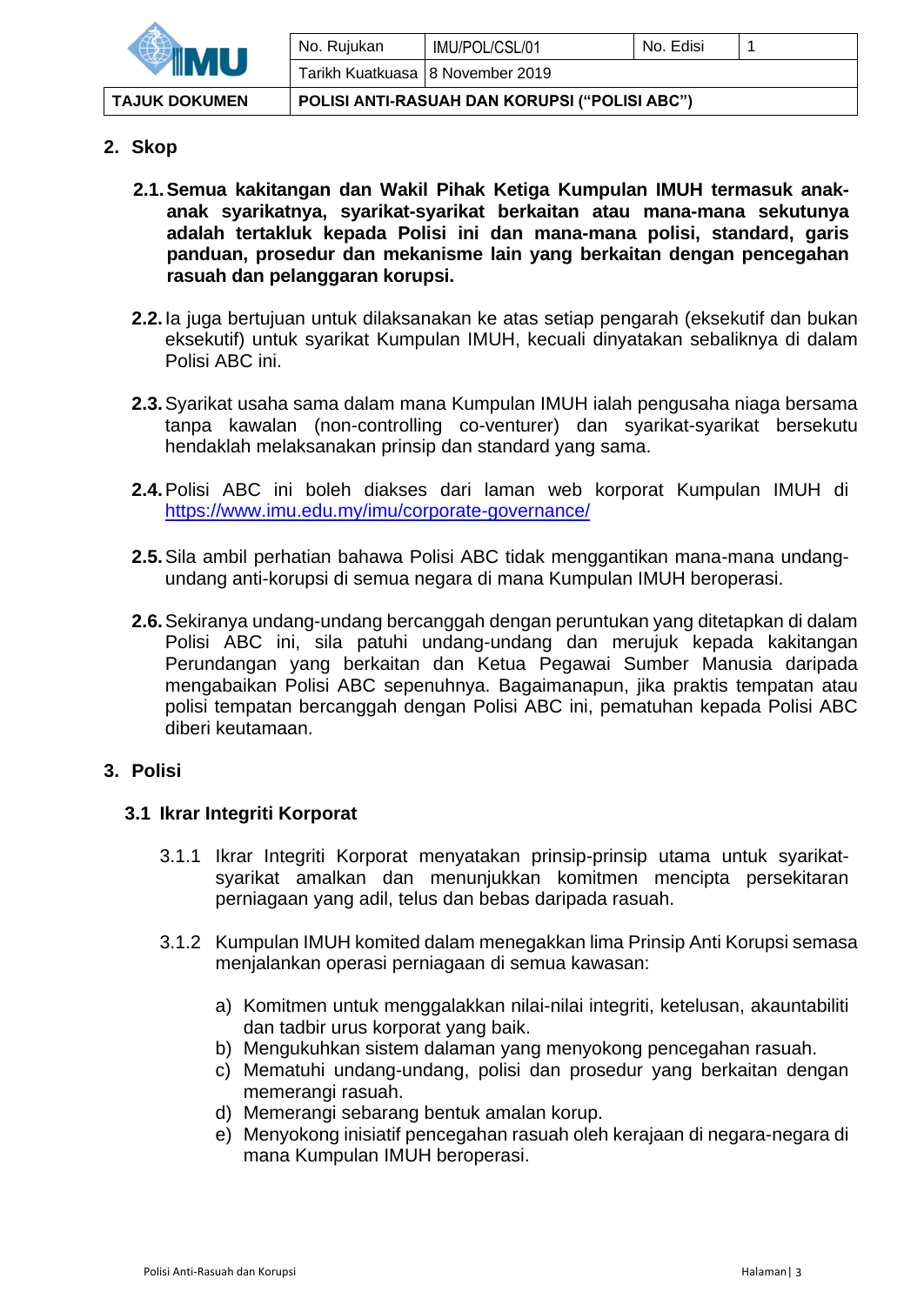

## **3.2 Struktur Tadbir Urus ABC**

- 3.2.1 Lembaga IMUH secara kolektif bertanggungjawab menetapkan perlakuan dan tingkah laku yang betul bagi ahli-ahli Lembaga, Pengurusan Kanan dan kakitangan di peringkat kumpulan, anak-syarikat, negara dan operasi.
- 3.2.2 Ketua Pegawai Sumber Manusia bertanggungjawab atas pembangunan, pelaksanaan, penyelarasan dan pelaporan secara keseluruhan berkaitan dengan Anti-Rasuah dan Korupsi untuk Kumpulan IMUH dengan kerjasama CEO anak-anak syarikat.

#### **3.3 Tugas-tugas Kakitangan**

- 3.3.1 **Setiap kakitangan hendaklah mematuhi Polisi ABC dan mana-mana polisi atau prosedur lain sebagaimana yang ditentukan dari semasa ke semasa dalam kerja harian dan pertanggungjawaban/kegiatan perniagaan mereka.**
- 3.3.2 **Melibatkan diri dalam kegiatan rasuah dan korup boleh mendatangkan kesan yang teruk kepada kakitangan dan juga Kumpulan IMUH. Kakitangan akan berhadapan dengan pemecatan, saman sivil dan undang-undang, denda, penjara, dan Kumpulan IMUH mungkin menghadapi kerosakan reputasi, kerugian kewangan dan pemberhentian/penamatan perniagaan dan lain-lain akibat yang negatif.**
- 3.3.3 Setiap kakitangan dikehendaki melaporkan sebarang kejadian rasuah atau korupsi yang disyaki atau disahkan kepada penyelia masing-masing dan Sumber Manusia.

## **3.4 Jangkaan Terhadap Wakil Pihak Ketiga**

- 3.4.1 Urusan Kumpulan IMUH dengan Wakil Pihak Ketiga hendaklah dilaksanakan dengan mematuhi semua undang-undang yang berkaitan dan selaras dengan nilai dan prinsip Tatakelakuan IMUH.
- 3.4.2 Kumpulan IMUH menghendaki semua Wakil Pihak Ketiga untuk melaksanakan dan berkongsi nilai dan standard etika Kumpulan kerana sebarang tindakan mereka boleh membabitkan Kumpulan IMUH di sisi undang-undang dan mencemarkan reputasi Kumpulan IMUH.
- 3.4.3 Di mana perlu, Wakil Pihak Ketiga hendaklah tertakluk kepada proses usaha selidik berasaskan risiko untuk menilai integriti dan keupayaan mereka untuk mematuhi Polisi ABC dan obligasi yang berkaitan yang telah dipersetujui oleh Wakil Pihak Ketiga dalam perjanjian kontrak dengan Kumpulan IMUH.
- 3.4.4 Kumpulan IMUH berhak mendapatkan maklumat dan dokumentasi daripada Wakil Pihak Ketiga untuk menilai pematuhan dengan Polisi ABC.
- 3.4.5 Hubungan/perkhidmatan yang sedang berjalan tertakluk kepada penilaian berkala bagi memastikan standard telah dikekalkan, termasuk memberi respons terhadap apa-apa perubahan dalam kelakuan, reputasi atau risiko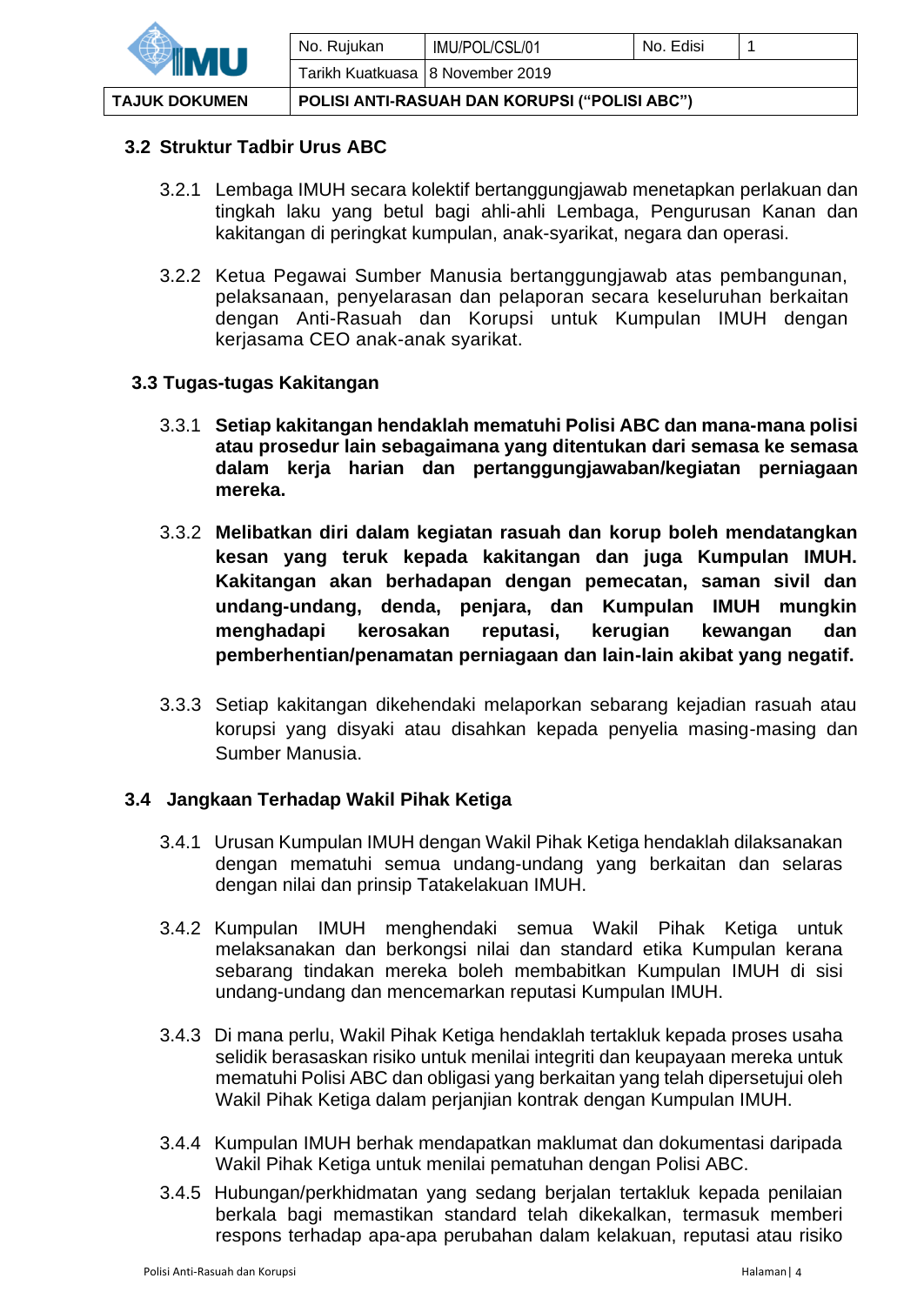|                      | No. Rujukan                                   | IMU/POL/CSL/01 | No. Edisi |  |
|----------------------|-----------------------------------------------|----------------|-----------|--|
|                      | Tarikh Kuatkuasa   8 November 2019            |                |           |  |
| <b>TAJUK DOKUMEN</b> | POLISI ANTI-RASUAH DAN KORUPSI ("POLISI ABC") |                |           |  |

yang berkaitan dengan pihak ketiga yang tertentu.

- 3.4.6 **Kumpulan IMUH akan menamatkan mana-mana perundingan, tender, pesanan belian atau kontrak yang belum selesai dengan mana-mana Wakil Pihak Ketiga yang disyaki dan/atau tidak mematuhi standard yang dikemukakan di dalam Polisi ABC. Kumpulan IMUH tidak akan bertanggungjawab atas apa-apa jenayah, tindakan atau kesan-kesan yang timbul atau disebabkan oleh transaksi yang dibatalkan**.
- 3.4.7 Selaras dengan Polisi Pemberian Maklumat Kumpulan IMUH, sekiranya terdapat sebarang kejadian rasuah atau korupsi yang disyaki atau disahkan, Wakil Pihak Ketiga hendaklah menulis dengan serta-merta kepada Ketua Pegawai Sumber Manusia IMUE [\(franciswen@imu.edu.my\)](mailto:franciswen@imu.edu.my) atau Presiden IMUH/ Naib Canselor & CEO IMUE [\(AbdulAzizBaba@imu.edu.my\)](mailto:AbdulAzizBaba@imu.edu.my) di International Medical University, No. 126 Jalan Jalil Perkasa 19, Bukit Jalil, 57000 Kuala Lumpur. Nama mereka, nombor telefon dan butiran perkara ini perlu disertakan untuk tindakan susulan.

## **3.5 Keperluan Am untuk Mencegah Rasuah, Korupsi dan Bayaran Tidak Wajar Dalam Apa Jua Bentuk**

- 3.5.1 Kakitangan dan Wakil Pihak Ketiga hendaklah tidak secara langsung atau tidak langsung membuat, berjanji, melulus, membenar atau menawar untuk memberi kepada sesiapa – atau menerima atau meminta daripada sesiapa – apa sahaja yang bernilai (termasuk tetapi tidak terhad kepada bayaran tunai) jika tujuan atau kesannya adalah untuk mendorong penerima secara tidak wajar untuk mengambil (atau menahan diri daripada mengambil) tindakan yang akan memberi manfaat komersial atau kelebihan perniagaan ke atas Kumpulan atau mana-mana pihak lain. Manfaat kewangan atau kelebihan lain meliputi apa sahaja yang bernilai, termasuk wang tunai, hadiah, perkhidmatan, tawaran pekerjaan, pinjaman, perbelanjaan perjalanan, hiburan, dan keraian. Penggunaan dana peribadi untuk rasuah, korupsi atau bayaran yang tidak wajar tidak membatalkan polisi ini.
- 3.5.2 Memberi barang yang bernilai kepada ahli keluarga, rakan rapat atau organisasi terpilih atau dengan sesiapa yang kita berniaga, dengan sesiapa kita ingin berniaga, atau pegawai awam (kerajaan) juga tertakluk kepada Polisi ABC, kerana tindakan sedemikian mungkin akan ditafsirkan sebagai usaha untuk mengelakkan peraturan-peraturan ini atau sebaliknya mempengaruhi kelakuan pihak ketiga.
- 3.5.3 Untuk penghuraian lebih lanjut mengenai jenis rasuah, sila rujuk kepada Lampiran 2.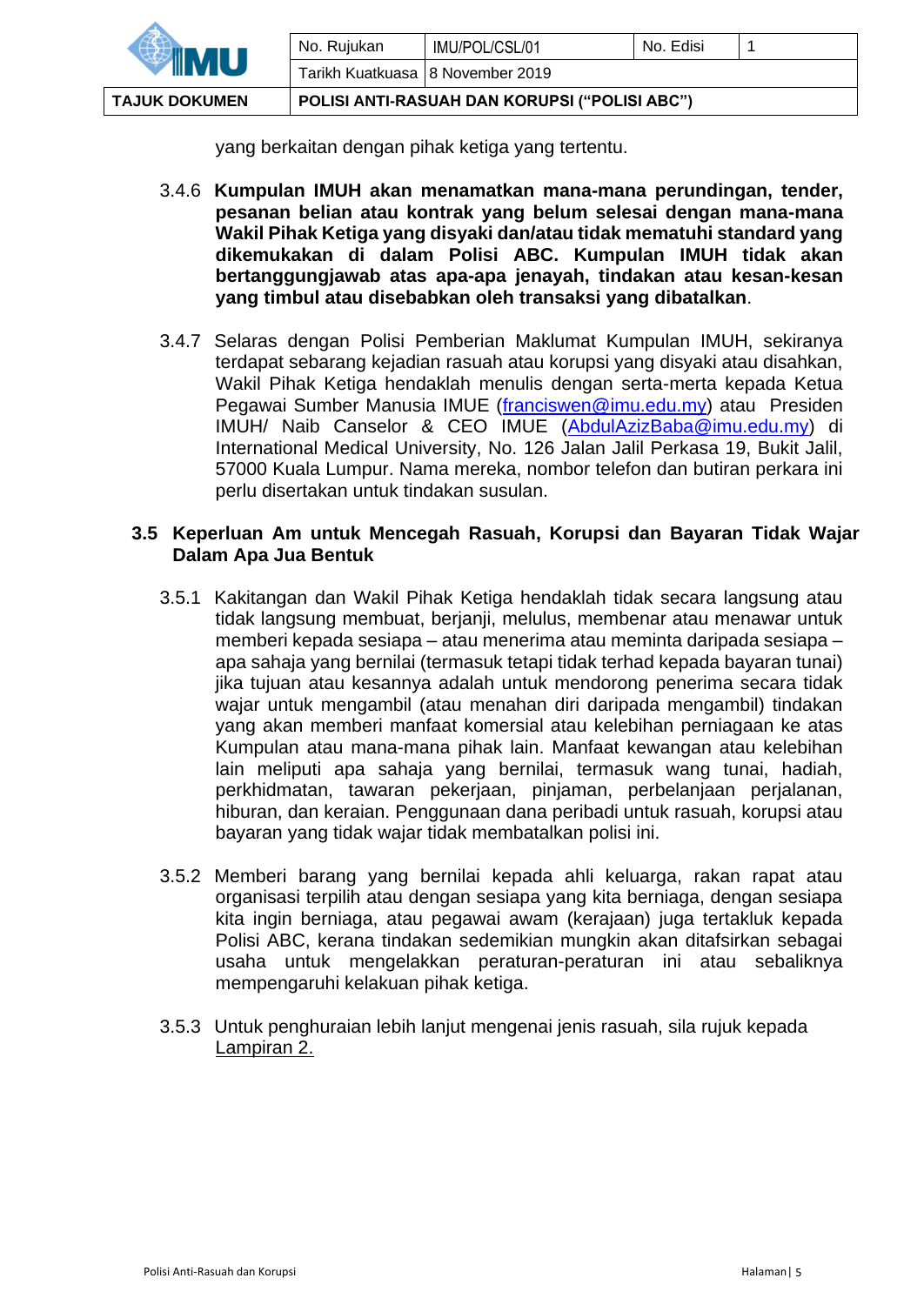| TAJUK DOKUMEN | POLISI ANTI-RASUAH DAN KORUPSI ("POLISI ABC") |                |           |  |  |
|---------------|-----------------------------------------------|----------------|-----------|--|--|
|               | Tarikh Kuatkuasa 18 November 2019             |                |           |  |  |
|               | No. Ruiukan                                   | IMU/POL/CSL/01 | No. Edisi |  |  |
|               |                                               |                |           |  |  |

## **3.6 Transaksi yang Dilarang**

- 3.6.1 Kumpulan IMUH melarang semua bayaran pemudahan kerana ia adalah rasuah. Bayaran pemudahan adalah tidak rasmi, tidak wajar dan pemindahan nilai kecil yang ditawarkan atau dibuat untuk menjamin atau mempercepat rutin atau tindakan yang perlu di mana Kumpulan IMUH di sisi undangundang berhak kepada atau bayaran yang diakui boleh mempercepatkan proses.
- 3.6.2 Sebarang sumbangan amal termasuk penajaan sebagai sebahagian daripada aktiviti tanggungjawab sosial korporat hendaklah dibuat selaras dengan polisi dan prosedur negara/kumpulan dan mematuhi undang-undang dan peraturan yang berkaitan dengan ABC tempatan dan/atau negara asing.
- 3.6.3 Kumpulan IMUH tidak membenarkan sebarang sumbangan dalam keduadua bentuk kewangan dan bukan kewangan, kepada atau daripada manamana parti politik.

## **3.7 Langkah-langkah Kawalan**

- 3.7.1 Semua kontrak dengan Wakil Pihak Ketiga hendaklah menyatakan fasalfasal Anti Rasuah dan Korupsi seperti di dalam Lampiran 3. Ini adalah tertakluk kepada kelulusan Perundangan, fasal-fasal ABC boleh disesuaikan mengikut keperluan, undang-undang dan peraturan tempatan.
- 3.7.2 Polisi ABC akan disemak setiap tahun atau sebagaimana dan apabila diperlukan.
- 3.7.3 Setiap negara hendaklah melaksanakan penilaian risiko korupsi setiap tahun dengan kerjasama Ketua Pegawai Sumber Manusia.

## **3.8 Keperluan Latihan dan Kesedaran**

- 3.8.1 Kakitangan akan menerima latihan pematuhan anti-rasuah dan korupsi untuk mendidik mereka mengenai keperluan dan obligasi undang-undang antikorupsi dan Polisi ABC, setara dengan kedudukan dan tugas masing-masing di dalam Kumpulan IMUH, dan sebagaimana yang diarahkan oleh Ketua Pegawai Sumber Manusia.
- 3.8.2 Rekod latihan mengenai kehadiran/penamatan latihan hendaklah disimpan oleh Sumber Manusia untuk mengesahkan bahawa semua Kakitangan menerima latihan yang perlu dalam menjalankan tanggungjawab mereka dengan tepat dan konsisten.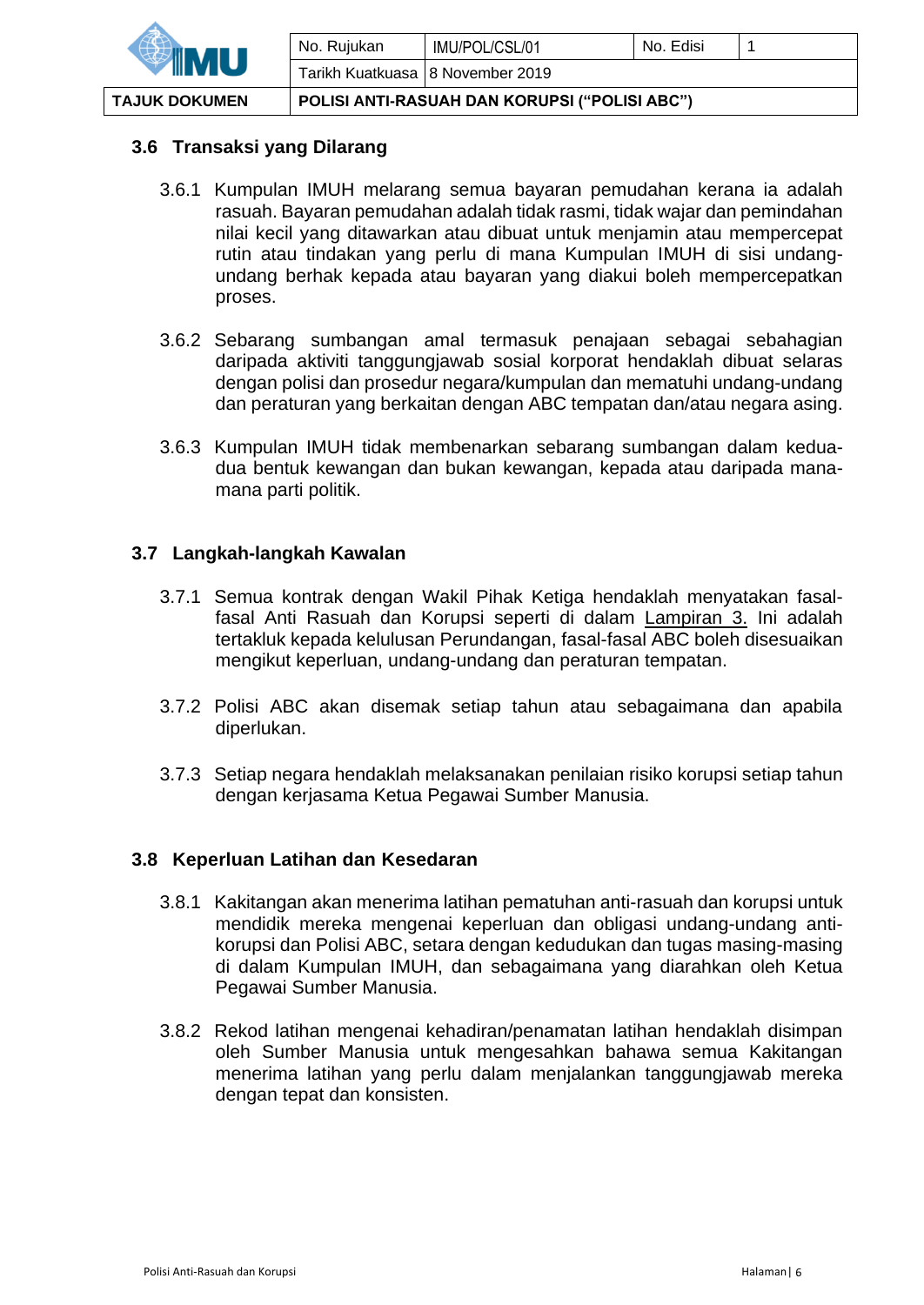| <b>TAJUK DOKUMEN</b> | POLISI ANTI-RASUAH DAN KORUPSI ("POLISI ABC") |                |           |  |  |  |
|----------------------|-----------------------------------------------|----------------|-----------|--|--|--|
|                      | Tarikh Kuatkuasa   8 November 2019            |                |           |  |  |  |
|                      | No. Rujukan                                   | IMU/POL/CSL/01 | No. Edisi |  |  |  |
|                      |                                               |                |           |  |  |  |

- 3.8.3 Polisi ABC hendaklah disediakan untuk semua kakitangan dan Wakil Pihak Ketiga. Semua kakitangan dan Wakil Pihak Ketiga perlu menyediakan pensijilan di dalam templat yang disediakan di dalam Lampiran 4. Secara alternatif, Wakil Pihak Ketiga hendaklah mengakui penerimaan dan pematuhan kepada polisi ABC sebagai sebahagian daripada penyerahan tender/sebut harga mereka.
- 3.8.4 Kakitangan perlu menyediakan pensijilan sedemikian apabila menyertai Kumpulan IMUH, selepas sebarang pengemaskinian yang dilakukan ke atas Polisi dan sebagai sebahagian daripada Pengakuan Tahunan Kakitangan.
- 3.8.5 Wakil Pihak Ketiga perlu menyediakan pensijilan sedemikian sebelum melaksanakan perkhidmatan untuk dan bagi pihak Kumpulan IMUH, dan atas permintaan Kumpulan IMUH dan pensijilan tersebut hendaklah disimpan oleh Jabatan Permohonan masing-masing. Pangkalan data ini akan dikongsi dengan Kumpulan Perolehan dan / atau Ketua Perolehan.

## **3.9 Penyimpanan Rekod**

3.9.1 Adalah penting bagi Kumpulan IMUH untuk menyimpan rekod yang lengkap dan tepat bagi semua urus niaga kewangan Kumpulan IMUH termasuk pemberian dan penerimaan bayaran dan hadiah pada setiap masa selari dengan polisi dan/atau prosedur berkaitan hadiah dan hiburan yang berkenaan. Ketelusan adalah penting dan sebarang rekod palsu atau mengelirukan mungkin boleh memberi kesan yang amat memudaratkan kepada Kumpulan IMUH.

## **3.10 Kajian Semula Sistematik**

- 3.10.1 Kajian semula sistematik hendaklah dilaksanakan oleh Ketua Pegawai Sumber Manusia dengan kerjasama CEO/Ketua Unit Perniagaan dan/atau CEO anak-anak syarikat sebagai sebahagian daripada menyediakan jaminan bahawa wujud pengurusan risiko anti-rasuah dan korupsi yang berkesan dan kukuh yang dilaksanakan di dalam Kumpulan IMUH pada setiap tahun.
- 3.10.1 Setiap 3 tahun, kajian semula yang berpenerangan dan bebas mungkin akan dipertimbangkan untuk memastikan operasi perniagaan Kumpulan IMUH mematuhi keperluan pihak berkuasa/pengawalseliaan tempatan/negara asing mengenai anti rasuah dan korupsi.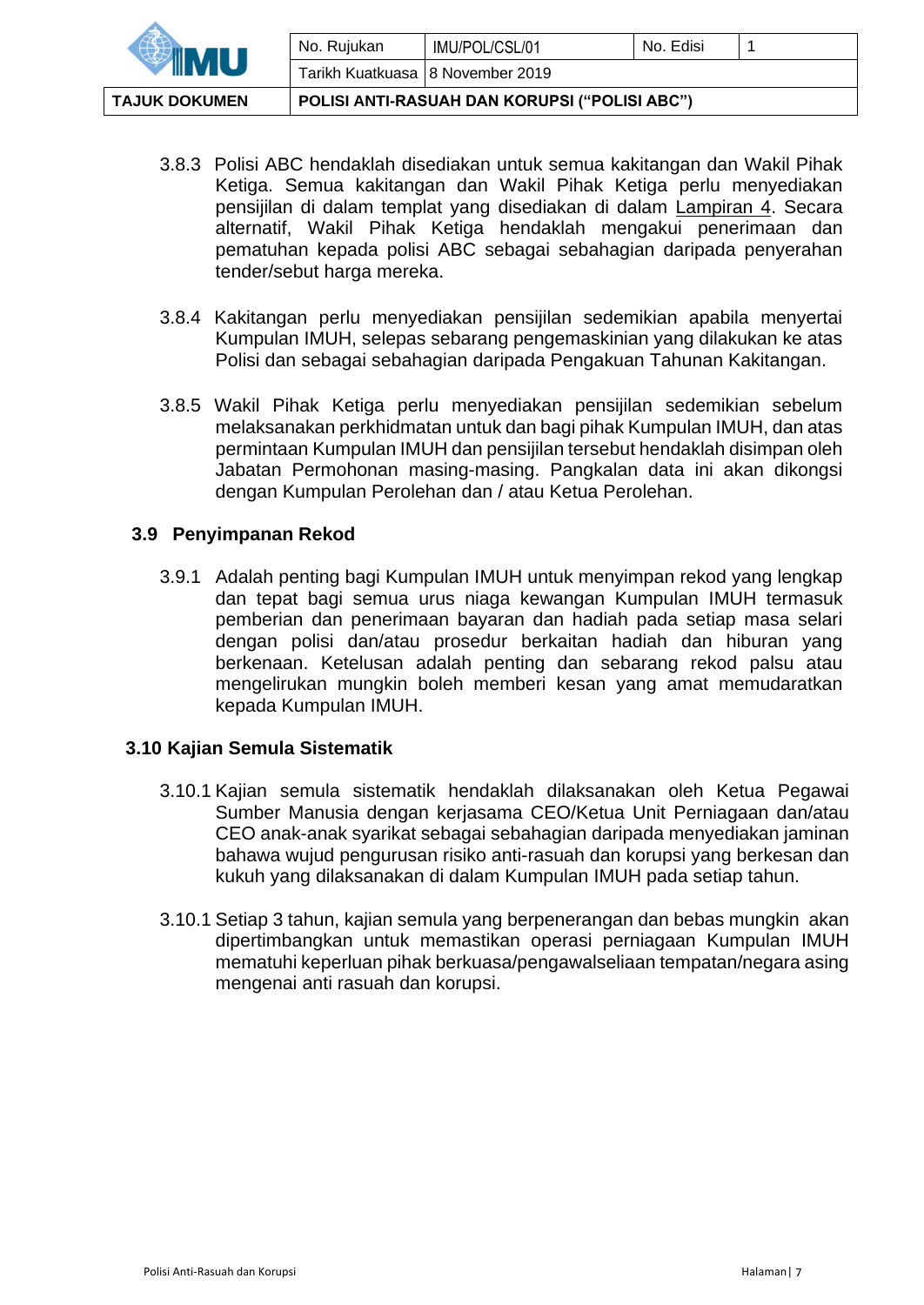

No. Rujukan | IMU/POL/CSL/01 | No. Edisi | 1 Tarikh Kuatkuasa 8 November 2019

**TAJUK DOKUMEN POLISI ANTI-RASUAH DAN KORUPSI ("POLISI ABC")**

# **4. Garis Panduan**

## **4.1 Pengurusan Risiko Pihak Ketiga**

- 4.1.1.Kumpulan IMUH secara amnya harus mengelak daripada berurusan dengan mana-mana pihak ketiga yang diketahui atau disyaki melakukan kegiatan rasuah atau diketahui atau disyaki membayar rasuah.
- 4.1.2. CEO/Ketua Unit Perniagaan dan Ketua Fungsi yang bertanggungjawab mengambil khidmat pihak ketiga untuk Kumpulan IMUH hendaklah bertanggungjawab menguruskan risiko rasuah dan korupsi.
- 4.1.3. Bagi membantu memastikan Kumpulan hanya menjalankan perniagaan dengan pihak ketiga yang berkongsi standard integriti Kumpulan IMUH, kakitangan seharusnya melakukan yang berikut:
	- a) Menjalankan usaha selidik berasaskan risiko untuk menilai integriti bakal pihak lagi satu dalam perniagaan. Tahap usaha selidik seharusnya setara dengan tahap risiko rasuah dan korupsi yang dibangkitkan oleh pihak ketiga.
	- b) Sekiranya pada bila-bila masa semasa usaha selidik sedang dijalankan atau dalam urusan dengan pihak ketiga, terdapat konflik kepentingan atau sebarang tanda-tanda amaran awal, ini memerlukan siasatan lanjut dan mesti ditangani secara memuaskan sebelum penglibatan dengan pihak ketiga boleh diteruskan.
	- c) Usaha selidik seharusnya dibuat dengan merujuk Indeks Persepsi Korupsi.
	- d) Memastikan dan mendokumenkan sebab perniagaan untuk melibatkan pihak ketiga, proses pemilihan, semakan rujukan, dan penyelesaian sebarang konflik kepentingan atau sebarang tanda-tanda amaran awal. Sebarang konflik kepentingan akan ditangani mengikut Polisi Tatakelakuan IMUH.
	- e) Berkomunikasi kesedaran kepada semua pihak ketiga mengenai Tatakelakuan IMUH, Polisi ABC dan apa yang diharapkan oleh Kumpulan IMUH daripada mereka.
	- f) Dimasukkan ke dalam semua kontrak komersial dan jemputan sebut harga/tender peruntukan yang berkaitan dengan kelakuan perniagaan, konflik kepentingan, pencegahan rasuah dan amalan tidak beretika, dan di mana perlu, hak untuk mengaudit pematuhan pihak ketiga dengan Polisi ABC.
	- g) Menggunakan pertimbangan yang baik dan kecerdikan akal dalam menilai dan memantau integriti dan etika perniagaan pihak ketiga.
	- h) Jika ada keraguan, sila dapatkan nasihat daripada Pegawai Perundangan dan Ketua Pegawai Sumber Manusia.
- 4.1.4. Contoh tanda- tanda amaran awal yang melibatkan pihak ketiga:
	- a) Transaksi atau pihak tersebut berada di dalam negara yang dikenali dengan kegiatan rasuah yang meluas, bidang kuasa jenayah yang tinggi dan/atau diklasifikasikan sebagai negara yang dikenakan sekatan.
	- b) Keluarga, perniagaan atau lain-lain ikatan "istimewa" dengan mana-mana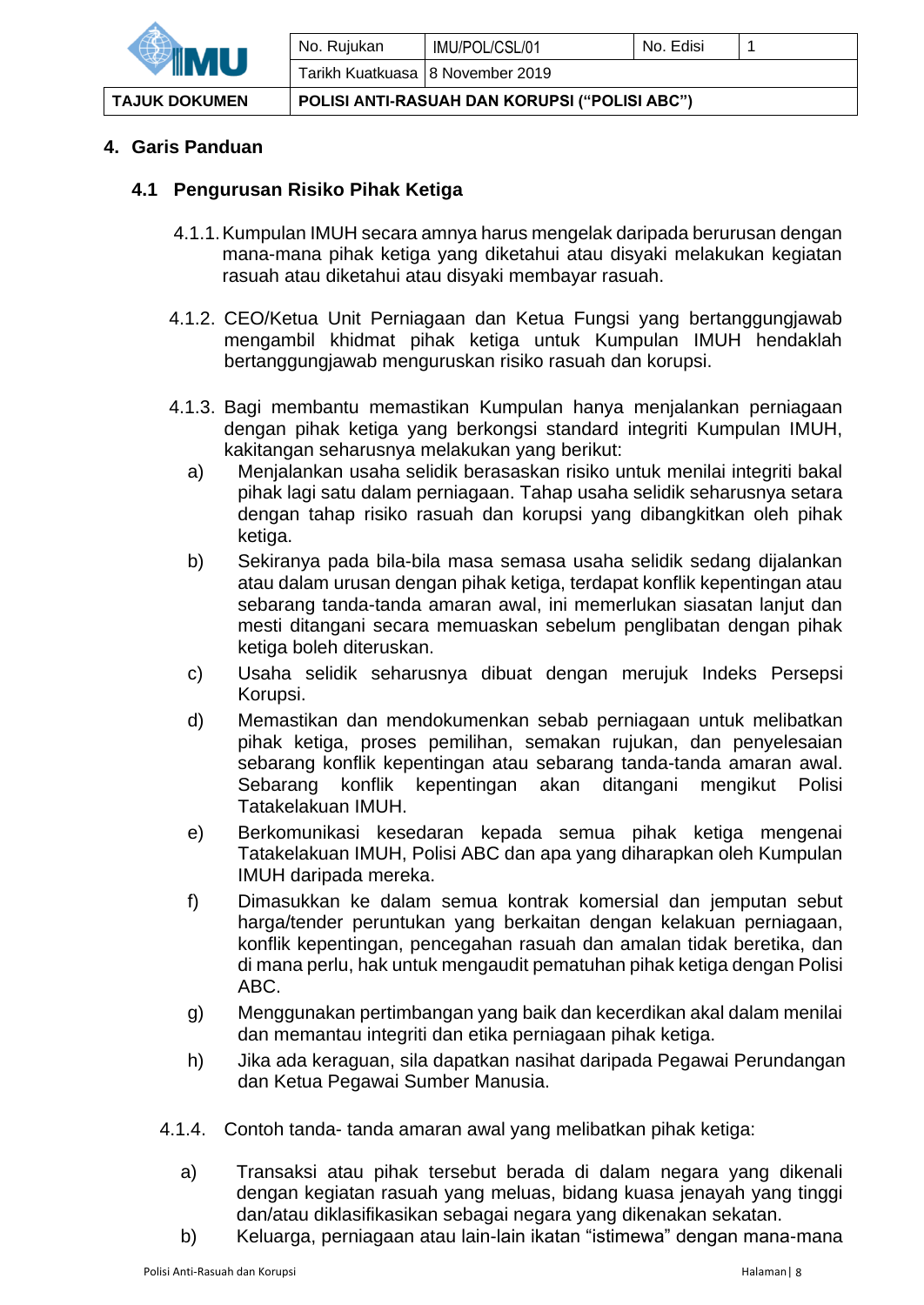| <b>TAJUK DOKUMEN</b> |                                   | POLISI ANTI-RASUAH DAN KORUPSI ("POLISI ABC") |           |  |
|----------------------|-----------------------------------|-----------------------------------------------|-----------|--|
|                      | Tarikh Kuatkuasa 18 November 2019 |                                               |           |  |
|                      | No. Rujukan                       | IMU/POL/CSL/01                                | No. Edisi |  |
|                      |                                   |                                               |           |  |

- kakitangan Kumpulan IMUH, pegawai kerajaan atau awam. c) Permintaan untuk ketanpanamaan atau menegaskan agar identiti kekal sulit atau perhubungan kekal sulit.
- d) Pihak yang tidak mempunyai program pematuhan atau tatakelakuan yang lengkap atau enggan melaksanakannya.
- e) Kegagalan dalam bekerjasama dengan penilaian usaha selidik atau keengganan menjawab soalan atau membuat representasi dan waranti.
- f) Bantahan terhadap representasi dan waranti dalam perjanjian komersial atau memberi respons negatif kepada keperluan Polisi ABC.
- g) Pengaturan bayaran yang berbelit-belit seperti bayaran dalam bentuk tunai, bayaran kepada pihak ketiga atau kepada akaun di negara lain atau permintaan bayaran pendahuluan untuk perbelanjaan atau yuran-yuran lain.
- h) Semakan rujukan mendedahkan reputasi perniagaan yang buruk kerana kelakuan tidak beretika, termasuk laporan mengenai kelakuan mencurigakan, tidak beretika, atau menyalahi undang-undang pihak tersebut, sub-ejen atau kakitangannya.
- Nota: Contoh di atas tidak menyeluruh dan dengan sendirinya tidak membentuk atau menandakan pelanggaran undang-undang anti korupsi berkaitan. Sekiranya terdapat keraguan, sila rujuk kepada Pegawai Perundangan dan Ketua Pegawai Sumber Manusia.

# **4.2 Pembayaran di bawah Dures atau Pemerasan**

- 4.2.1 Keselamatan kakitangan, begitu juga pihak ketiga, menjadi keutamaan.
- 4.2.2 Dalam keadaan yang jarang berlaku di mana sekiranya berlaku tuntutan rasuah atau pemerasan, wujudnya ancaman kepada keselamatan kakitangan atau demi keselamatan orang lain, maka kakitangan dibenarkan membuat atau menawar untuk membuat pembayaran tersebut.
- 4.2.3 Ini dipanggil pembayaran yang dibuat di bawah dures (paksaan/tekanan) dan mungkin boleh dipertahankan dari segi undang-undang. Pembayaran sedemikian memerlukan dokumentasi dan tindakan susulan bagi mengelakkannya daripada berulang. Mana-mana kejadian di mana pembayaran sedemikian diulang, menjadi sistemik atau diterima sebagai sebahagian daripada cara menjalankan perniagaan bukanlah pembayaran yang dibuat di bawah dures dan adalah tidak dibenarkan.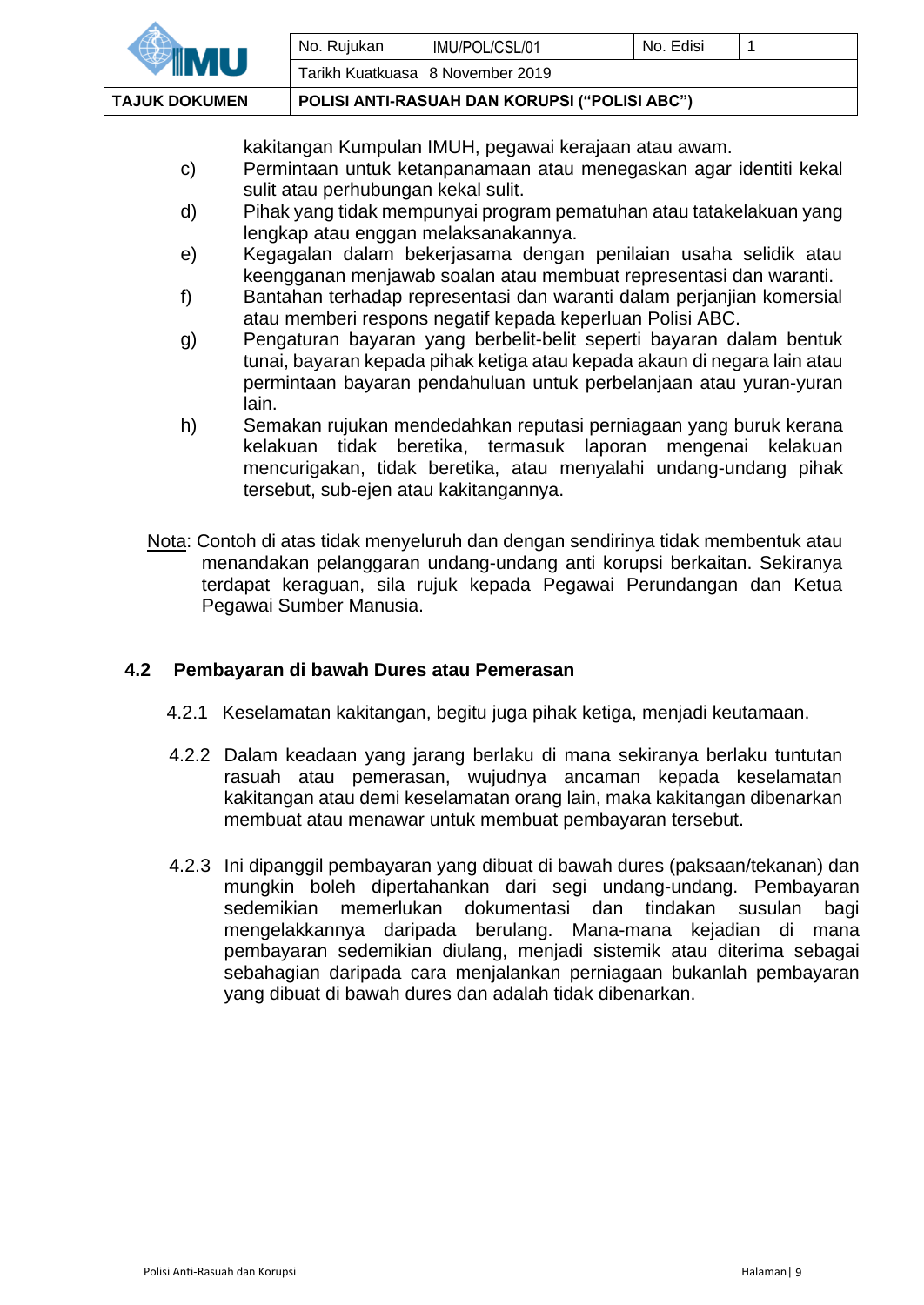

No. Rujukan | IMU/POL/CSL/01 | No. Edisi | 1 Tarikh Kuatkuasa 8 November 2019

**TAJUK DOKUMEN POLISI ANTI-RASUAH DAN KORUPSI ("POLISI ABC")**

## **5. Rujukan**

*Garis Panduan Mengenai Prosedur Lengkap Mengikut Subseksyen (5) bagi Seksyen 17a di bawah Akta Suruhanjaya Pencegahan Rasuah Malaysia 2009*

Dikeluarkan oleh Pusat Governans, Integriti dan Anti-Rasuah Nasional (GIACC) Buku Panduan Bangsa-Bangsa Bersatu Mengenai Langkah-langkah Anti-Rasuah Praktikal untuk Pendakwa dan Penyiasat

## **5.1 Undang-undang dan Peraturan**

- Akta Suruhanjaya Pencegahan Rasuah Malaysia 2009
- Akta Pencegahan Pengubahan Wang Haram, Pencegahan Pembiayaan Keganasan dan Hasil daripada Aktiviti Haram 2001 (Malaysia)
- Akta Perlindungan Pemberi Maklumat 2010 (Malaysia)
- Akta Perlindungan Saksi 2009 (Malaysia)
- Kod Tadbir Urus Korporat Malaysia 2017
- Kod Etika Perniagaan Malaysia
- Bribery Act 2010 (UK)
- Foreign Corrupt Practices Act 1977 (US)
- Prevention of Corruption Act (Chapter 241) (Singapore)
- Prevention of Corruption Act 1988 (India)
- Criminal Law of the People's Republic of China (China)
	- Nota: Merasuah pegawai awam dan pegawai awam asing
- Anti-Unfair Competition Law of the People's Republic of China (China)
	- Nota: Rasuah peribadi
- Prevention of Bribery Ordinance (Cap 201) (Hong Kong)
- Turkish Criminal Code No. 5237 (Turkey)
- Law on Declaration of Property and Combating Bribery and Corruption No. 3628 (Turkey)

## **5.2 Dokumen IMUH**

- Polisi Tatakelakuan IMUH sebagaimana yang terkandung di dalam Buku Panduan Kakitangan
- Polisi Pemberian Maklumat IMUH
- Polisi Hadiah & Keraian IMUH

## **5.3 Definisi**

- **IMUH** IMU Health Sdn Bhd dan syarikat-syarikat berkaitan atau mana-mana sekutunya
- ABC Anti-Rasuah dan Korupsi
- MACCA Akta Suruhanjaya Pencegahan Rasuah Malaysia 2009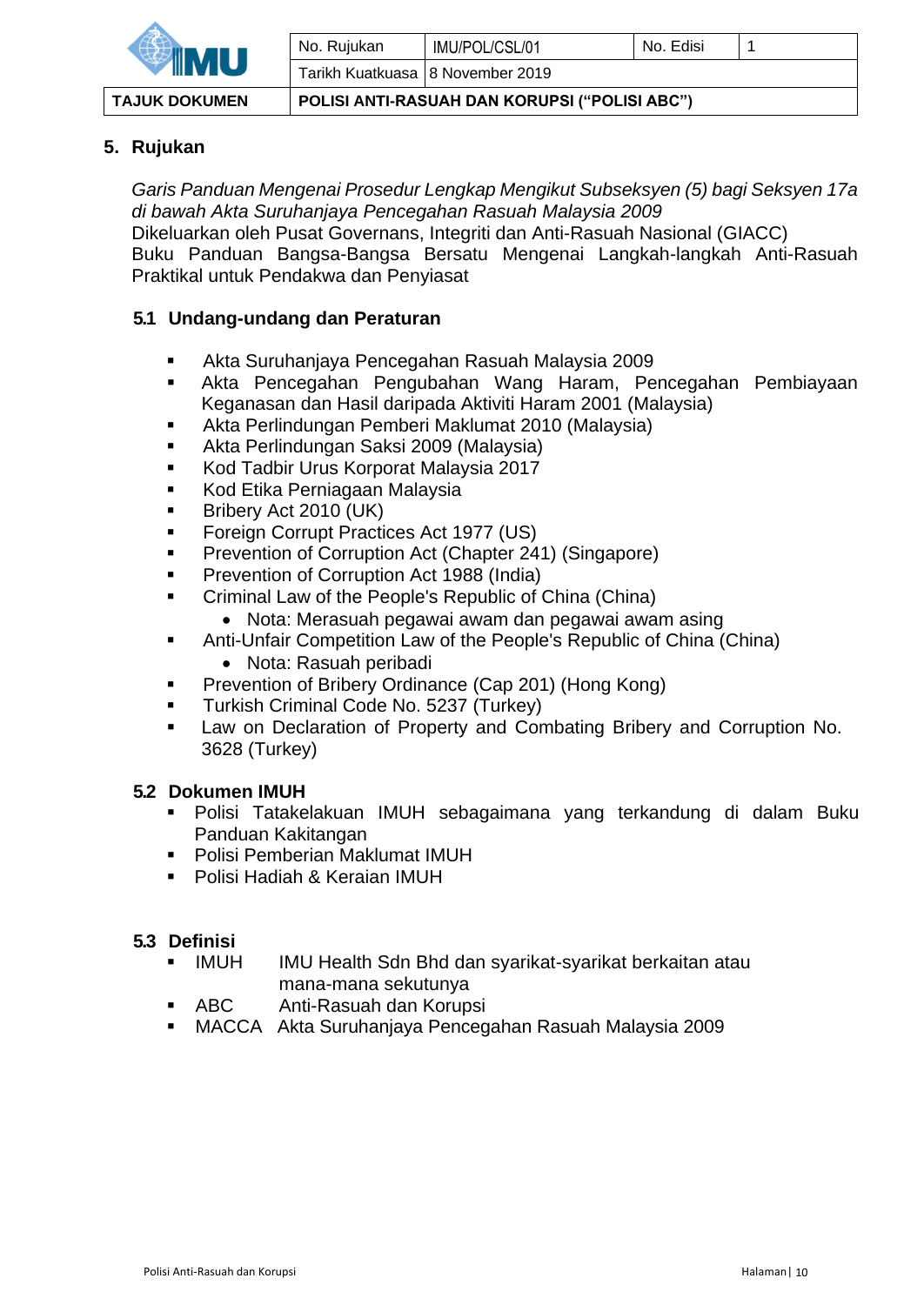| M                    |
|----------------------|
| <b>TAJUK DOKUMEN</b> |

No. Rujukan | IMU/POL/CSL/01 | No. Edisi | 1 Tarikh Kuatkuasa 8 November 2019

**POLISI ANTI-RASUAH DAN KORUPSI ("POLISI ABC")** 

# **6. Lampiran**

- **E** Lampiran 1: Perundangan Berdaftar
- **E** Lampiran 2: Jenis Rasuah
- Lampiran 3: Templat Fasal Kontrak Anti-Rasuah dan Korupsi
- Lampiran 4: Templat Perakuan Kakitangan / Wakil Pihak Ketiga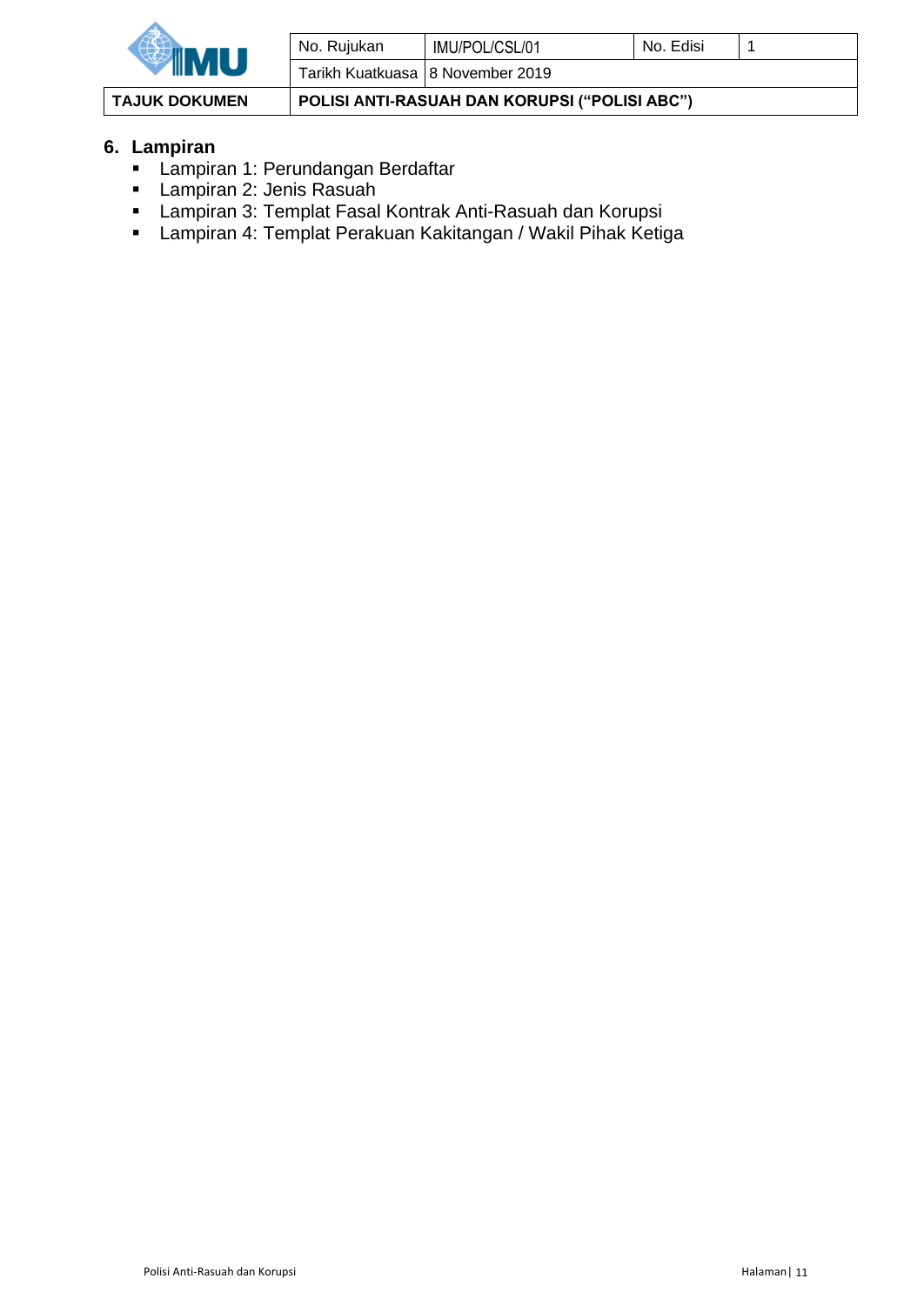

**TAJUK DOKUMEN POLISI ANTI-RASUAH DAN KORUPSI ("POLISI ABC")**

## **Lampiran 1: Perundangan Berdaftar**

## **Keterangan Langsung**

- Akta Suruhanjaya Pencegahan Rasuah Malaysia (Malaysia)
- Prevention of Corruption Act (Chapter 241) (Singapore)
- Prevention of Corruption Act 1988 (India)
- Criminal Law of the People's Republic of China (China) − Nota: Merasuah pegawai awam dan pegawai awam asing
- Anti-Unfair Competition Law of the People's Republic of China (China)
	- − Nota: Rasuah peribadi
- Prevention of Bribery Ordinance (Cap 201) (Hong Kong)
- Turkish Criminal Code No. 5237 (Turkey)
- Law on Declaration of Property and Combating Bribery and Corruption No. 3628 (Turkey)

## **Lain-lain**

- Bribery Act 2010 (UK)
- Foreign Corrupt Practices Act 1977 (US)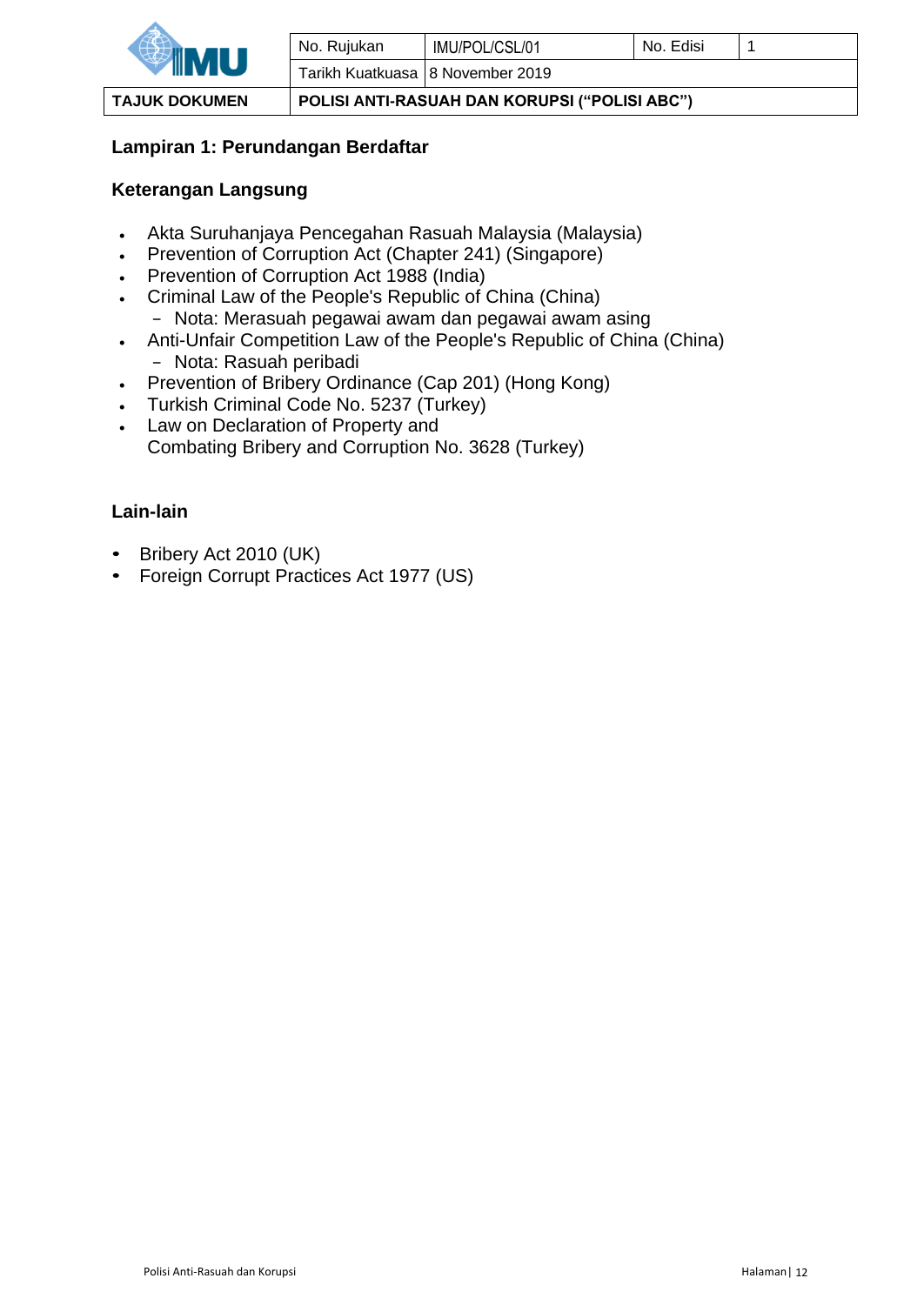

#### **Lampiran 2: Jenis Rasuah**

Buku Panduan Bangsa-Bangsa Bersatu Mengenai Langkah-langkah Anti-Rasuah Praktikal untuk Pendakwa dan Penyiasat menyenaraikan bentuk rasuah yang lebih biasa dijumpai, termasuk:

#### • **Korupsi Kecil**

Juga dikenali sebagai rasuah pentadbiran, ia melibatkan pertukaran jumlah wang yang sangat kecil dan memberi pertolongan kecil.

#### • **Korupsi Besar**

Berlaku di peringkat atasan dalam kerajaan, membawa kepada penyalahgunaan kuasa yang besar, keingkaran kedaulatan undang-undang, ketakstabilan ekonomi dan kegagalan tadbir urus yang baik.

#### • **Rasuah Aktif dan Pasif**

Yang pertama merujuk kepada tindakan menawarkan atau memberi rasuah (di mana pembayaran rasuah telah berlaku) dan yang kedua merujuk kepada permintaan atau penerimaan rasuah (rasuah telah ditawarkan tetapi tidak diterima).

#### • **Rasuah**

Bentuk rasuah yang paling biasa, digambarkan sebagai tindakan memberikan satusatu faedah bagi mempengaruhi suatu tindakan atau keputusan. Ia datang dalam bentuk wang tunai, saham syarikat, maklumat dalaman, layanan seks atau pemberian lain, hiburan, pekerjaan atau manfaat masa depan seperti pekerjaan persaraan. Manfaat tersebut boleh diberikan secara langsung kepada orang yang dirasuah, atau secara tidak langsung kepada pihak ketiga seperti kawan, saudara, sekutu, pertubuhan amal pilihan, perniagaan persendirian, parti politik atau kempen pilihan raya. Sebaik sahaja rasuah berlaku, ia akan membawa kepada rasuah dalam bentuk lain.

#### • **Penggelapan, Pencurian dan Penipuan**

Melibatkan individu yang mencuri dengan mengeksploitasi kedudukan pekerjaannya. Penipuan melibatkan penggunaan maklumat palsu atau mengelirukan yang menyebabkan pemilik harta berpisah dengan harta tersebut secara suka rela. Pencurian secara universal jatuh dalam tafsiran rasuah apabila ia berlaku, membawa bersamanya seperti yang berlaku, pelanggaran tugas-tugas fidusiari.

#### • **Pemerasan**

Berdasarkan paksaan bagi mendapatkan kerjasama, seperti ancaman keganasan atau pendedahan maklumat sensitif.

#### • **Penyalahgunaan Fungsi**

Pelaksanaan atau kegagalan melaksanakan tindakan oleh pegawai awam, yang melanggar undang-undang, bagi mendapatkan kelebihan yang tidak wajar untuk diri sendiri atau untuk orang atau entiti lain.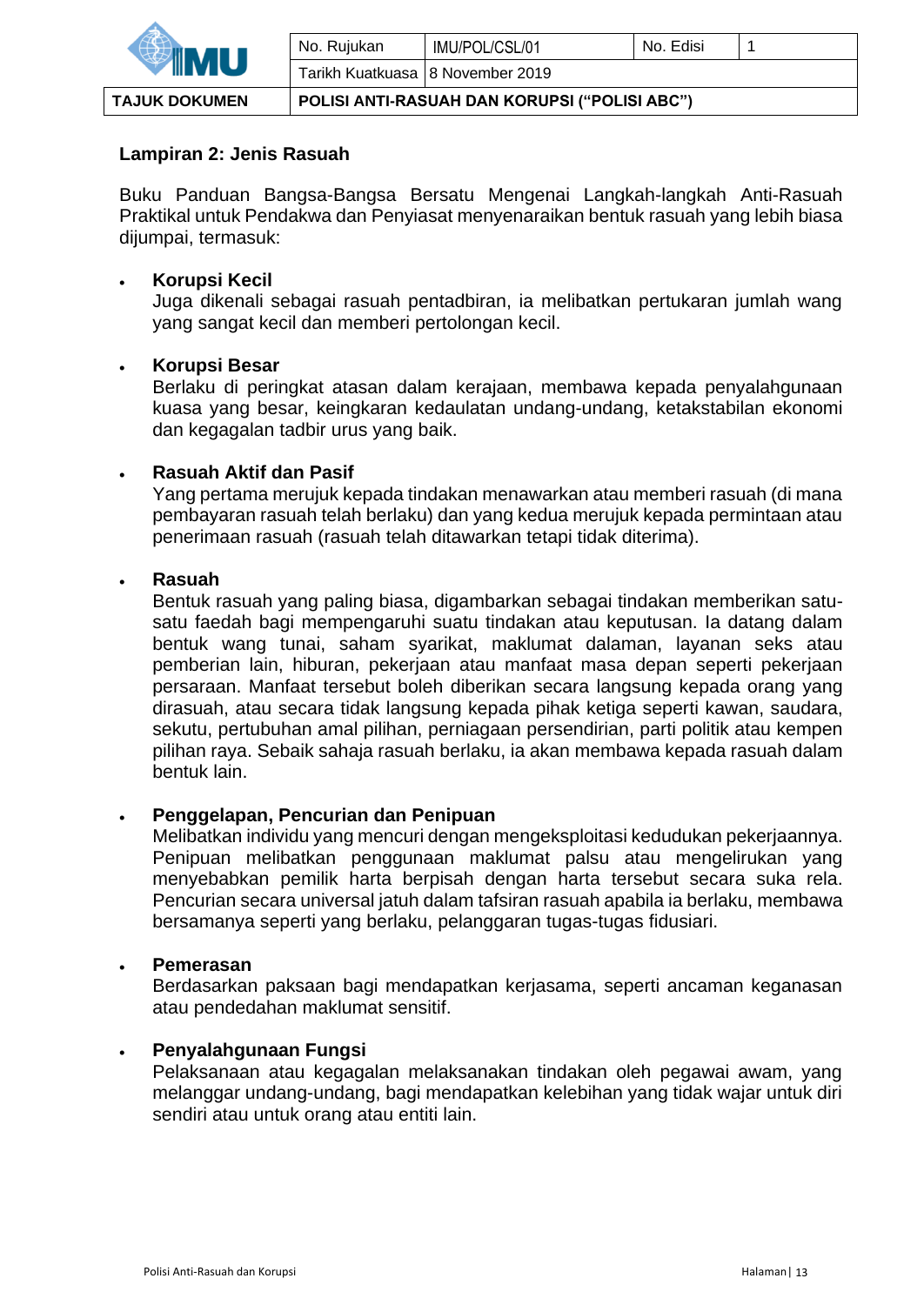

#### **TAJUK DOKUMEN POLISI ANTI-RASUAH DAN KORUPSI ("POLISI ABC")**

## • **Pilih Kasih dan Nepotisme**

Melibatkan penyalahgunaan budi bicara, yang selalunya tidak melibatkan manfaat peribadi secara langsung kepada pegawai tetapi mempromosikan kepentingan mereka yang mempunyai kaitan dengan pegawai tersebut, sama ada melalui keluarga, parti politik, suku atau kumpulan agama.

#### • **Mencipta dan Mengeksploitasi Kepentingan yang Bercanggah**

Kebanyakan daripada bentuk rasuah melibatkan penciptaan atau eksploitasi konflik di antara tanggungjawab profesional individu atau kepentingan peribadinya. Penawaran rasuah mencipta konflik sepertinya yang tidak akan wujud sebelum ini. Dalam kedua-dua sektor awam dan swasta, kakitangan dan pegawai secara rutin berhadapan dengan keadaan di mana kepentingan peribadi mereka bercanggah dengan tanggungjawab untuk bertindak demi kepentingan negara atau majikan mereka. Organisasi yang diuruskan dengan baik mempunyai sistem untuk menguruskan keadaan ini, yang selalunya berdasarkan tatakelakuan yang jelas.

#### • **Sumbangan Politik Tidak Wajar**

Derma yang dibuat dengan niat atau harapan bahawa parti akan, sebaik sahaja memegang kuasa, secara tidak wajarnya melebihkan kepentingan penderma, adalah sama macam membayar rasuah.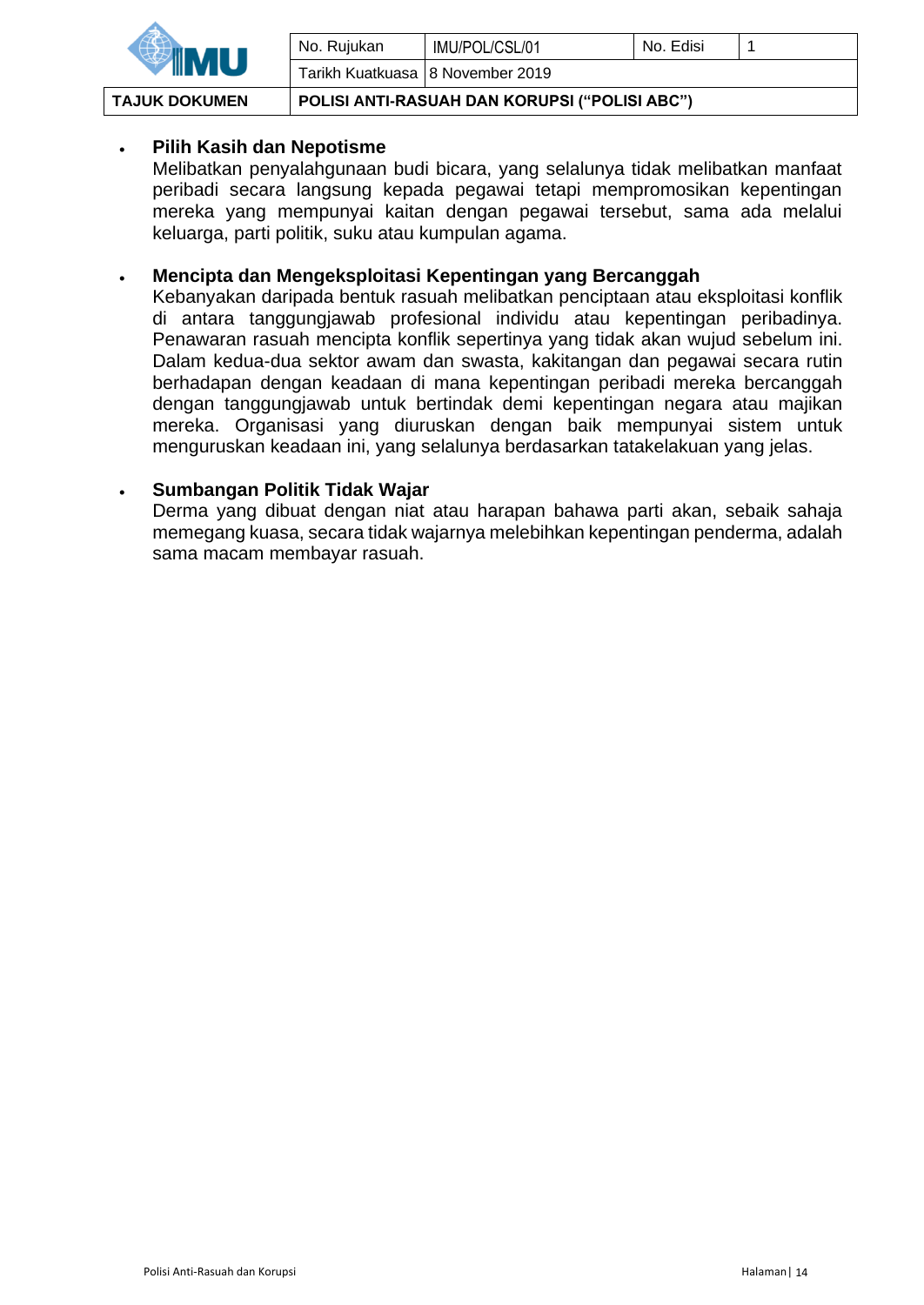| TAJUK DOKUMEN |                                    | POLISI ANTI-RASUAH DAN KORUPSI ("POLISI ABC") |           |  |
|---------------|------------------------------------|-----------------------------------------------|-----------|--|
| 1III          | Tarikh Kuatkuasa   8 November 2019 |                                               |           |  |
|               | No. Ruiukan                        | IMU/POL/CSL/01                                | No. Edisi |  |
|               |                                    |                                               |           |  |

#### **Lampiran 3: Templat Fasal Kontrak Anti-Rasuah dan Korupsi**

#### **ADENDUM ANTI-RASUAH DAN ANTI-KORUPSI**

Adendum ini ('**Adendum**') menjadi sebahagian, dan dilampirkan pada [*masukkan bentuk yang ditentukan kontrak berkenaan*], bertarikh\_\_\_\_\_\_\_\_\_\_('**Tarikh Kuat Kuasa**') *[Catatan untuk membuat deraf. 'Tarikh Kuat Kuasa' seharusnya sama dengan tarikh kuat kuasa kontrak berkaitan yang pada masa ini adalah adendum]*.

1. **Definisi**. Untuk tujuan tafsiran Adendum ini, terma yang ditentukan seperti berikut akan dikenakan:

"**Sekutu**" bermakna mana-mana entiti yang mengawal, atau dikawal oleh, atau berada di bawah kawalan bersama, dalam setiap kes sama ada secara langsung atau tidak langsung dengan sama ada [IMUH] atau [Pembekal/Penyedia Perkhidmatan], di mana "kuasa" bermakna pemilikan, atau kuasa untuk mengundi, lebih daripada 50% daripada saham mengundi, syer atau kepentingan entiti. Entiti yang sebaliknya layak di bawah definisi ini disertakan di dalam makna "Sekutu' walaupun ia layak selepas Tarikh Kuat Kuasa.

"**Perjanjian**" bermakna peruntukan [*masukkan bentuk yang ditentukan bagi kontrak berkenaan*] Perjanjian ini bertarikh\_\_\_\_\_\_\_\_\_\_\_, bersama-sama dengan lampiran dan lain-lain ekshibit yang dilampirkan padanya atau digabungkan oleh rujukan di dalamnya, sebagaimana yang dipinda dari semasa ke semasa.

"**Perundangan Berkaitan**" bermakna, undang-undang negara, undang-undang negeri dan persekutuan, mana-mana Arahan Kesatuan Eropah, peraturan, Perintah Presiden, panduan kawal selia, keperluan kawal selia dan apa-apa bentuk undang-undang kecil, ketetapan, garis panduan polisi, konsesi atau undang-undang kes dari semasa ke semasa yang terpakai kepada [IMUH], Sekutu [IMUH], [Pembekal/Penyedia Perkhidmatan] atau Sekutu [Pembekal/Penyedia Perkhidmatan] (sebagai penyedia perkhidmatan kepada [IMUH] atau Sekutu [IMUH]) atau [Perkhidmatan] *[Catatan untuk membuat deraf. Sesuaikan rujukan kepada 'Perkhidmatan' berdasarkan sifat kontrak dan terma yang digunakan di dalam.]*, termasuk (i) apa-apa rasuah, penipuan, sogokan, atau lain-lain undang-undang atau peraturan anti korupsi yang sama bagi mana-mana negara yang berkenaan termasuk Akta Suruhanjaya Pencegahan Rasuah Malaysia 2009, Prevention of Corruption Act 1988, UK Bribery Act 2010 dan US Foreign Corrupt Practices Act 1977, dalam setiap kes apa-apa pindaan yang berhubung dengan apa yang dikeluarkan dari semasa ke semasa, (iii) undangundang atau peraturan yang menangani tindakan atau amalan tidak adil, penipuan atau kecaman, (iv) undang-undang atau peraturan menangani pengubahan wang haram dan (v) undang-undang atau peraturan berkaitan dengan sekatan ekonomi.

"**Orang Berkaitan**" bermakna berhubung dengan mana-mana entiti, orang yang (dengan merujuk kepada semua keadaan yang berkaitan) melaksanakan perkhidmatan untuk dan bagi pihak entiti tersebut dalam apa-apa tugas; contohnya, kakitangan, ejen, subsidiari, wakil dan subkontraktor.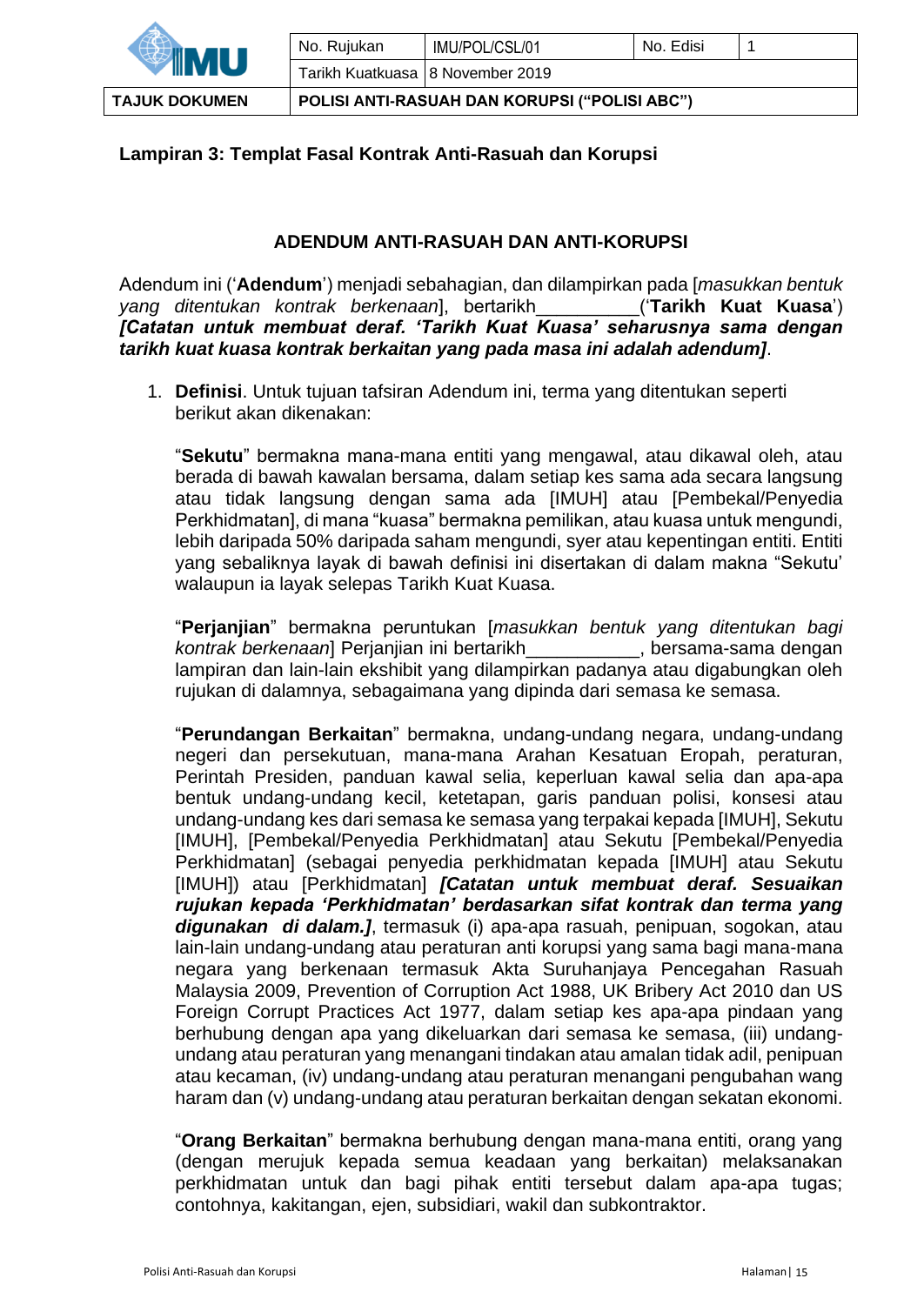

No. Rujukan | IMU/POL/CSL/01 | No. Edisi | 1 Tarikh Kuatkuasa 8 November 2019

**TAJUK DOKUMEN POLISI ANTI-RASUAH DAN KORUPSI ("POLISI ABC")**

"**Kerugian**" termasuk semua kerugian, tuntutan, liabiliti, tanggungan, denda, belanja, royalti, litigasi, ketidakcukupan, kos, dan ganti rugi (sama ada ekonomi, penuh, terakru, bersyarat atau sebaliknya dan sama ada atau tidak hasil daripada tuntutan pihak ketiga), termasuk faedah dan penalti berkenaan dengannya dan belanja tunai langsung, termasuk yuran dan pembayaran peguam dan akauntan yang munasabah.

"**Kakitangan**" bermakna pengarah, pegawai, rakan kongsi (seperti yang berkenaan), kakitangan, pekerja bukan kakitangan, ejen, auditor dan perunding satu-satu pihak atau sekutunya. Sebagai tambahan, Kakitangan termasuk pengarah, pegawai, kakitangan, pekerja bukan kakitangan, ejen, perunding atau subkontraktor yang digunakan oleh [Pembekal/Penyedia Perkhidmatan] atau Sekutu [Pembekal/Penyedia Perkhidmatan] secara langsung atau tidak langsung, [untuk menyediakan apa-apa [Perkhidmatan] *[Catatan untuk membuat deraf. Sesuaikan rujukan kepada 'Perkhidmatan' berdasarkan sifat kontrak dan terma yang digunakan di dalam.]*.

"**Pegawai Awam**" bermakna mana-mana orang yang memegang apa-apa jenis kedudukan (dilantik atau dipilih) legislatif, pentadbiran, kehakiman, eksekutif atau tentera sebuah negara, wilayah atau subbahagian daripadanya, atau menjalankan tugas awam untuk negara atau wilayah tersebut atau subbahagian daripadanya (atau untuk agensi awam atau syarikat awam), termasuk: mana-mana pegawai atau kakitangan kerajaan (termasuk pegawai, kakitangan dan ejen entiti atau organisasi awam antarabangsa milik kerajaan atau yang dikawal kerajaan), manamana orang yang bertindak dalam tugas rasminya untuk dan bagi pihak manamana entiti kerajaan, atau mana-mana parti politik, pegawai parti, atau calon untuk jawatan awam.

- 2. **Anti-rasuah, Urusan Peribadi dan Tanpa Subordinasi**. [Pembekal/Penyedia Perkhidmatan] mewakili, menjamin untuk dan bagi pihaknya, Sekutunya, Kakitangan dan Orang Berkaitan:
	- (a) Baik [Pembekal/Penyedia Perkhidmatan] mahupun mana-mana Sekutunya, Kakitangan atau Orang Berkaitan, telah membuat atau menawar untuk membuat (atau akan membuat atau menawar untuk membuat), secara langsung atau tidak langsung, apa-apa pembayaran yang menyalahi undang-undang kepada atau telah memberikan atau menawar untuk memberi (atau akan memberi atau menawarkan untuk memberi), secara langsung atau tidak langsung, apa-apa manfaat ke atas mana-mana orang (termasuk mana-mana Pegawai Awam) yang menyalahi mana-mana Undang-undang yang berkaitan dengan anti-rasuah;
	- (b) [Pembekal/Penyedia Perkhidmatan] tidak akan (dan tidak pernah), dan akan mengusahakan agar Sekutu, Kakitangan atau Orang Berkaitan tidak akan (berkaitan dengan Perjanjian ini):
		- (i) membuat, memberi atau menawarkan apa-apa kelebihan kewangan atau yang lain kepada mana-mana orang untuk tujuan: (1) mendapatkan apa-apa kelebihan yang tidak betul; mendorong penerima atau orang lain untuk melakukan atau tidak melakukan apa-apa tindakan yang melanggari tugas atau tanggungjawab (atau untuk tujuan mengganjarkan kelakuan sedemikian); (2) mempengaruhi apa-apa tindakan atau keputusan Pegawai Awam;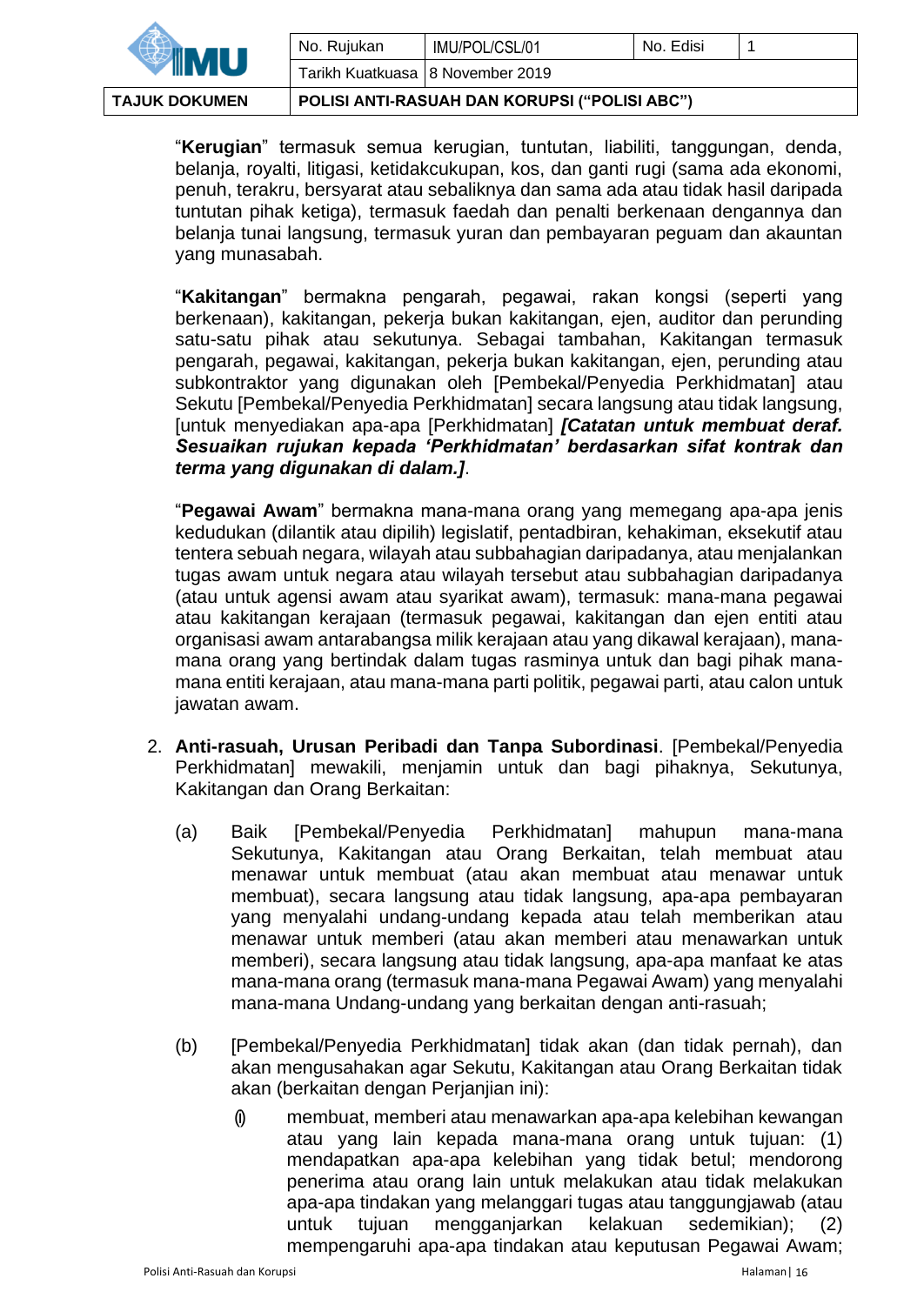| <b>TAJUK DOKUMEN</b> |                                    | POLISI ANTI-RASUAH DAN KORUPSI ("POLISI ABC") |           |  |
|----------------------|------------------------------------|-----------------------------------------------|-----------|--|
|                      | Tarikh Kuatkuasa   8 November 2019 |                                               |           |  |
|                      | No. Rujukan                        | IMU/POL/CSL/01                                | No. Edisi |  |
|                      |                                    |                                               |           |  |

atau (3) sebaliknya mempengaruhi kelakuan mana-mana orang

dalam apa-apa cara yang berkaitan dengan subjek Perjanjian ini;

- (ii) membuat, memberi atau menawarkan apa-apa kelebihan kewangan atau yang lain kepada mana-mana orang di mana penerimaan kelebihan tujuan itu sendiri membentuk pelanggaran tugas dan tanggungjawab seseorang: atau
- (iii) Melanggar mana-mana undang-undang yang berkaitan anti-rasuah.
- (c) Tiada kakitangan IMUH atau mana-mana ahli keluarga Kakitangan atau mana-mana ahli keluarga terdekat (mana-mana ahli keluarga yang terdekat (sebagaimana terpakai) telah menerima atau akan menerima, secara langsung atau tidak langsung, apa-apa yang bernilai daripada Kakitangannya berhubung dengan Perjanjian ini; dan
- (d) [Pembekal/Penyedia Perkhidmatan] akan menjalankan perniagaannya bagi pihak IMUH dengan mematuhi Adendum ini dan dengan kenyataan Program Anti-Rasuah dan Korupsi IMUH [*Catatan untuk membuat deraf. Untuk menyediakan pautan kepada polisi Anti-Rasuah dan Korupsi IMUH*], dan apa-apa dan semua kenyataan, program, polisi dan standard Anti-Rasuah dan Korupsi [IMUH] yang lain yang telah berkuat kuasa atau dikuatkuasakan dan yang telah disediakan atau sebaliknya disediakan untuk [Pembekal/Penyedia Perkhidmatan (termasuk melalui mana-mana laman web luar [IMUH]).
- 3. **Pengesahan**. [Pembekal/Penyedia Perkhidmatan] hendaklah (dalam masa yang munasabah) menyediakan kepada [IMUH] maklumat sedemikian dan pengesahan bertulis selanjutnya yang akan diminta oleh [IMUH] dari semasa ke semasa untuk membantu usaha [IMUH] dalam memastikan pematuhan dengan Undang-undang berkaitan anti-rasuah.
- 4. **Latihan**. Apabila diminta oleh [IMUH], [Pembekal/Penyedia Perkhidmatan] hendaklah memulakan latihan pematuhan anti-rasuah dan program laporan yang memenuhi keperluan yang ditetapkan [IMUH]. Selain itu, [IMUH] boleh memberikan kedudukan [Pembekal/Penyedia Perkhidmatan] dan kakitangan mana yang mesti menerima latihan sedemikian.
- 5. **Penamatan kerana Pelanggaran**. [IMUH] boleh menamatkan Perjanjian dengan serta-merta melalui notis bertulis kepada [Pembekal/Penyedia Perkhidmatan] jika [Pembekal/Penyedia Perkhidmatan] melanggar mana-mana peruntukan Adendum. [Pembekal/Penyedia Perkhidmatan] tidak berhak, juga tidak akan meminta, apa-apa pampasan atas penamatan Perjanjian ini kerana perenggan 5.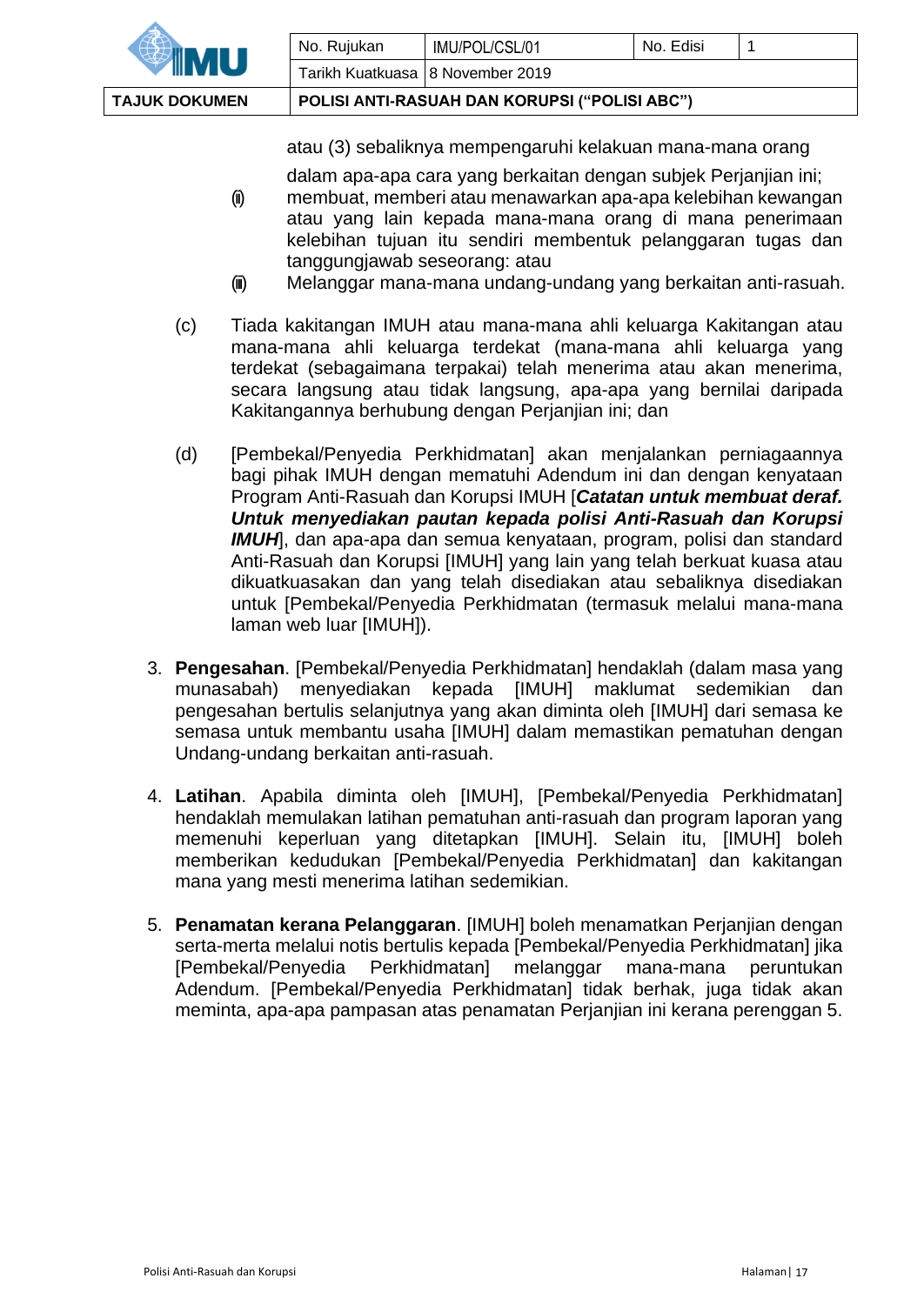| <b>TAJUK DOKUMEN</b> |             | POLISI ANTI-RASUAH DAN KORUPSI ("POLISI ABC") |           |  |
|----------------------|-------------|-----------------------------------------------|-----------|--|
|                      |             | Tarikh Kuatkuasa   8 November 2019            |           |  |
|                      | No. Rujukan | IMU/POL/CSL/01                                | No. Edisi |  |
|                      |             |                                               |           |  |

## 6. **Ganti Rugi**.

- (a) [Pembekal/Penyedia Perkhidmatan] bersetuju untuk menanggung rugi dan melindungi [IMUH] dan Sekutu IMUH dan setiap pengarah, pegawai, pemegang saham, kakitangan, kontraktor dan ejen ("**Pihak Ditanggung Rugi**") dan bersetuju untuk menanggung rugi sepenuhnya Pihak Ditanggung Rugi, serta-merta berikutan tuntutan, terhadap, semua Kerugian yang berkaitan atau timbul daripada atau berkaitan dengan apaapa tuntutan sebenar atau ugutan, tindakan undang-undang, prosiding, tindakan, litigasi, pendakwaan, pengantaraan, penimbangtaraan atau penyiasatan oleh atau terhadap mana-mana Pihak Ditanggung Rugi ("**Tuntutan**"), yang berkaitan dengan kegagalan [Pembekal/Penyedia Perkhidmatan], Sekutu [Pembekal/Penyedia Perkhidmatan], Kakitangan atau Orang Berkaitan [Pembekal/Penyedia Perkhidmatan] atau Orang Berkaitan [Pembekal/Penyedia Perkhidmatan], atau sesiapa yang bertindak untuk atau atas arahan [Pembekal/Penyedia Perkhidmatan], untuk mematuhi Adendum ini.
- (b) Pihak Ditanggung Rugi berhak, mengikut budi bicara mutlak mereka, untuk mengambil tindakan yang mereka fikirkan perlu untuk mengelak, mempertikai, menafi, merayu, berkompromi atau menyelesaikan sebarang Tuntutan (termasuk tanpa had, membuat tuntutan atau tuntutan balas terhadap pihak ketiga). [Pembekal/Penyedia Perkhidmatan] hendaklah memberikan Pihak Ditanggung Rugi dengan rekod, maklumat dan testimoni, dan menghadiri persidangan, prosiding, perbicaraan dan rayuan sebagaimana yang diminta secara sewajarnya oleh Pihak Ditanggung Rugi yang berkaitan dengannya. [Pembekal/Penyedia Perkhidmatan] dengan ini bersetuju dan mengaku tanpa syarat dan tidak boleh ditarik balik bahawa tiada apa di dalam Perjanjian ini menghendaki Pihak Ditanggung Rugi untuk mengambil apa-apa tindakan yang menjejaskan mereka atau yang mungkin merosakkan reputasi IMUH (termasuk Sekutunya dan Orang Berkaitan) sambil membela atau mendakwa Tuntutan, termasuk tanpa had mengaku bersalah atas tuduhan jenayah atau mengakui kesalahan di bawah mana-mana Undang-undang Berkaitan, perjanjian atau instrumen yang mengikat mereka.
- (c) Hak ganti rugi bagi Pihak Ditanggung Rugi di bawah Adendum adalah bebas daripada, dan selain daripada, hak dan remedi lain yang Pihak Ditanggung Rugi mungkin ada pada undang-undang, di bawah Adendum, dalam ekuiti atau sebaliknya, termasuk hak untuk mendapat pelaksanaan tertentu, pembatalan, restitusi atau relief injunksi lain, di mana tiada hak atau remedi yang dengan itu akan terjejas atau menyusut.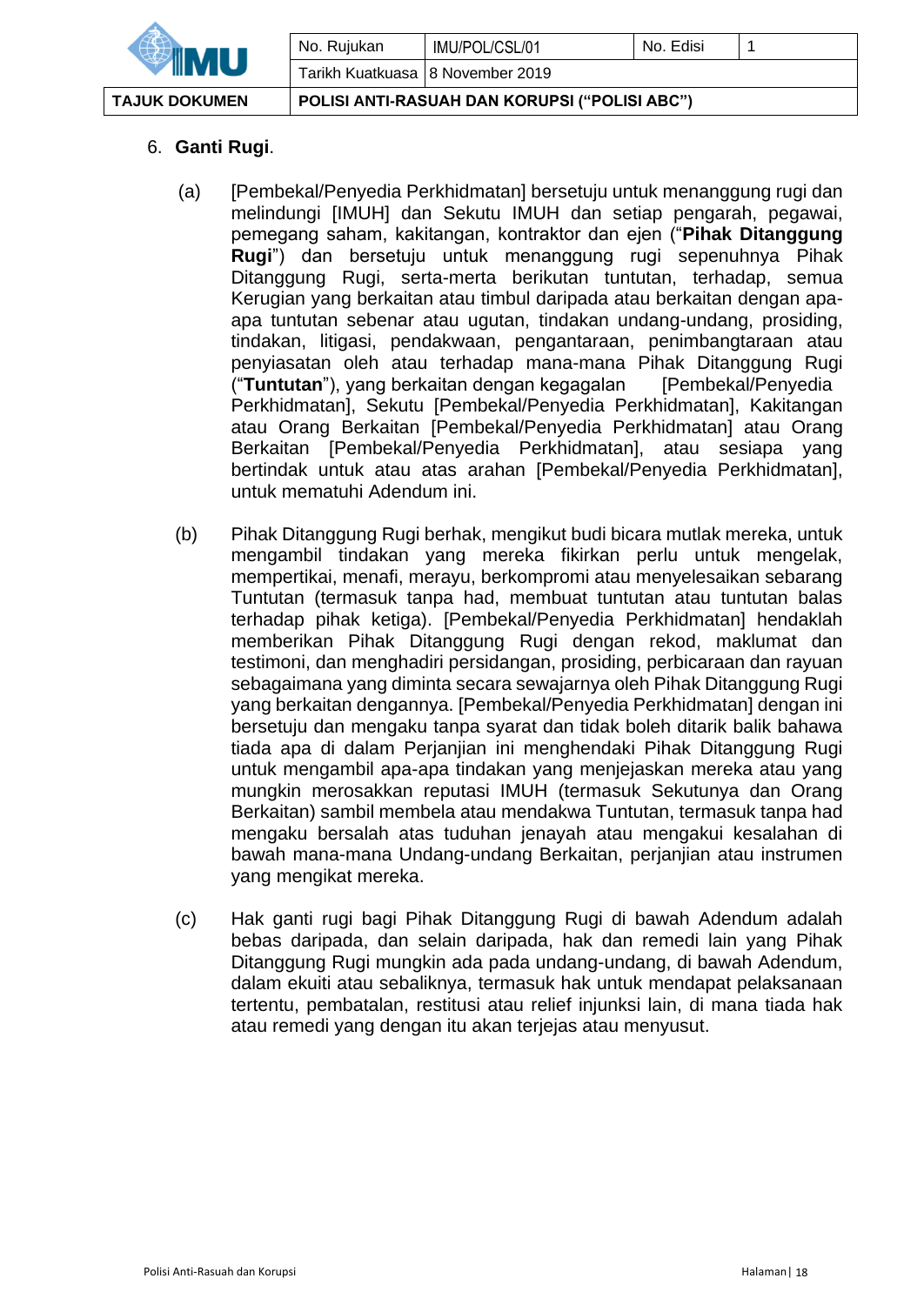| <b>TAJUK DOKUMEN</b> |                                    | POLISI ANTI-RASUAH DAN KORUPSI ("POLISI ABC") |           |  |
|----------------------|------------------------------------|-----------------------------------------------|-----------|--|
| 111                  | Tarikh Kuatkuasa   8 November 2019 |                                               |           |  |
|                      | No. Rujukan                        | IMU/POL/CSL/01                                | No. Edisi |  |
|                      |                                    |                                               |           |  |

- 7. **Audit dan Rekod**. Semasa tempoh Perjanjian dan untuk jangka masa [enam tahun] selepas penamatan atau tamatnya tempoh, [Pembekal/Penyedia Perkhidmatan] hendaklah membenarkan [IMUH] dan wakil [IMUH] yang ditentukan untuk mengaudit, menyemak dan menyalin Rekod Adendum ("**Audit**") semasa waktu perniagaan biasa. [Pembekal/Penyedia Perkhidmatan hendaklah menyediakan [IMUH] dengan akses kepada Rekod Adendum untuk menjalankan Audit dalam tempoh 24 jam selepas menerima permintaan [Pembekal/Penyedia Perkhidmatan] daripada [IMUH]. [Pembekal/Penyedia Perkhidmatan hendaklah bekerjasama dengan sepenuhnya dan menyediakan bantuan seperti yang diminta secara munasabah oleh [IMUH] berkaitan dengan Audit. Untuk tujuan Adendum ini, "Rekod Adendum" bermakna semua maklumat, termasuk sistem [Pembekal/Penyedia], berkaitan dengan perkara Adendum ini.
- 8. **Bantuan pasca penamatan**. Semasa tempoh Perjanjian dan untuk jangka masa [enam tahun] selepas penamatan atau tamatnya tempoh, [Pembekal/Penyedia Perkhidmatan] hendaklah memberi bantuan dan kerjasama yang munasabah kepada [IMUH] dan Sekutu [IMUH] dan wakil yang ditentukan berhubung dengan mana-mana penyiasatan polis, kehakiman atau pengawalseliaan berhubung dengan apa-apa rasuah atau korupsi yang disyaki.
- 9. **Percanggahan dengan Perjanjian**. Setakat mana peruntukan Adendum bercanggah dengan peruntukan Perjanjian, peruntukan Adendum akan diguna pakai.

# *[Catatan untuk membuat deraf. Sila masukkan perenggan berikut ke dalam bahagian utama kontrak yang berkenaan.]*

**Pematuhan dengan Undang-undang berkaitan anti-rasuah**. [Pembekal/Penyedia Perkhidmatan hendaklah mematuhi mana-mana dan semua undang-undang anti-rasuah yang terpakai dan keperluan anti-rasuah [IMUH] yang ditetapkan dikemukakan di dalam Adendum Anti Rasuah dan Anti Korupsi, salinannya dilampirkan sebagai Lampiran [ ], dan digabungkan di dalam ini dengan rujukan.